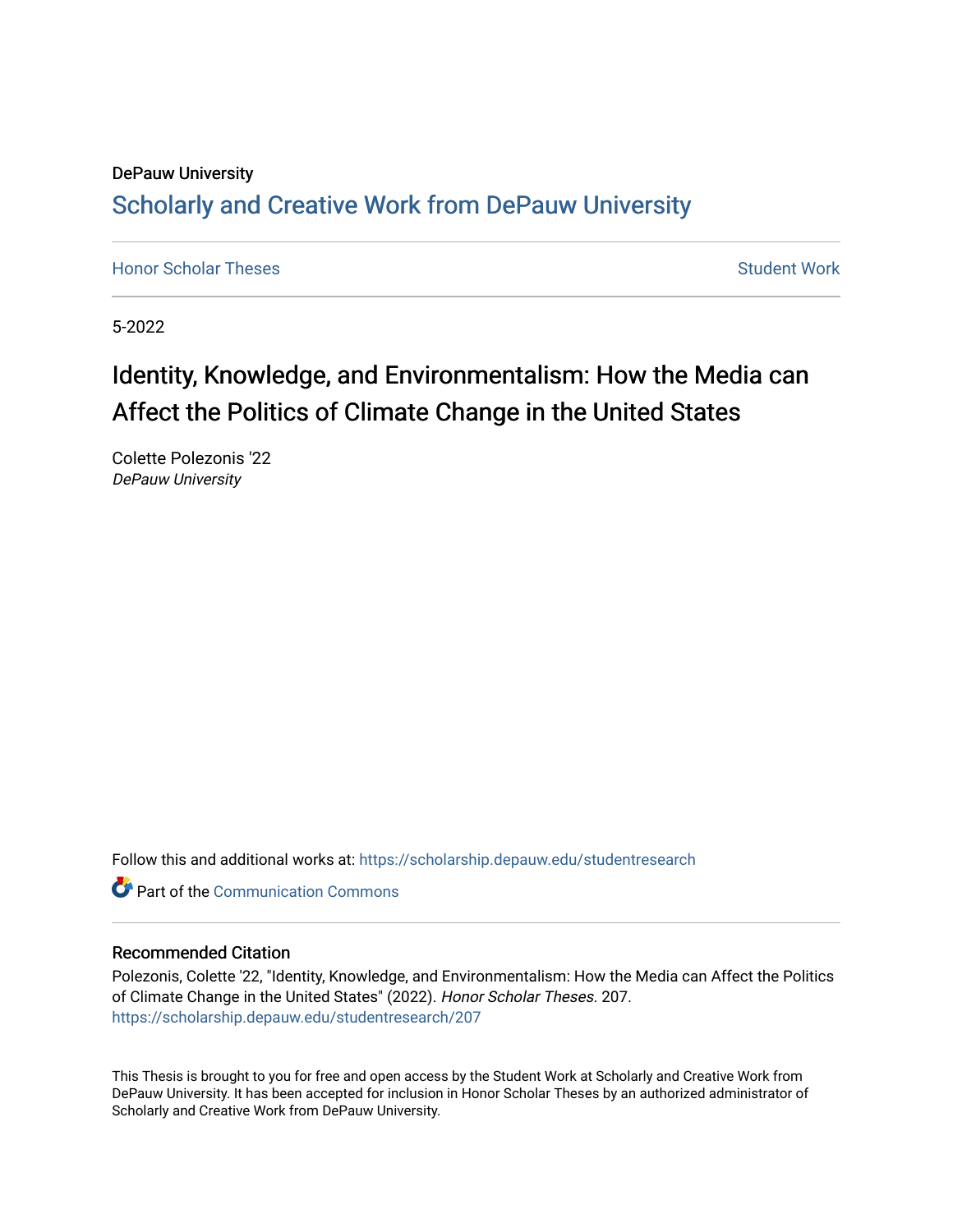Identity, Knowledge, and Environmentalism: How the Media can Affect the Politics of Climate

Change in the United States

Colette Polezonis

DePauw University Honor Scholar Program

Class of 2022

Sponsor: Dr. Jeanette Pope

First Reader: Dr. Barbara Whitehead

Second Reader: Dr. Jennifer Adams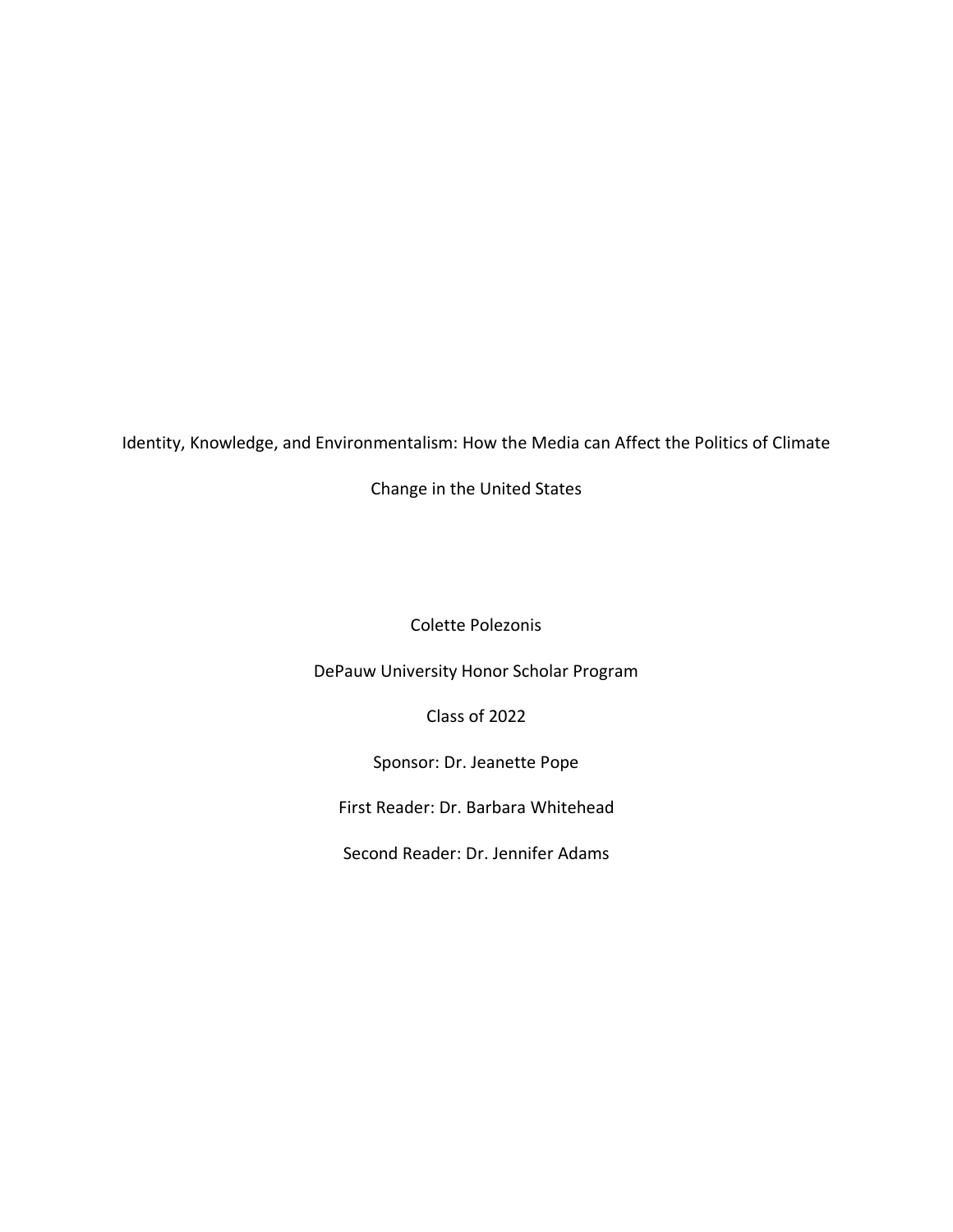## **Acknowledgements**

A special thank you to the members of my committee for all the help that they have given me throughout this process. Thank you to my sponsor, Dr. Pope, for her meetings with me and helping me talk through the many ideas running through my head about this project. Thank you to my first reader, Dr. Whitehead, for her comments and readthroughs of my rough drafts. Thank you to my second reader, Dr. Adams, for agreeing to sit on my committee, and for talking me through my arguments for the way rhetoric is used in news outlets. Lastly, thank you to Professor Schindler, who hosted the honor scholar support group, which helped me find time every week to sit down and work on this project.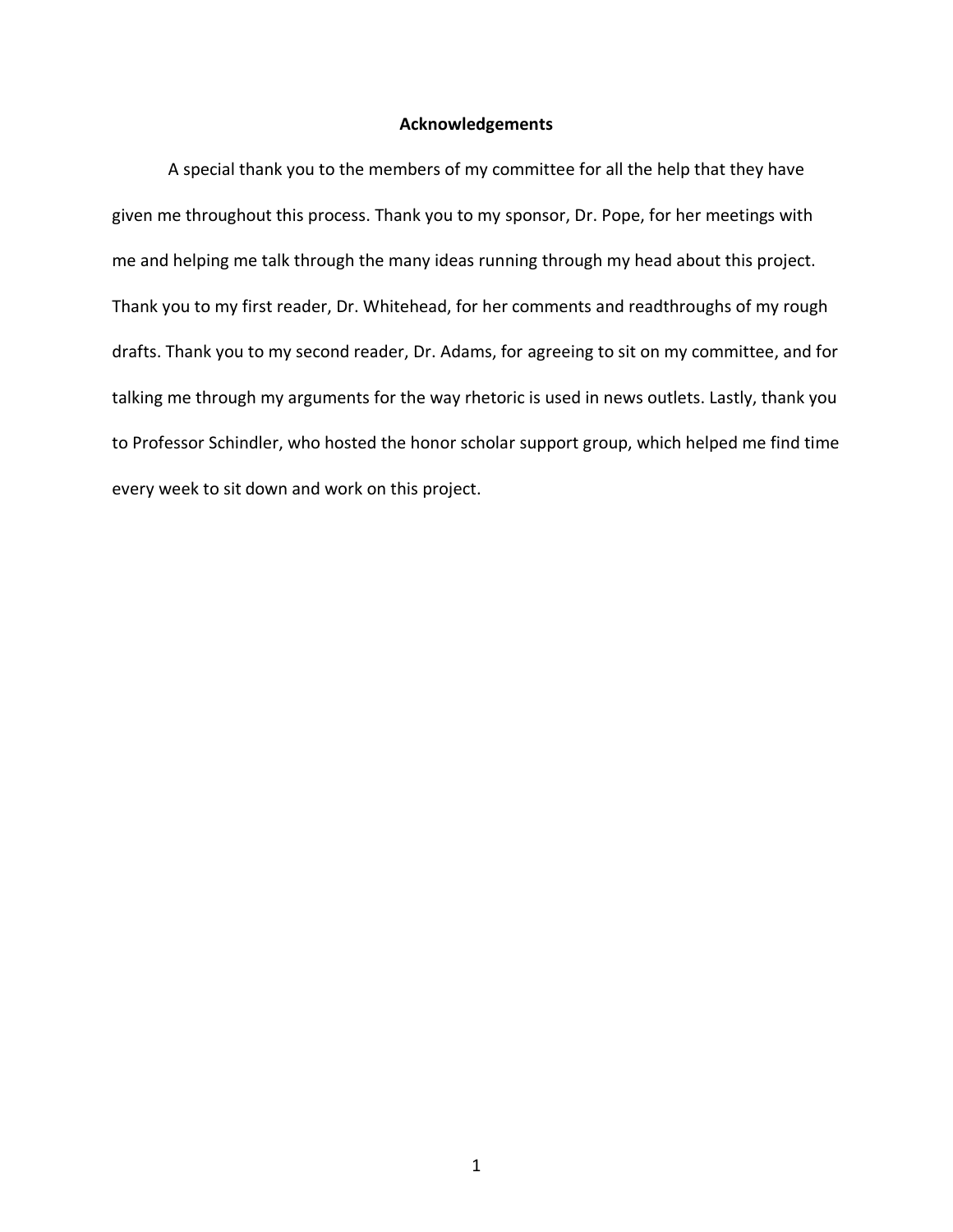## Table of Contents

| Foucault and the Power that the Ability to Construct Knowledge Has  20               |
|--------------------------------------------------------------------------------------|
|                                                                                      |
|                                                                                      |
|                                                                                      |
|                                                                                      |
|                                                                                      |
|                                                                                      |
|                                                                                      |
|                                                                                      |
|                                                                                      |
| Trump's Replacement of the Clean Power Plan with the Affordable Clean Energy Rule 31 |
|                                                                                      |
|                                                                                      |
|                                                                                      |
|                                                                                      |
|                                                                                      |
|                                                                                      |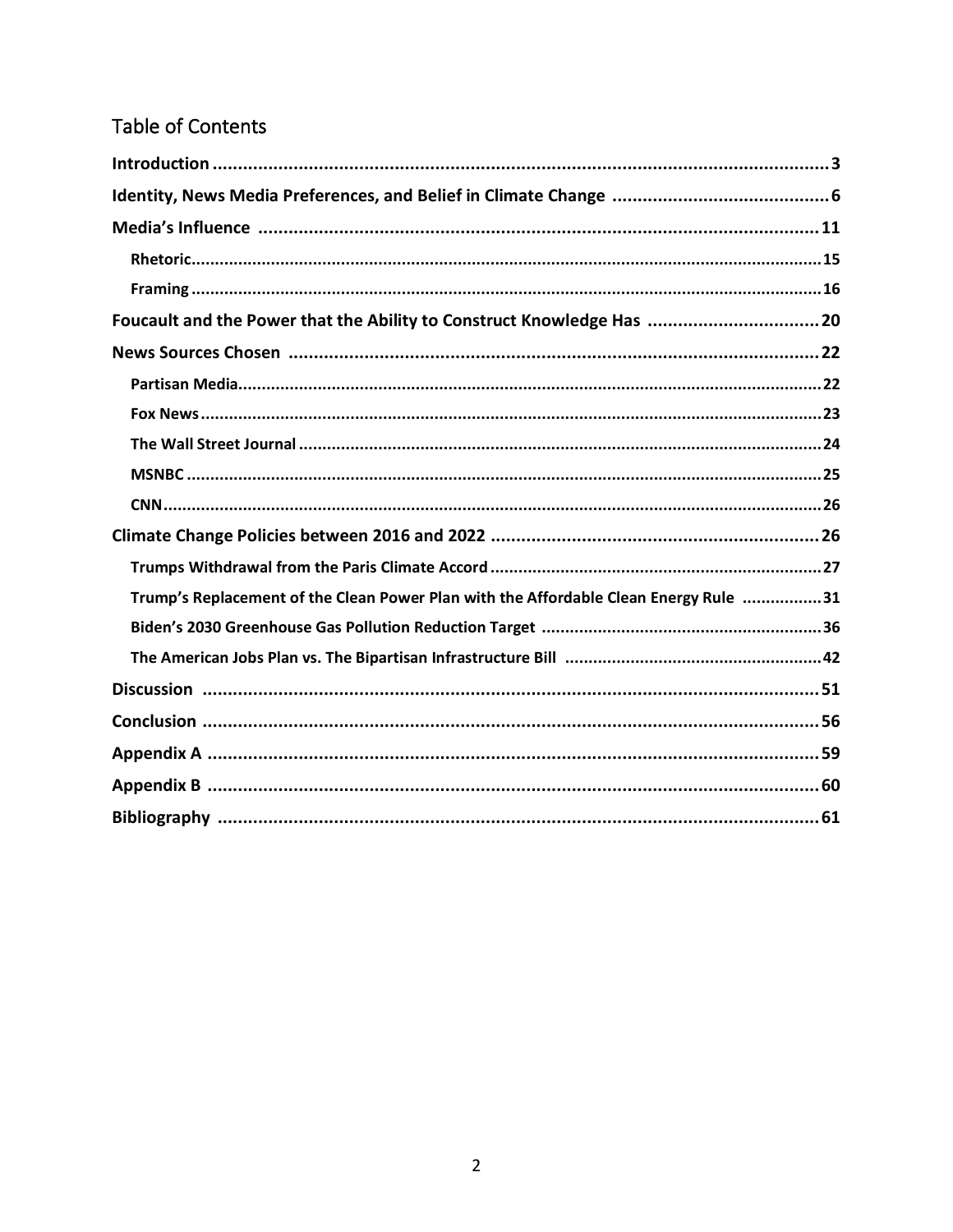#### **Introduction**

There is a great divide in American politics between the Republican party and the Democratic party over climate change, specifically government action that should be taken to address climate change. By the early 1990s global warming had been defined as a problem that deserved the attention of American policymakers, creating a conceived threat to the spread of the current neoliberal policies worldwide. The perceived threat sparked an anti-environmental countermovement, which was spearheaded by conservative foundations and politicians. The resulting countermovement created a divide in political agendas between the Republican party and the Democratic party, where Republican politicians immediately challenged environmental science and policy starting in 1994.<sup>1</sup>

This rightward shift in the U.S. political culture in 1994 allowed the Republican party to increase opportunities for the conservative movement to oppose climate science and climate policy through media networks, creating an era where U.S. newspapers were more likely to portray climate science as uncertain when compared to newspapers in other developed nations, and where the American public is less knowledgeable about global warming and its causes.<sup>2</sup> This was heightened by George W. Bush's presidency from 2001 to 2009. The same year that George W. Bush took his oath of office, two reports establishing the current scientific consensus that global warming had begun and that human activities are a contributor to global warming were published. These reports were the IPCC's 2001 *Third Assessment Report* as well

<sup>1</sup> Aaron McCright and Riley Dunlap, "The Politicization of Climate Change and Polarization in the American Public's Views of Global Warming, 2001-2010," *The Sociological Quarterly* 52, no. No. 2 (spring 2011): 158.

<sup>2</sup> McCright and Dunlap, " The Politicization of Climate Change and Polarization in the American Public's Views of Global Warming, 2001-2010," 159.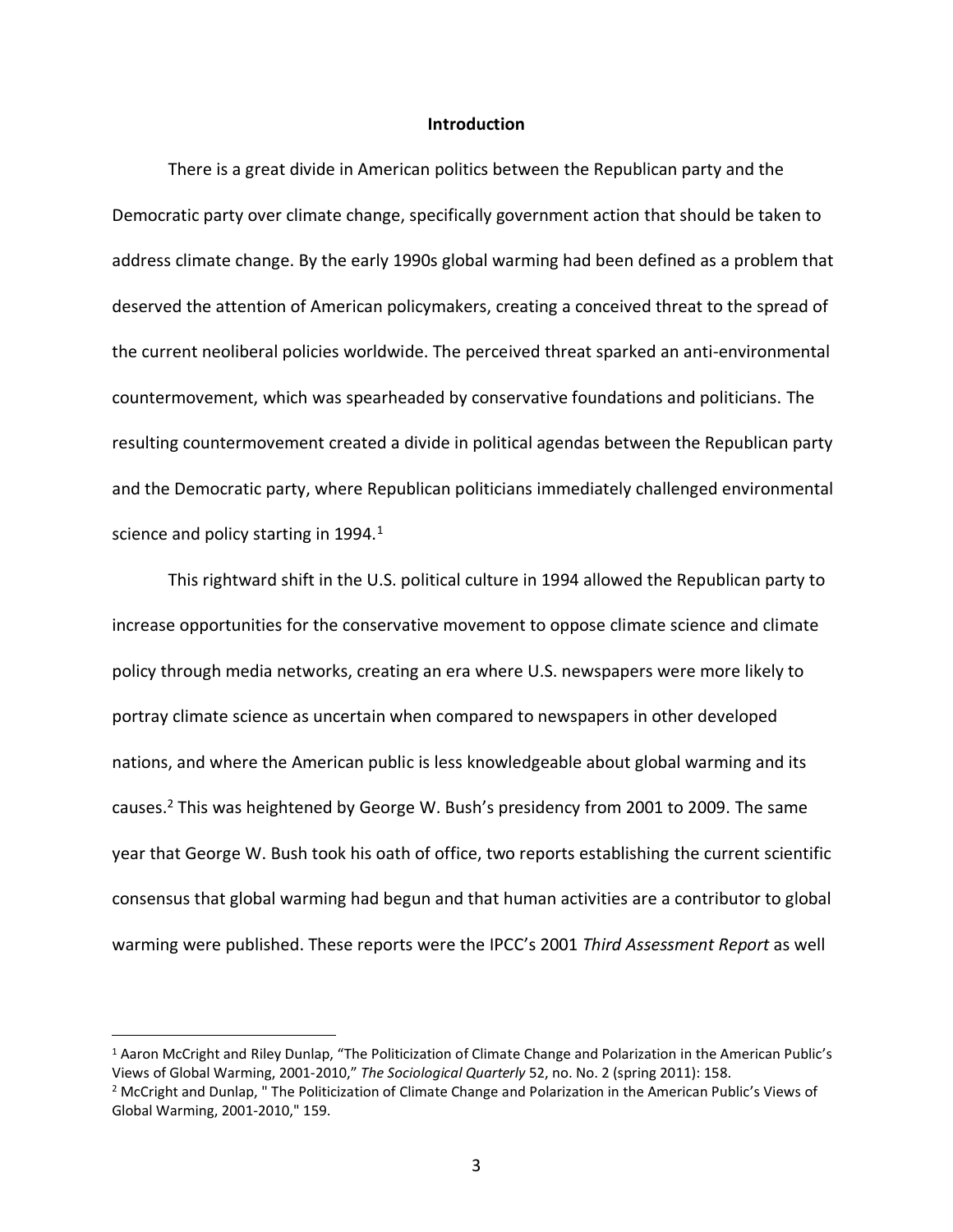as the National Research Council's 2001 *Climate Change Science*. <sup>3</sup> These same years, the start of ideological and partisan polarization surrounding the issue of climate change began. In contrast to the Republican party, the Democratic party has remained receptive toward climate change science and policy, demonstrating a large divide among political elites as well as organizations in America. Contemporary political discourses are filled with varying claims that Americans are becoming increasingly unwilling to compromise, with some going as far as claiming "that it is 'almost impossible' to achieve consensus solutions on important policy issues in the contemporary political environment."<sup>4</sup> This all leads to the question, is this divide present in the general public? And if so, does the American public continue to widen this divide through their voting behaviors?

Citizens who identify as liberal or conservative tend to take cues from different elites, as well as media outlets, who express the same views as them. These differing cues expose people to different beliefs and attitudes on issues like climate change, especially as American media sources disproportionately report on the uncertainty and controversy surrounding climate science. This disproportionate reporting occurs even when each person may claim that they understand the issue a great deal. The way that the media and elites represent climate change follows party agendas on climate change, with left-leaning media sources promoting scientific knowledge on climate change, and right-leaning media regularly challenging the scientific knowledge through discussion of a few contrarian scientists.<sup>5</sup> The fact that American citizens

<sup>3</sup> McCright and Dunlap, " The Politicization of Climate Change and Polarization in the American Public's Views of Global Warming, 2001-2010," 164.

<sup>4</sup> Matthew Levendusky, *How Partisan Media Polarize America*, Chicago Studies in American Politics (Chicago; London: The University of Chicago Press, 2013), 5.

<sup>5</sup> McCright and Dunlap, "The Politicization of Climate Change and Polarization in the American Public's Views of Global Warming, 2001-2010," 161.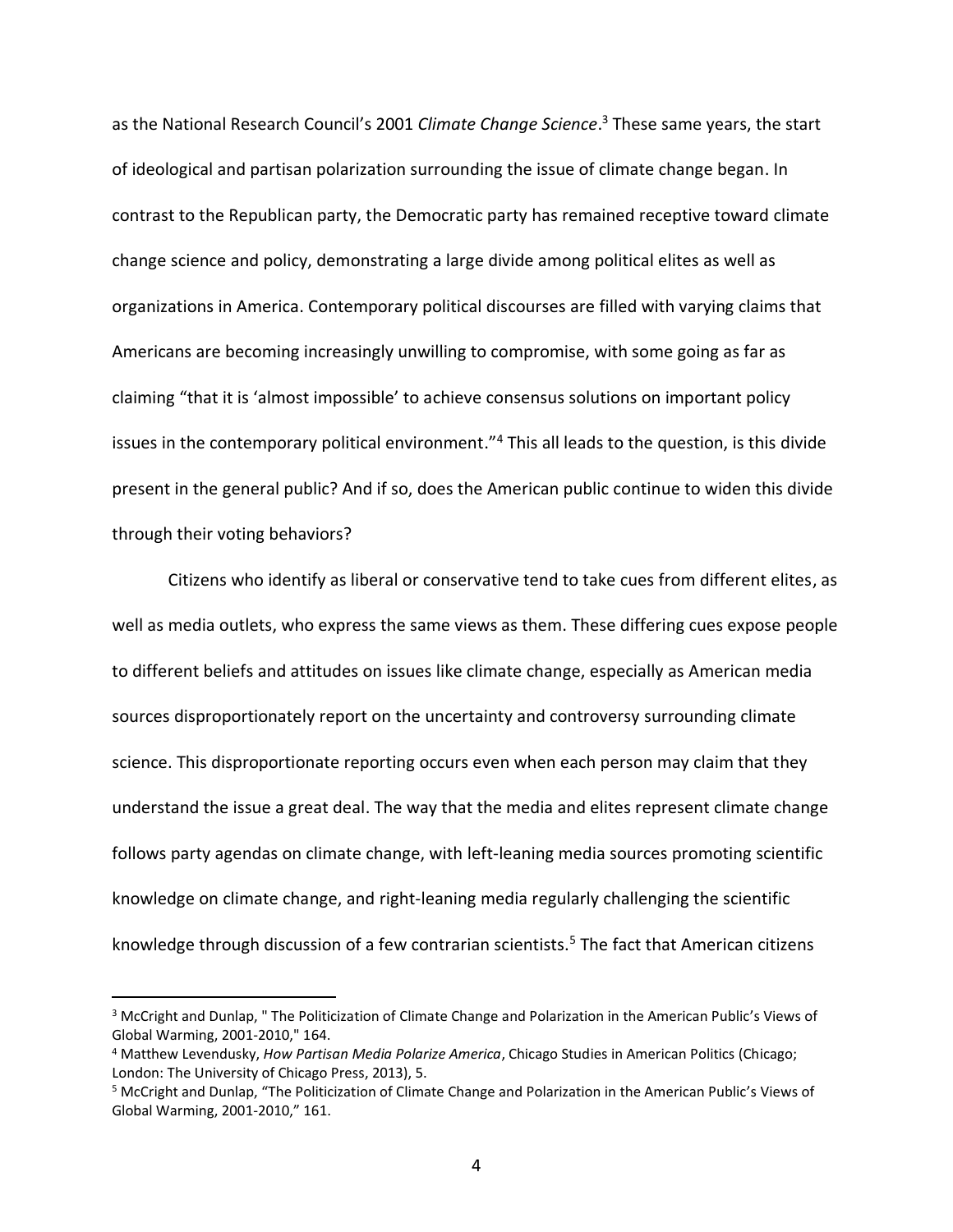take cues from elites and media with specific political agendas leads to the question: what is influencing people's beliefs about climate change?

The steep decline in the belief that climate change had already begun among conservatives and Republicans is exemplified in a report that Fox News published, criticizing Al Gore, who had become the face of climate change advocacy with the success of his book *An Inconvenient Truth,* which was published in 2006. <sup>6</sup> Between 2006 and 2010, the Pew Research Center found that Americans who believed that 'solid evidence' of global warming exists decreased from 77% to 59%.<sup>7</sup> These divergencies in public opinion on climate change do not follow the political scene during 2008, as former Republican House Speaker Newt Gingrich, a politician who has wrestled with climate change, and current Democratic House Speaker Nancy Pelosi filmed an ad together stating that "'We do agree'… 'Our country must take action to address climate change.<sup>'''8</sup> This advertisement is followed by Senator John McCain expressing support for cap-and-trade legislation in 2008, a proposed policy to reduce carbon emissions in the United States. Despite these political elites expressing support for climate change legislation, a group titled Americans for Prosperity launched a campaign bearing the slogan, "'Global Warming Alarmism: Lost Jobs, Higher Taxes, Less Freedom."<sup>9</sup> These claims during the 2008 financial crisis could have had a larger effect on the American public than political elites expressing support for climate change policy. How have these mixed messages from political

<sup>&</sup>lt;sup>6</sup> See Appendix A for a graph on the divergence over time in belief in climate change.

<sup>7</sup> Deborah Lynn Guber, "A Cooling Climate for Change? Party Polarization and the Politics of Global Warming," *American Behavioral Scientist* 57, no. 1 (January 1, 2013): 98, https://doi.org/10.1177/0002764212463361. <sup>8</sup> "Timeline: The Politics of Climate Change," *Frontline,* accessed February 23, 2022,

https://www.pbs.org/wgbh/frontline/article/timeline-the-politics-of-climate-change/.

<sup>&</sup>lt;sup>9</sup> "Timeline."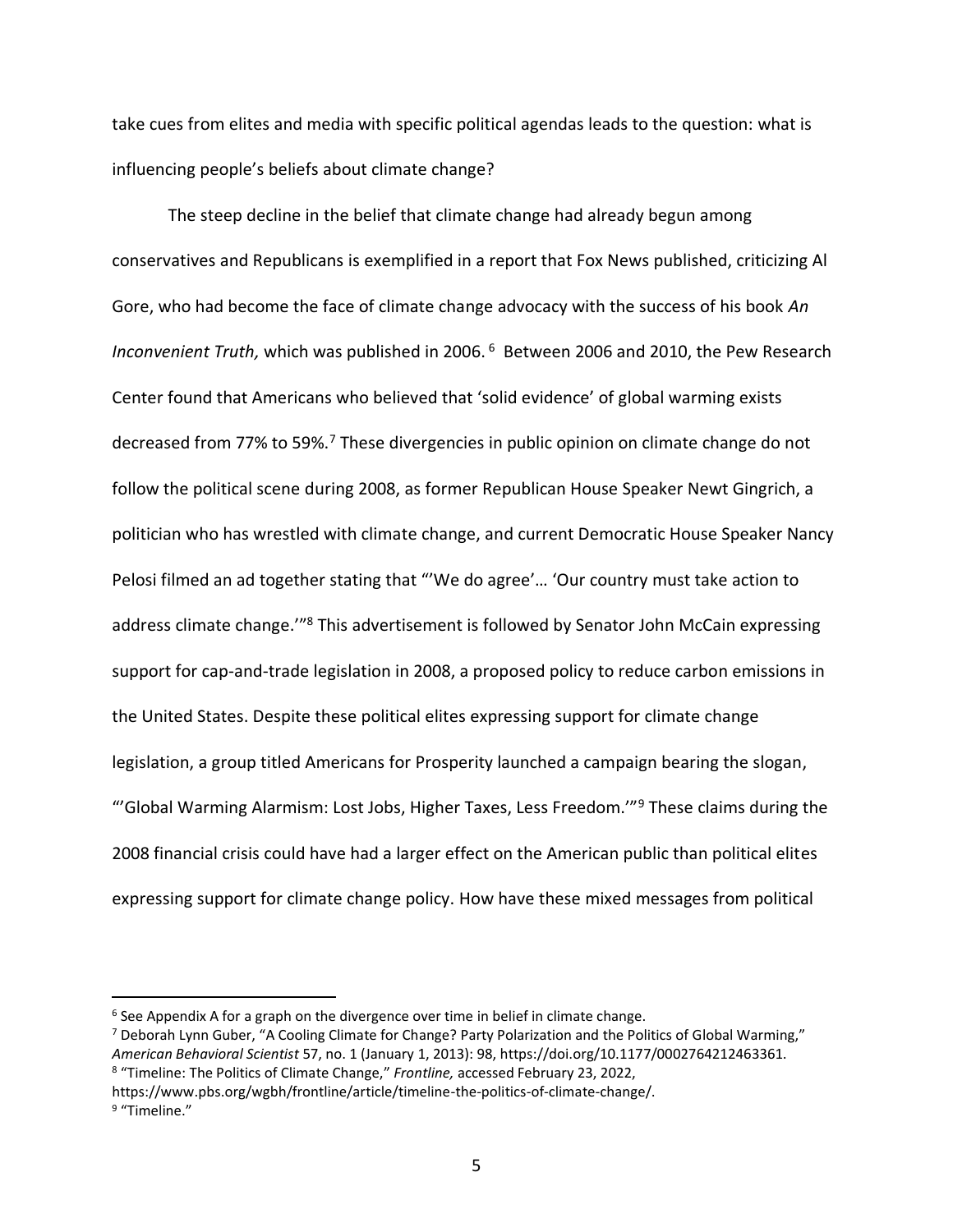elites over time, as well as between political elites and politicized groups, affected Americans' perceptions and beliefs about climate change?

This paper will examine how individual identities can affect both their news media preferences and their belief in climate change. Identity impacts what news sources an individual finds trustworthy, and therefore what news sources they read and watch. Identity also affects an individual's belief that climate change is already happening, and that it is manmade. Media preferences can also shape those beliefs, based on the way they frame the same story, and what rhetoric is used within each frame. The media uses rhetoric and framing to influence individuals' knowledge on particular topics, which impacts their voting behaviors. A person's identity can influence many things, including their chosen media source. This identity can have several different implications, including the knowledge that they have on climate change and climate change policy based solely on the media sources that they trust. Media sources have the power to influence individuals' knowledge of climate change and climate change policy because of the way that they present the same news story.

#### **Identity, News Media Preferences, and Belief in Climate Change**

Differences in both age and sex influence an individual's new media preferences. Older individuals are more likely to use all types of news sources. In addition to these factors, ideology, party, as well as education highlight distinctions between audience demographics. A 2018 study by Lawrence C. Hamilton, a Professor of sociology at the University of New Hampshire, and Jessica Bolin, a Ph.D. student at Boston College, finds that party and ideology significantly affect Fox News watching, as it is highest among conservatives, while liberals are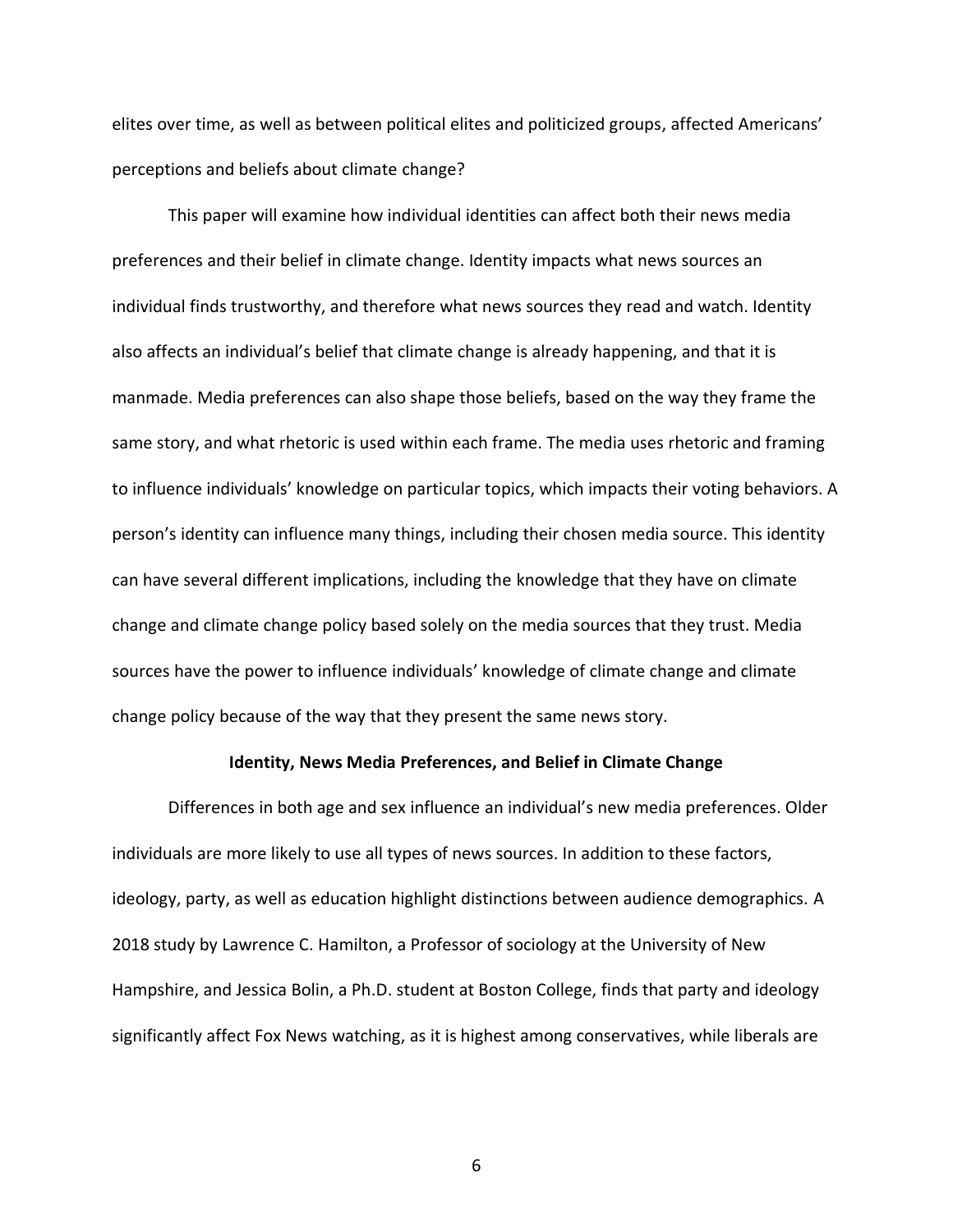more likely to listen to public radio.<sup>10</sup> This same study also finds that education also exhibits a significant, albeit weak connection to Fox News viewership.<sup>11</sup> This significant connection is a negative relationship between education and the probability of belief in anthropogenic climate change among the most conservative individuals.<sup>12</sup>

Generally, party ideology is represented by a set of ideals that each American political party champions. American conservatives, as represented by the Republican party, hold ideals of individual freedom, as well as private property rights and limited government which promotes a free market. Environmental protection challenges conservative values as it usually entails government intervention in markets as well as restrictions on property rights. From 2001 to 2010, 42.57% of American conservatives, and only 41.84% of Republicans believed that the effects of global warming had already begun to happen.<sup>13</sup> In comparison, American liberals, as represented by the Democratic party, promote collective rights through market regulation and government intervention, making environmental protection consistent with liberal viewpoints.<sup>14</sup> In the case of American liberals from 2001 to 2010, 68.82% believed that the effects of global warming had already begun to happen, and 65.36% of Democrats believed this.<sup>15</sup> Liberals and Democrats are more likely to have beliefs surrounding climate science that are consistent with the scientific consensus that global warming has begun, as well as to

<sup>&</sup>lt;sup>10</sup> Jessica L. Bolin and Lawrence C. Hamilton, "The News You Choose: News Media Preferences Amplify Views on Climate Change," *Environmental Politics* 27, no. 3 (May 4, 2018): 467, https://doi.org/10.1080/09644016.2018.1423909.

<sup>&</sup>lt;sup>11</sup> Bolin and Hamilton, "The News You Choose," 467.

<sup>12</sup> Bolin and Hamilton, "The News You Choose," 466.

<sup>&</sup>lt;sup>13</sup> McCright and Dunlap, "The Politicization of Climate Change and Polarization in the American Public's Views of Global Warming, 2001-2010," 167.

<sup>14</sup> McCright and Dunlap, "The Politicization of Climate Change and Polarization in the American Public's Views of Global Warming, 2001-2010,"160.

<sup>15</sup> McCright and Dunlap, "The Politicization of Climate Change and Polarization in the American Public's Views of Global Warming, 2001-2010," 167.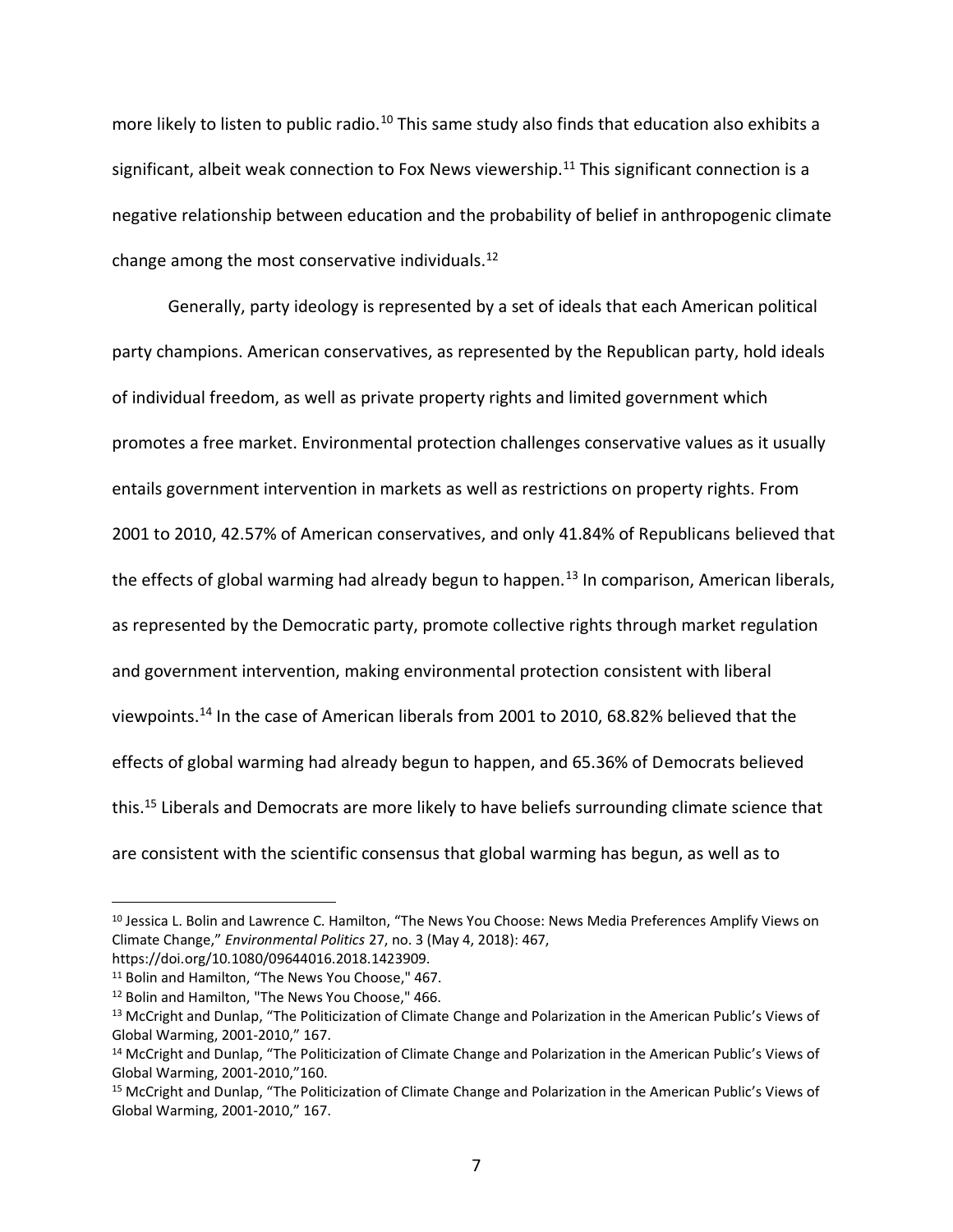express personal concern surrounding global warming when compared to conservatives and Republicans.

Another important study was done in 2012 by Lauren Feldman, an associate professor of journalism and media studies at Rutgers, Edward Maibach, a professor, and the director of George Mason University's Center for Climate Change Communication, Connie Roser-Renouf, a research scientist at the Center for Climate Change Communication at George Mason University, and Anthony Leiserowitz, the founder and Director of the Yale Program on Climate Change Communication. These researchers found that republicans who frequently watch CNN or MSNBC, 17% of their sample, are less conservative than other Republicans, in particular, those who watch Fox News more than any other news source. Similarly, Democrats who frequently watch Fox News, 42%, are less liberal/ more conservative than the other Democrats, especially those who watch CNN or MSNBC, two left-wing American news outlets, more.<sup>16</sup> The interaction between Fox News viewing and political partisanship is found to be negative in this study, suggest that the negative association between global warming acceptance increases among those with stronger Republican partisanship. There was a positive interaction between CNN or MSNBC viewing and partisanship found in this study, suggesting that the positive association between consuming CNN or MSNBC news and the acceptance of global warming is strong among Republicans as well.<sup>17</sup> This same study found that the conservativism for those Republicans who watch more CNN or MSNBC than Fox News still falls above the scale midpoint

<sup>&</sup>lt;sup>16</sup> Lauren Feldman et al., "Climate on Cable: The Nature and Impact of Global Warming Coverage on Fox News, CNN, and MSNBC," *The International Journal of Press/Politics* 17, no. 1 (January 1, 2012): 21, https://doi.org/10.1177/1940161211425410.

<sup>17</sup> Feldman et al., "Climate on Cable," 20.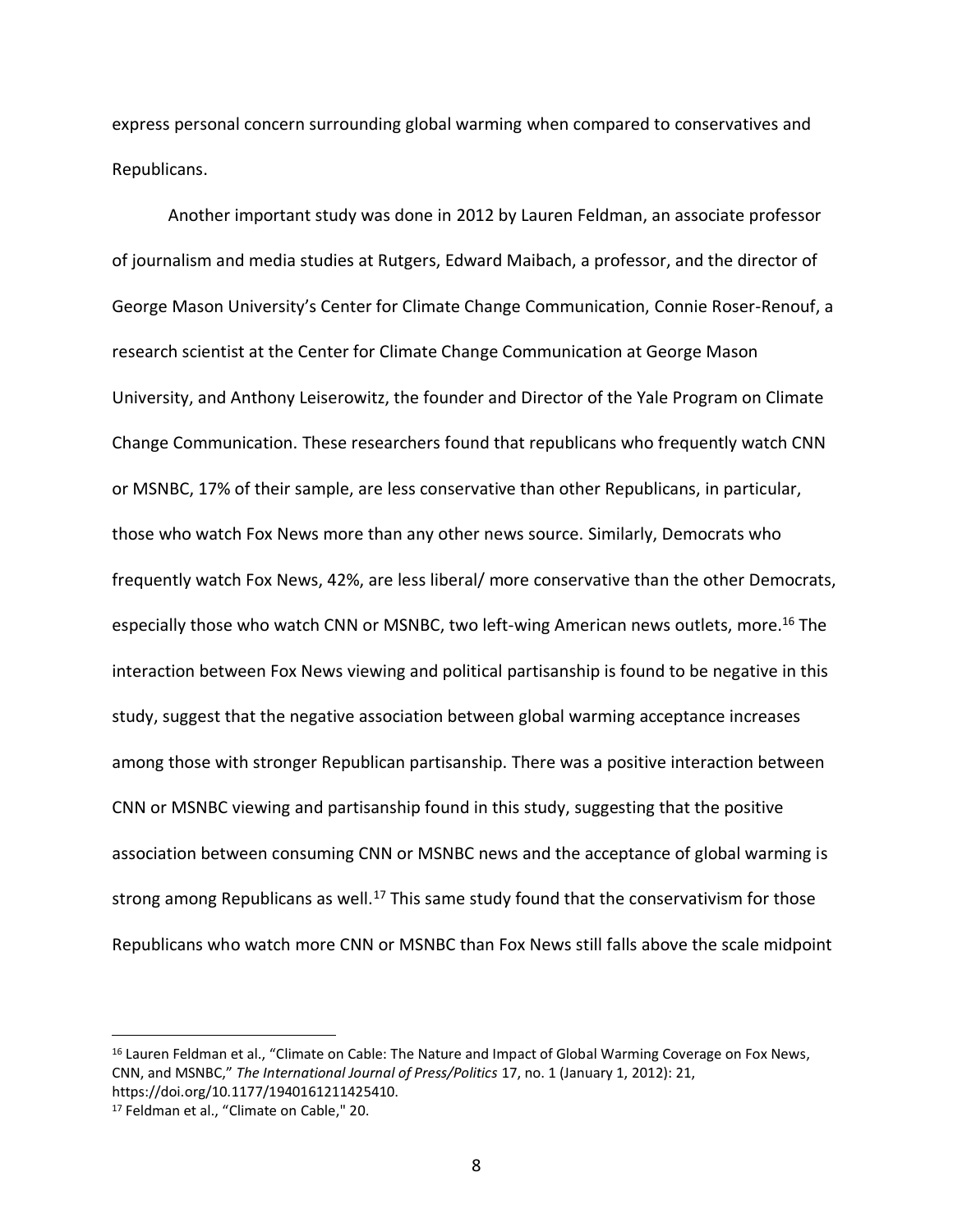of conservativism/liberalism that this study used.<sup>18</sup> This means that the group of Republicans that watch CNN or MSNBC more are still considerably more conservative than every Democrat viewing group.<sup>19</sup> This finding led the authors to the conclusion that while ideology is related to partisans' news preferences, this does not fully account for the fact that frequent viewer of CNN or MSNBC, regardless of partisanship, have similar levels of global warming acceptance.<sup>20</sup>

Education also impacts the probability that an individual will believe in anthropogenic climate change. Education increases the probability of belief for those who identify as moderate and liberal, however, there is a negative relationship between education and the probability of belief in anthropogenic climate change among the most conservative individuals.<sup>21</sup> Females are more likely to report beliefs that are consistent with the scientific consensus on climate change than males.<sup>22</sup> In a similar vein, younger adults are also more likely to report that their beliefs are consistent with the current scientific consensus as compared to older adults.<sup>23</sup> Ideology, party identification, and education's impact on information choice, in turn, follow patterns that selection bias predict. Those who watch Fox News show a negative effect on the belief in human-caused climate change.<sup>24</sup> In this way, political ideology and party identification can predict climate change beliefs both directly and indirectly through selective exposure to politically aligned news sources.

<sup>18</sup> See Appendix B.

<sup>19</sup> Feldman et al., "Climate on Cable," 21.

<sup>20</sup> Feldman et al., "Climate on Cable," 22.

<sup>&</sup>lt;sup>21</sup> Bolin and Hamilton, "The News You Choose," 466.

<sup>&</sup>lt;sup>22</sup> McCright and Dunlap, "The Politicization of Climate Change and Polarization in the American Public's Views of Global Warming, 2001-2010," 182.

<sup>&</sup>lt;sup>23</sup> McCright and Dunlap, "The Politicization of Climate Change and Polarization in the American Public's Views of Global Warming, 2001-2010," 182.

<sup>&</sup>lt;sup>24</sup> Bolin and Hamilton, "The News You Choose," 468.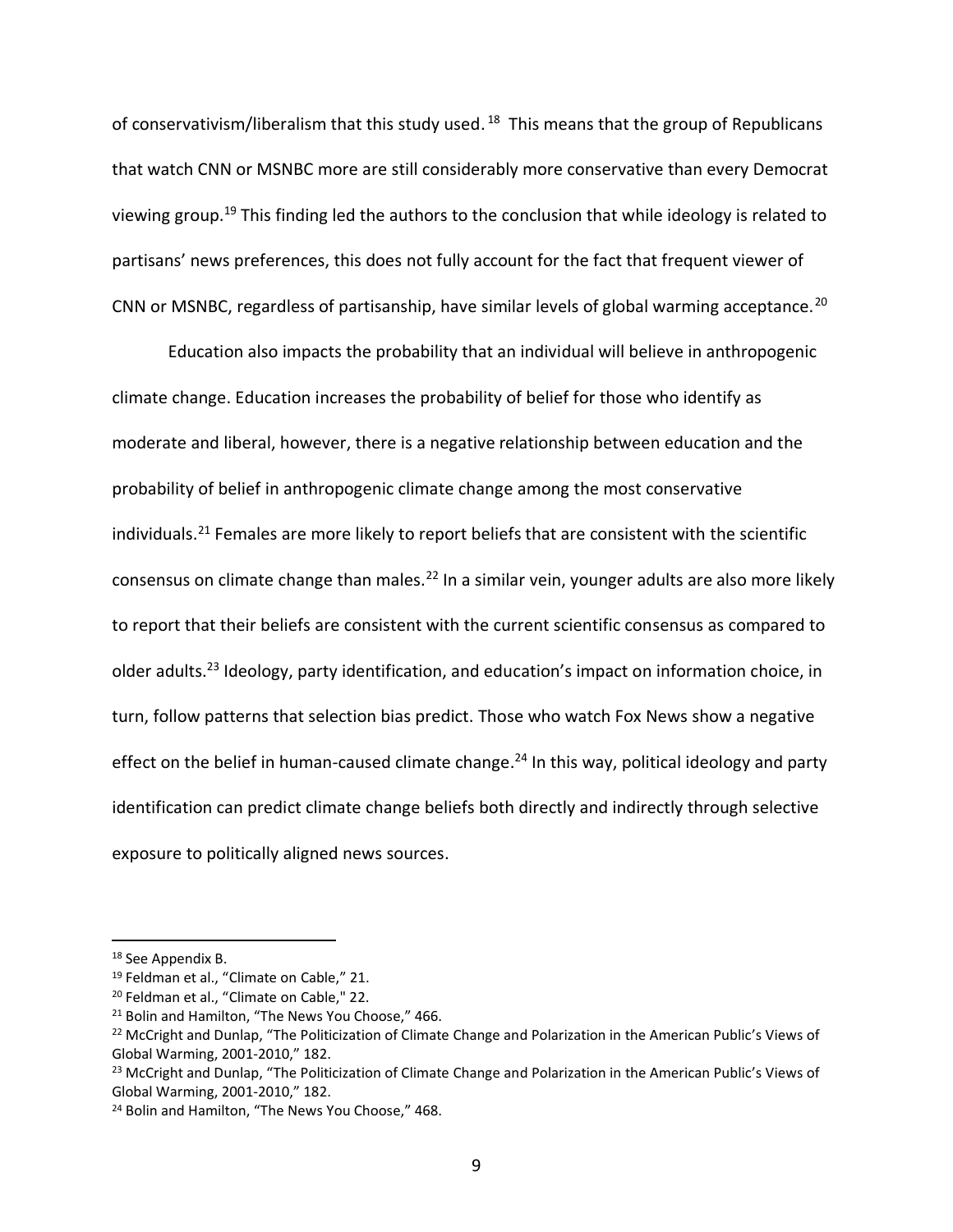The link between education, ideology, political party, and news media preferences is consistent with the selective exposure hypothesis. This hypothesis states that "more educated individuals are demonstrably more selective in their information choices, and especially so regarding sources commonly seen as conservative… or liberal… in outlook."<sup>25</sup> The results of Natalie Stroud's 2008 study, which was done during the election campaigns between George W. Bush and John Kerry demonstrates the importance of selective exposure. Partisan selection can be seen for all four media types that this study, newspaper, talk radio, cable news, and political internet. During the 2004 election news cycle, "64 percent of conservative Republicans consume[d] at least one conservative media outlet compared to 26 percent of liberal Democrats. In contrast, 43 percent of conservative Republicans consume[d] at least one liberal outlet while 76 percent of liberal Democrats consume[d] at least one liberal outlet."<sup>26</sup> This study's results also demonstrated that during the 2004 election cycle, people's cable news selections became increasingly related to their political beliefs. One of the possible explanations for this occurrence is that because cable news networks are widely available people are more likely to select a cable news network based on their individual political beliefs.<sup>27</sup> These two findings further the claims that people's media use is motivated and based on their political beliefs and ideologies, although selective exposure is not so pervasive that, as of 2004, people had not fully surrounded themselves with like-minded media outlets. Selective exposure comes from Americans seeking news that contains reinforcing information, and for a growing number

<sup>25</sup> Bolin and Hamilton, "The News You Choose," 467.

<sup>&</sup>lt;sup>26</sup> Natalie Jomini Stroud, "Media Use and Political Predispositions: Revisiting the Concept of Selective Exposure," *Political Behavior* 30, no. 3 (September 2008): 358, https://doi.org/10.1007/s11109-007-9050-9. <sup>27</sup> Stroud, "Media Use and Political Predispositions," 359.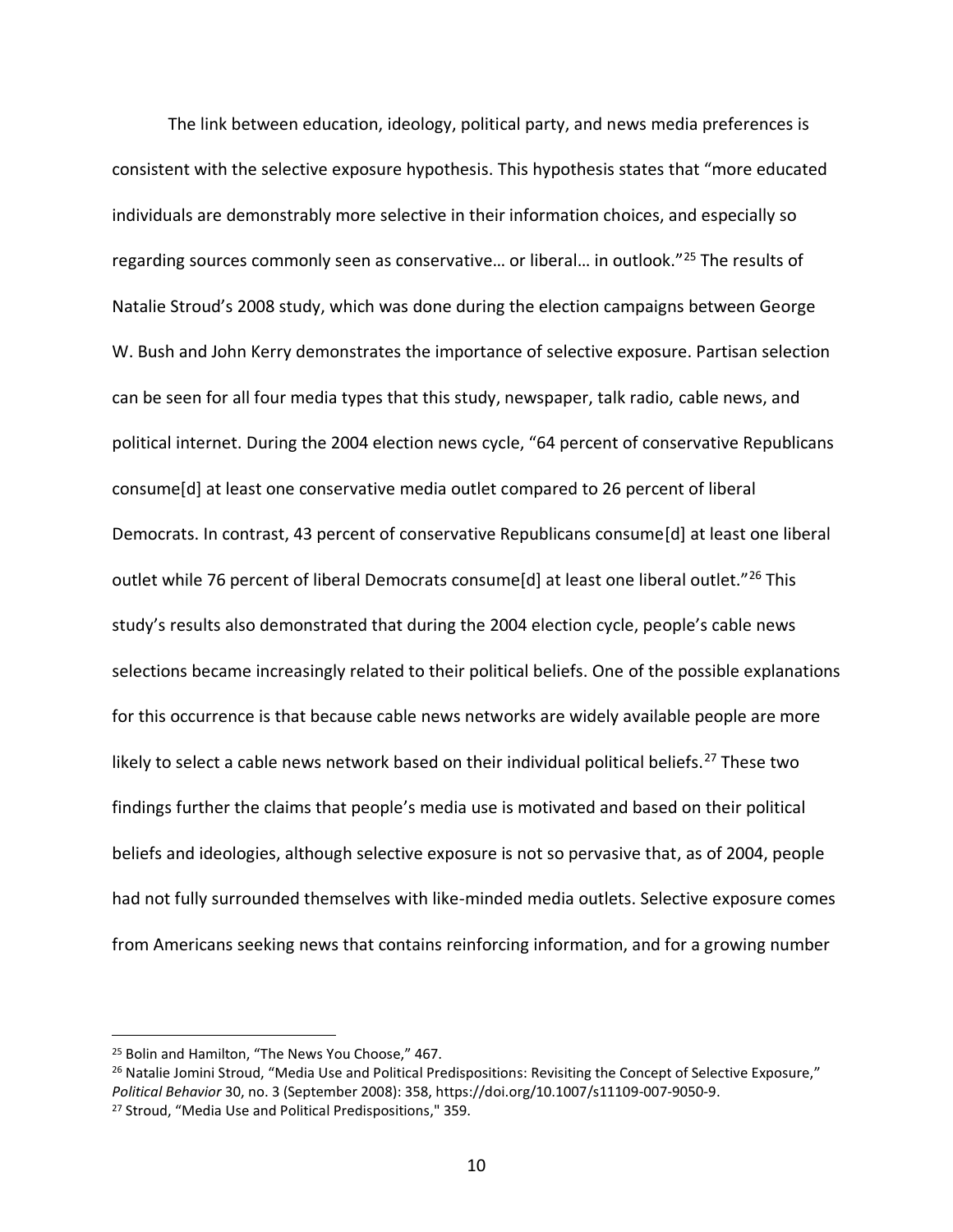of American's listening to political news is specifically about seeking out reinforcing content.<sup>28</sup> It is important to note that while partisan exposure is a significant trend, Americans also expose themselves to a variety of sources, which Matthew Levendusky describes as 'crosscutting.'<sup>29</sup> These two studies exemplify how ideology and education can affect media choices, which may further reinforce some preexisting beliefs.

## **Media's Influence**

Media can have a great influence on the news that people hear, and how people interpret that news. This paper focuses on two types of news media, mainstream media, and partisan media. Mainstream media is a term that is used to refer to the mass news media outlets that influence many people. Partisan media can be part of the mainstream media umbrella, but function to report the news with a particular political bias. Both forms of media allow their journalists to create stories within power relationships, often which are asymmetrical. Journalistic norms and values, such as impartiality and objectivity, are used in mainstream media but can have a detrimental effect on the politics of climate change. The norms and values, which are meant to safeguard the news against abuses of power, can create asymmetrical power relationships around the media coverage of climate change.<sup>30</sup> These practices within journalism can amplify forms of asymmetrical power through the providing of media coverage to a minority viewpoint, all in the name of remaining impartial and objective.<sup>31</sup>

<sup>28</sup> Levendusky, *How Partisan Media Polarize America*, 15.

<sup>&</sup>lt;sup>29</sup> While this is an important topic of discussion, I do not have time to dive into the specifics and peculiarities of 'crosscutting.' For more information, see Matthew Levendusky, *How Partisan Media Polarize America*, Chicago Studies in American Politics (Chicago; London: The University of Chicago Press, 2013).

<sup>&</sup>lt;sup>30</sup> Maxwell T. Boykoff, "From Convergence to Contention: United States Mass Media Representations of Anthropogenic Climate Change Science," *Transactions of the Institute of British Geographers* 32, no. 4 (2007): 478. <sup>31</sup> Boykoff, From Convergence to Contention," 484.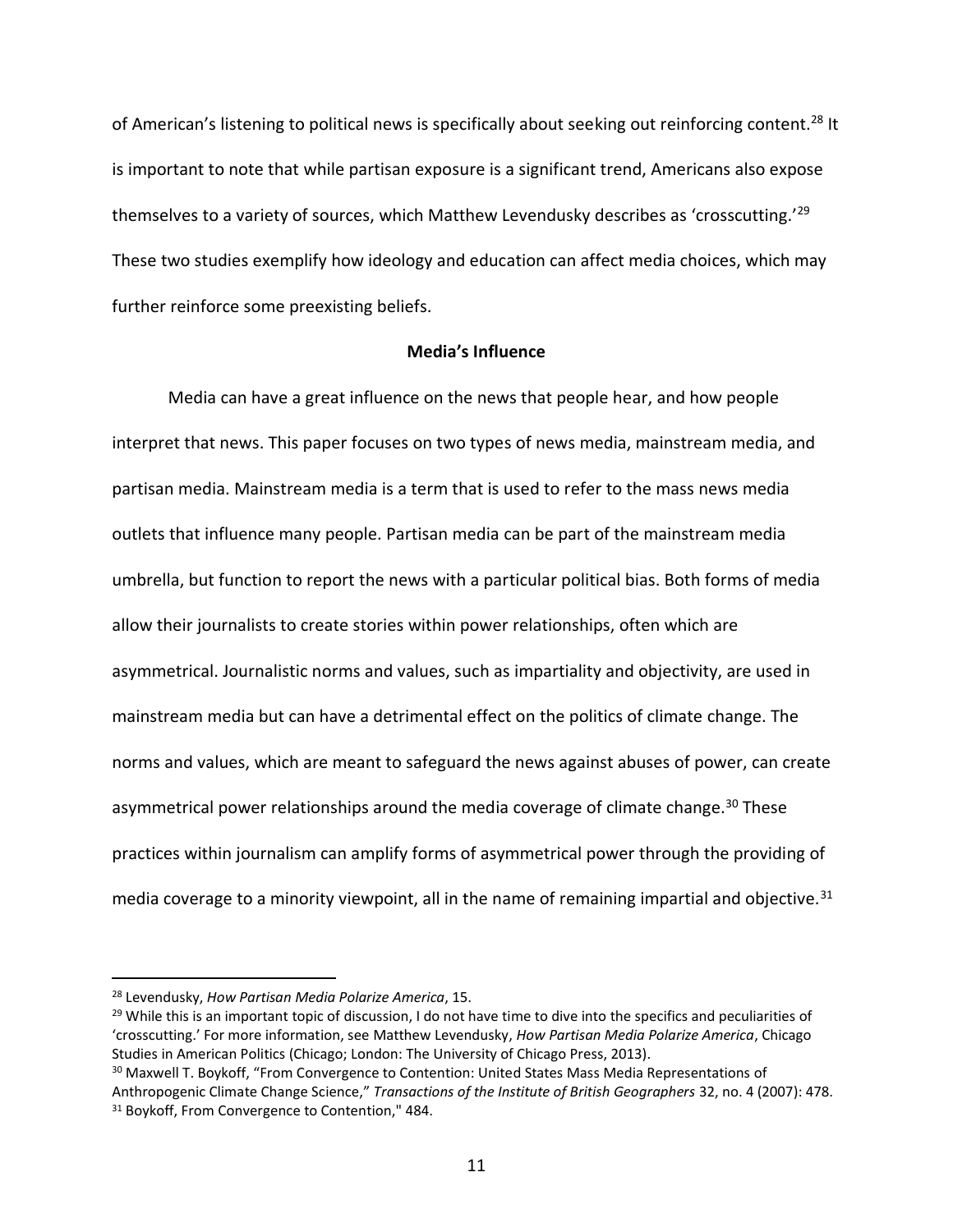Even though an overwhelming majority of climate scientists, 97% according to NASA, agree that humans are the cause of climate change, mass media and partisan media sources alike will give as much airtime to the 3% who disagree as they will to the 97% who agree.

Partisan media outlets, which have immerged with the creation of Fox News in 1996, have begun to shun the norms of objectivity that emerged at the turn of the 20<sup>th</sup> century, instead, turning to explicitly advocating for a particular point of view.<sup>32</sup> Because of this polarized lens, cable news networks can present very different interpretations of the same news stories simply by providing one-sided, opinionated commentary on the same event. Polarized media only attracts a fraction of the U.S. population, with Fox News prime time, 8 p.m. to 11 p.m., capturing an average of 3,082,961 views a night and MSNBC capturing an average of 1,597,577 views a night.<sup>33</sup> If only a fraction of the U.S. population watches partisan prime time media, how can there be any important effects? Why would a media source choose to become polarized when only a fraction of the U.S. population engages with their material?

There can be many reasons why a media company chooses to engage in polarized reporting of the daily news. Dan Bernhardt, Stefan Krasa, and Mattias Polborn discuss a model in which media bias arises as an optimal choice for media sources who want to maximize profit in response to specific voter preferences. Through this choice to maximize profit, media sources can selectively omit relevant information, but they will not fabricate news or information outright.<sup>34</sup> Within this model, the voters are aware that media is biased and update their views

<sup>32</sup> Levendusky, *How Partisan Media Polarize America*, 8.

<sup>33</sup> "Trends and Facts on Cable News: State of the News Media," *Pew Research Center's Journalism Project* (blog), accessed March 2, 2022, https://www.pewresearch.org/journalism/fact-sheet/cable-news/.

<sup>34</sup> Dan Bernhardt, Stefan Krasa, and Mattias Polborn, "Political Polarization and the Electoral Effects of Media Bias," *Journal of Public Economics* 92, no. 5–6 (June 2008): 1093, https://doi.org/10.1016/j.jpubeco.2008.01.006.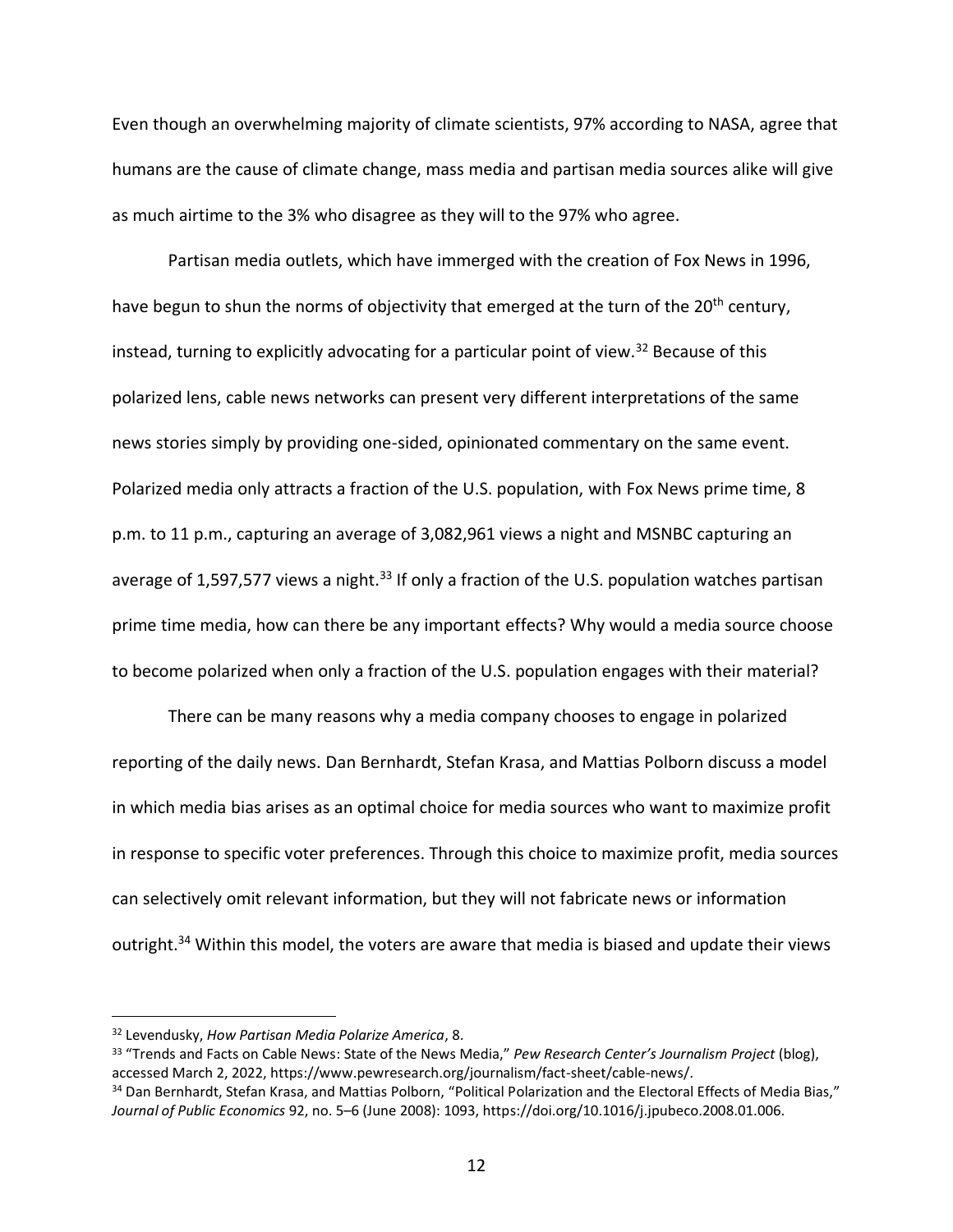rationally, however, most individuals cannot recover the suppressed information completely, as learning all of the news of the day is costly when a citizen who listens to a second news source will have to listen to many stories they have already heard.<sup>35</sup> This model also relies on the assumption that liberals and conservative citizens prefer to hear the news that is positive for their ideologically closer candidate and policy and negative about the opposing candidate and policy.<sup>36</sup>

Human beings are classified as motivated reasoners, in particular choosing to follow directional goals, the desire to reach a preferred conclusion, rather than the correct conclusion. Motivated reasoning is defined as a phenomenon in which emotional biases lead to decisions that are based on their desirability, and not on the presentation of facts and evidence. Partisan media outlets are found to heighten motivated reasoning through the broadcasting of onesided messages to their viewers, as well as through powerfully invoking their viewer's partisan identities.<sup>37</sup> Motivated reasoning allows like-minded viewers to uncritically accept the proattitudinal messages that come from their chosen media source and the absence of a competing message, especially for those who choose to only watch one news source, or those who only choose to watch like-minded news sources, allows individuals to enact motivated reasoning easier.<sup>38</sup>

In a 2013 study on how Partisan Media has polarized the American public, Matthew Levendusky discovered a trend in which individuals who were assigned to watch their like-

<sup>35</sup> Bernhardt, Krasa, and Polborn, "Political Polarization and the Electoral Effects of Media Bias," 1096.

<sup>36</sup> Bernhardt, Krasa, and Polborn, "Political Polarization and the Electoral Effects of Media Bias," 1096.

<sup>37</sup> Levendusky, *How Partisan Media Polarize America*, 51.

<sup>38</sup> Levendusky, *How Partisan Media Polarize America,* 51.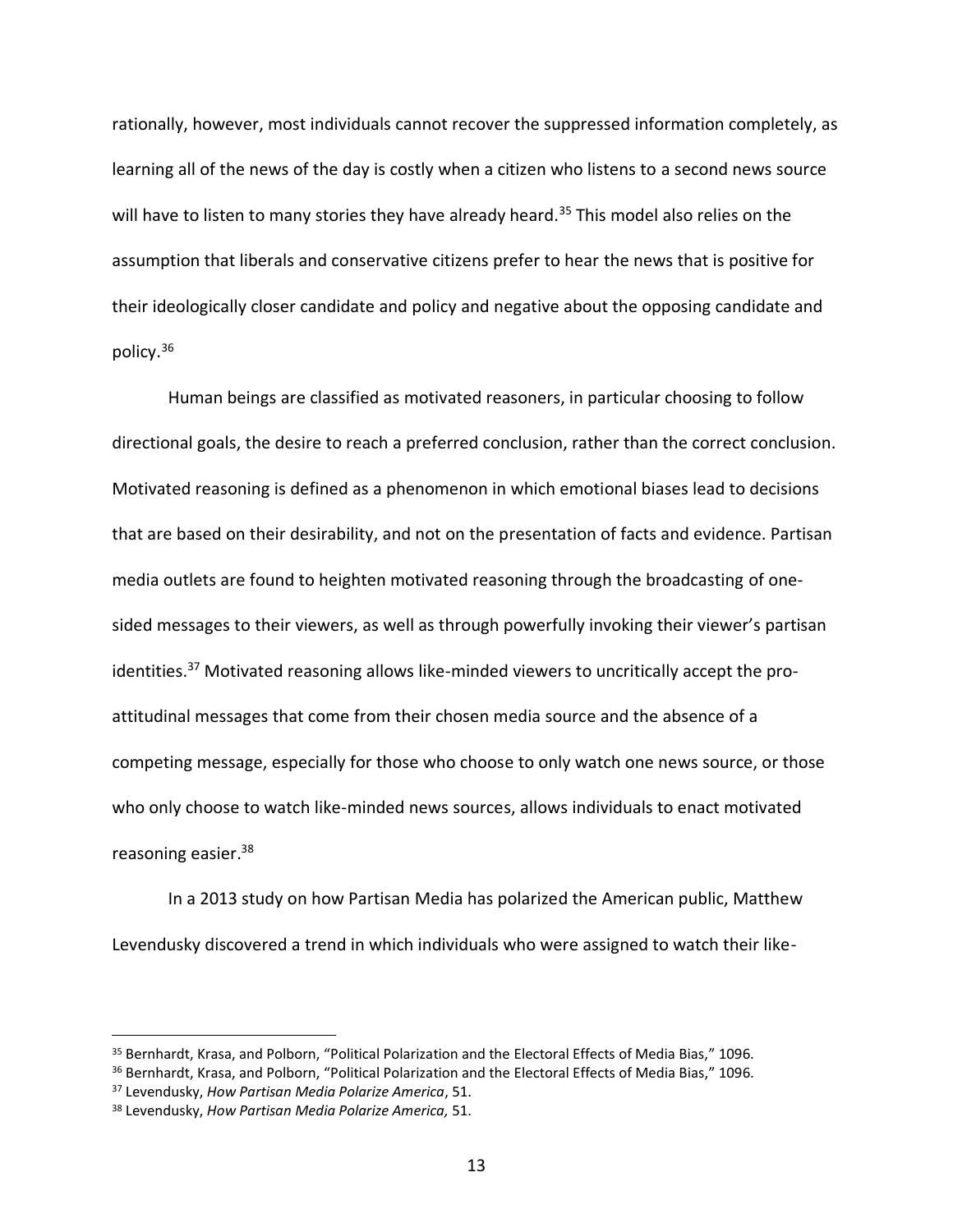minded media segment became noticeably more extreme after viewing when compared to their counterparts who watched a neutral news segment and those who watched a crosscutting segment, here defined as watching a news segment with a different political viewpoint than your own.<sup>39</sup> This study allowed Levendusky to conclude that even a short exposure to likeminded partisan media can shape individuals' attitudes towards issues in ways that stay with the individual and that those who watch neutral new segments, or news segments that differ in beliefs have no effect.<sup>40</sup> In this way, partisan media increases polarization in the U.S. through an increase in polarization for those who are already less moderate, rather than increasing the polarization by people who are considered to be moderates. This study also found a correlation between those who preferred like-minded partisan media and the strength of their partisanship. Those who preferred like-minded media were 19 percent more likely to be stronger partisans, as well as 16 percent more likely to vote in a primary election.<sup>41</sup> This demonstrates a correlation between those who preferer like-minded media, and those who have greater political motivation. Those who turn out to vote at a primary election are typically more politically motivated than those who choose not to vote in a primary election. Partisan media's ability to polarize can have a greater effect if their viewership is more likely to become polarized while being more likely to be politically motivated. Partisan media sources use both

<sup>&</sup>lt;sup>39</sup> It is important to note that individuals who choose to watch crosscutting media are not a random subset of people, but to describe who chooses to watch crosscutting media is outside the scope of this paper. For a more indepth discussion on this issue, please see Levendusky's *How Partisan Media Polarize America.* Levendusky leaves the topic of crosscutting open for future research, in particular why particular individuals choose to watch crosscutting media, rather than like-minded media.

<sup>40</sup> Levendusky, *How Partisan Media Polarize America,* 74–75.

<sup>41</sup> Levendusky, *How Partisan Media Polarize America,* 81.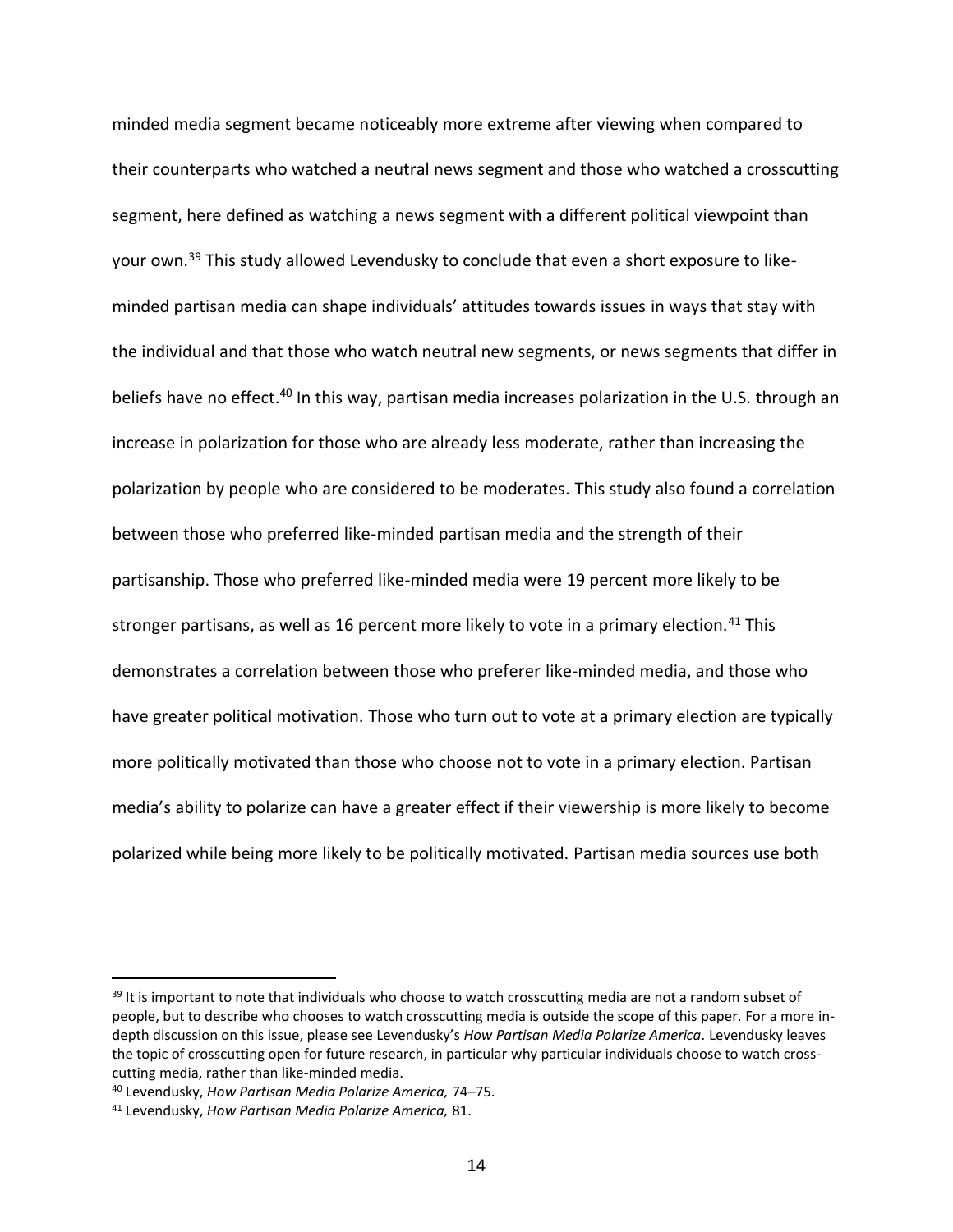their rhetoric, and their framing of the news to prime a salient party identity, which increases like-minded viewers' biases towards partisan information.

#### Rhetoric

Citizens' political orientations allow them to filter out new information on climate science, making looking for and publishing new data ineffective in reducing the current political divide over climate change. These political orientations instead will magnify the divide, as political elites will selectively interpret or even ignore new climate change data and studies, and news outlets will promote this selective interpretation. When citizens listen to one news channel, or only listen to news channels and favored elites with their political views, they will mainly be presented with global warming information that is framed in such a manner that is already consistent with the citizens' pre-existing beliefs on the issue of climate change.<sup>42</sup>

Rhetoric is communicating to build and maintain communities that must reason together to stay together.<sup>43</sup> In this way, rhetoric is the bridge between climate scientists and the public, as well as climate change denialists and the public. Rhetoric can help to facilitate effective public reasoning. Rhetoric is important when looking at media and public figures' discussions about climate change and climate policy. The rhetoric used by the media and public figures can be very influential, as climate politics rely on the exchanging, and changing of social norms to be more environmentally friendly. The use of rhetorical approaches demonstrates

<sup>42</sup> McCright and Dunlap, "The Politicization of Climate Change and Polarization in the American Public's Views of Global Warming, 2001-2010," 171.

<sup>43</sup> Lynda Walsh, "The Visual Rhetoric of Climate Change: The Visual Rhetoric of Climate Change," *Wiley Interdisciplinary Reviews: Climate Change* 6, no. 4 (July 2015): 361, https://doi.org/10.1002/wcc.342.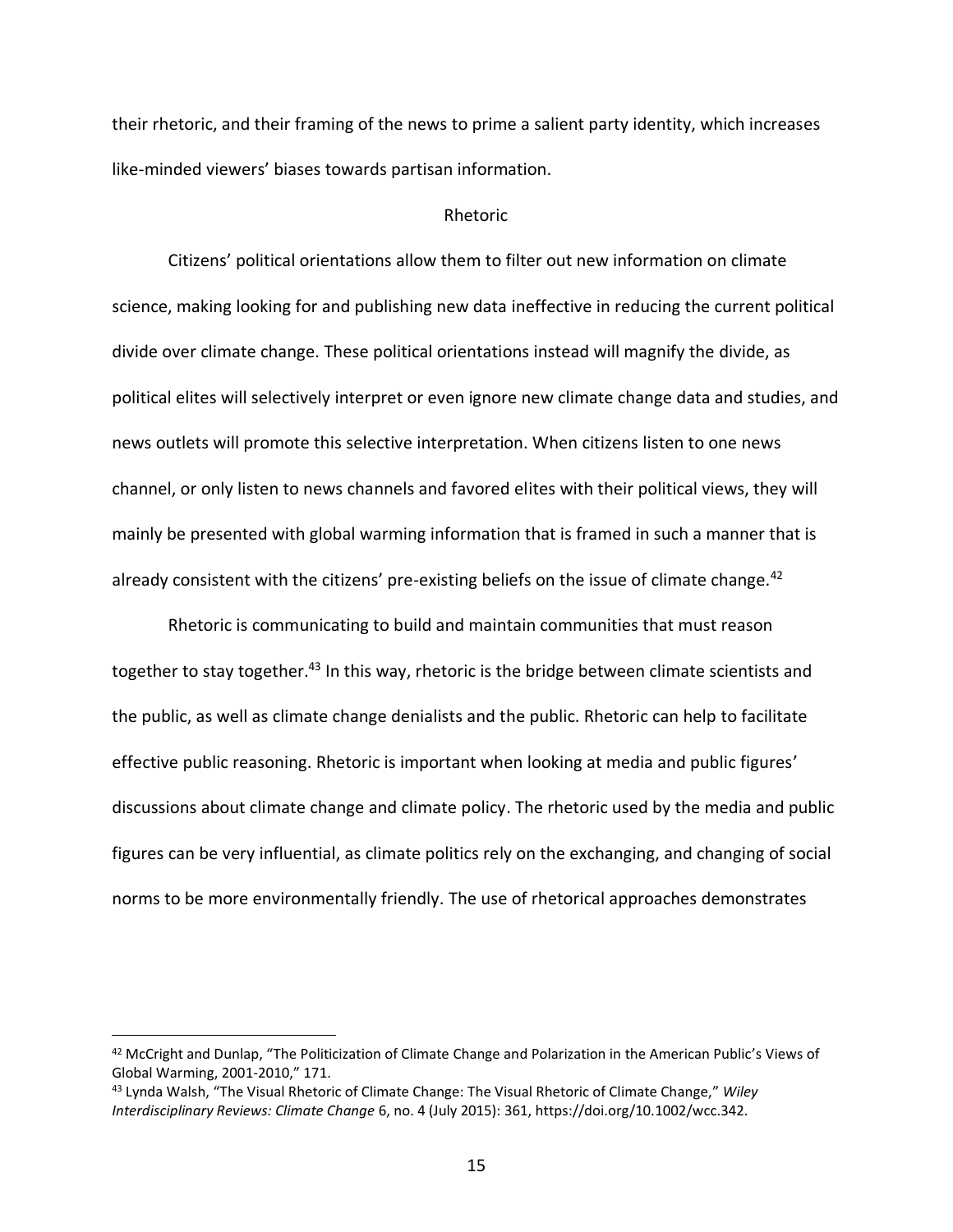how "climate-change arguments are political" as well as the fact that "their effects are contingent on the time and place of their presentation."<sup>44</sup>

#### Framing

Mass media and partisan media alike use framing, or the packaging of the daily news in such a way that encourages specific interpretations and discourages other interpretations. This process involves choices to cover certain events and not others, which are then converted into the news stories that people read and watch. Media consistently frames discussions surrounding climate science as contentious, despite a great amount of consensus in the scientific community that climate change is real, and human-made.<sup>45</sup>

Climate change is publicly represented through the media, and in this way, the media can construct climate change as a social problem.<sup>46</sup> Societies can culturally determine what are considered to be events, and through the dissemination of information about these events, news organizations can circulate as well as shape knowledge thereby playing a role in setting the political agenda of their viewership.<sup>47</sup> This impact that the media can have on public views of climate change are compounded by the professional standards that are intended to prevent bias. When the professional standards are supposed to prevent bias are ignored, this can create a systematic distortion of the news. The false assertion that the language of specific media sources, such as Fox News, is neutral, fair, and balanced when it can reinforce certain value systems is another factor adding to the impact that the media can have on people's opinions.<sup>48</sup>

<sup>44</sup> Walsh, "The Visual Rhetoric of Climate Change," 361.

<sup>45</sup> Boykoff, "From Convergence to Contention," 481.

<sup>46</sup> Liisa Antilla, "Climate of Skepticism: US Newspaper Coverage of the Science of Climate Change," *Global Environmental Change* 15 (2005): 339.

<sup>47</sup> Antilla, "Climate of Skepticism," 341.

<sup>48</sup> Antilla, "Climate of Skepticism," 339.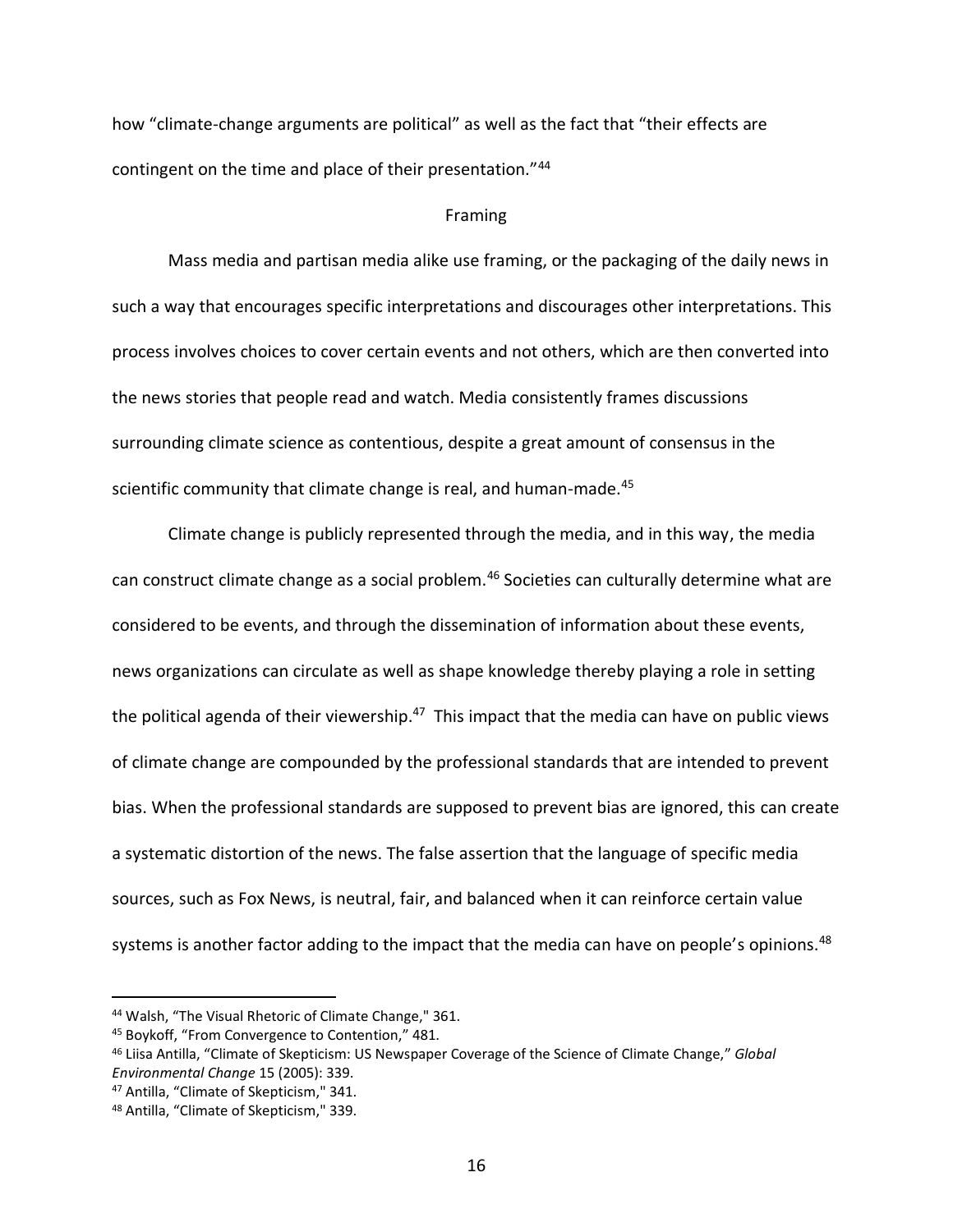One of the ways that US conservative efforts to dismiss the reality of climate change is through the framing. This framing asserts that the actions needed to mitigate the anthropogenic factors leading to climate change would be too great a threat to the nation's economy and sovereignty.<sup>49</sup> These claims appeal to those with more conservative political viewpoints, as having a strong economy and maintaining the United States' sovereignty and ability to rely on itself is a common viewpoint in the Republican party. Those who come to see that the United States' economy and sovereignty could be negatively impacted by climate change policies are less likely to support them.

Partisan media sources, the news sources that present news stories in such a way to promote a particular political agenda, cover the same daily news in strikingly different ways from each other. Mathew Levendusky notes that "rather than engaging with the same set of themes, the shows 'talk past' each other in a fundamental way, focusing on separate aspects of the debate that suit their ideological predispositions."<sup>50</sup> This form of framing allows the new sources to give factual, albeit one-sided presentations of the evidence that surrounds a particular story, carefully picking the facts which support their side and omitting the facts that work towards the opposite political agenda's favor.<sup>51</sup> When presenting the other side's arguments, it is typically done in a 'straw-man' fashion, and these arguments are usually shot down in the long run.<sup>52</sup> The discussion of the opposition's arguments also include a link to a more general flaw in logic within the opposition party. To do so, the partisan media outlets

<sup>49</sup> Antilla, "Climate of Skepticism," 344.

<sup>50</sup> Levendusky, *How Partisan Media Polarize America*, 26.

<sup>51</sup> Levendusky, *How Partisan Media Polarize America*, 27.

<sup>52</sup> Levendusky, *How Partisan Media Polarize America*, 27.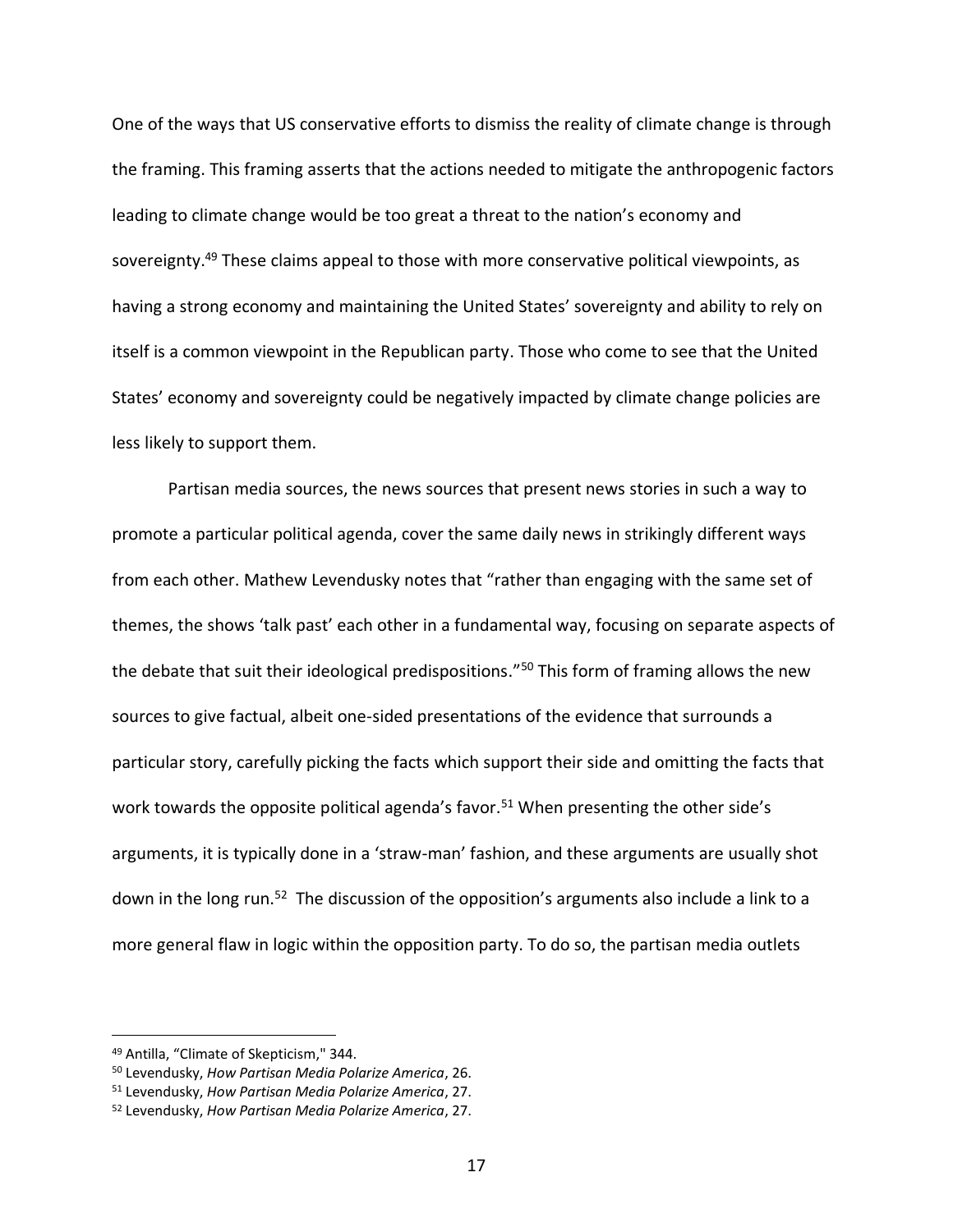highlight errors, as well as emphasize outrageous comments that are made, and more generally mock the opposing side.<sup>53</sup> In addition to slanting their coverage on the opposing party, partisan media also engage in a culture where standing on principal, and not compromising on ideals or ideas is the more important strategy in what they deem to be flawed bipartisanship, thereby slanting the coverage on attempts to compromise with the opposing party as well.<sup>54</sup>

This framing effect is magnified when partisan media outlets devote different levels of attention to certain news stories. This differing in attention occurs both through repeating the same basic story repeatedly, as well as offering something new as the news story evolves. This keeps reinforcing the original story while offering something new to keep watchers and readers continuing to tune in to the news stories. Repetition of the same storyline acts as a reinforcement, continuing to remind viewers about the other parties' flaws, and continuing to push viewers toward a greater polarized view of American politics. In addition to this, repeated exposure to the same partisan messaging strengthens the certainty with which an individual holds their attitudes.<sup>55</sup> This differing level of attention also allows the opposing ideological news site to discuss more general flaws in their opposition.<sup>56</sup> The greater the number of times the basic storyline is repeated the surer people become in their convictions. Repetition has a reinforcing characteristic. This difference in coverage can lead two partisan media sources to cover different stories entirely, continuing to reflect the idea that partisan media sources choose to focus on the news stories that will best support their position.<sup>57</sup>

<sup>53</sup> Levendusky, *How Partisan Media Polarize America*, 32.

<sup>54</sup> Levendusky, *How Partisan Media Polarize America*, 34.

<sup>55</sup> Levendusky, *How Partisan Media Polarize America,* 90.

<sup>56</sup> Levendusky, *How Partisan Media Polarize America*, 29.

<sup>57</sup> Levendusky, *How Partisan Media Polarize America*, 30.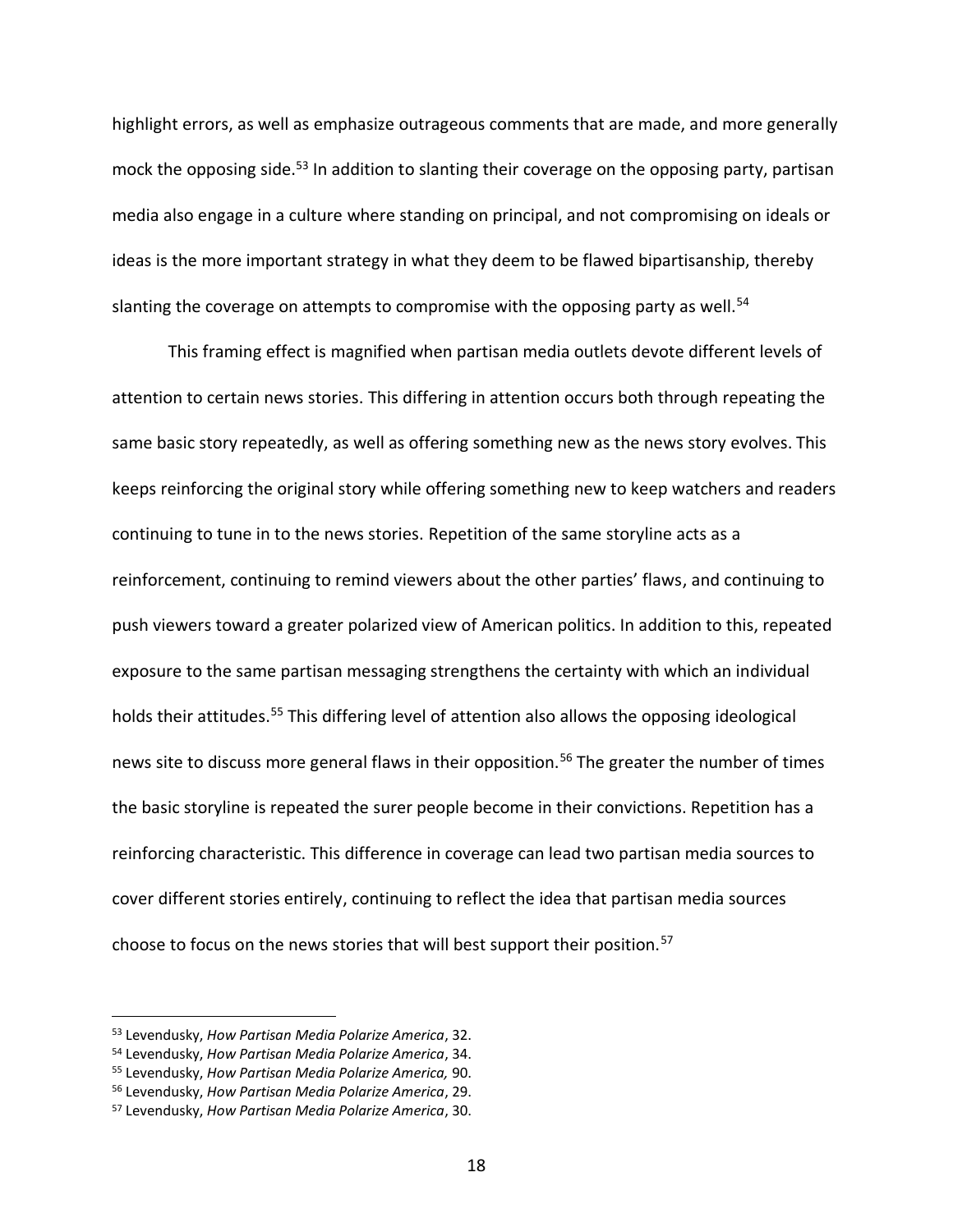The overall effect of partisan media divides and polarizes their audiences. Those who choose to watch like-minded media are more likely to view the opposing party, and their leadership less positively, as well as trust the parties' leaders less and, are more skeptical of bipartisan cooperation. This in turn can increase gridlock, as compromise is harder to reach when constituents are skeptical of bipartisan legislation. This gridlock can have greater political impacts, as a greater amount of gridlock means less legislation can pass through the legislature, making it difficult for the government to find effective solutions to problems such as climate change. Without bipartisan support for bills, there can be little change in the U.S. government's response to climate change.

The viewing of like-minded media can have a significant impact on voter choices, as the rhetoric, framing, and repetition used in partisan media sources allow news stories to be presented in a specific light, affecting like-minded viewers' perceptions on candidates and legislation. Because different partisan media sources have differing agendas, it can be assumed that their consistent viewers will view different issues as being important and requiring government attention.<sup>58</sup> While the viewership of partisan media may be small, the effects of partisan media are great. Partisan media's politically active viewership can put pressure on their elected legislators to become more extreme, and more polarized. Because partisan media's viewership is more likely to vote in a primary election, they can have more of a say in who is running under the two main parties. The more extreme a candidate that is voted in during the primary election the more extreme a political platform, and therefore more polarizing their running for office will be.

<sup>58</sup> Levendusky, *How Partisan Media Polarize America*, 144.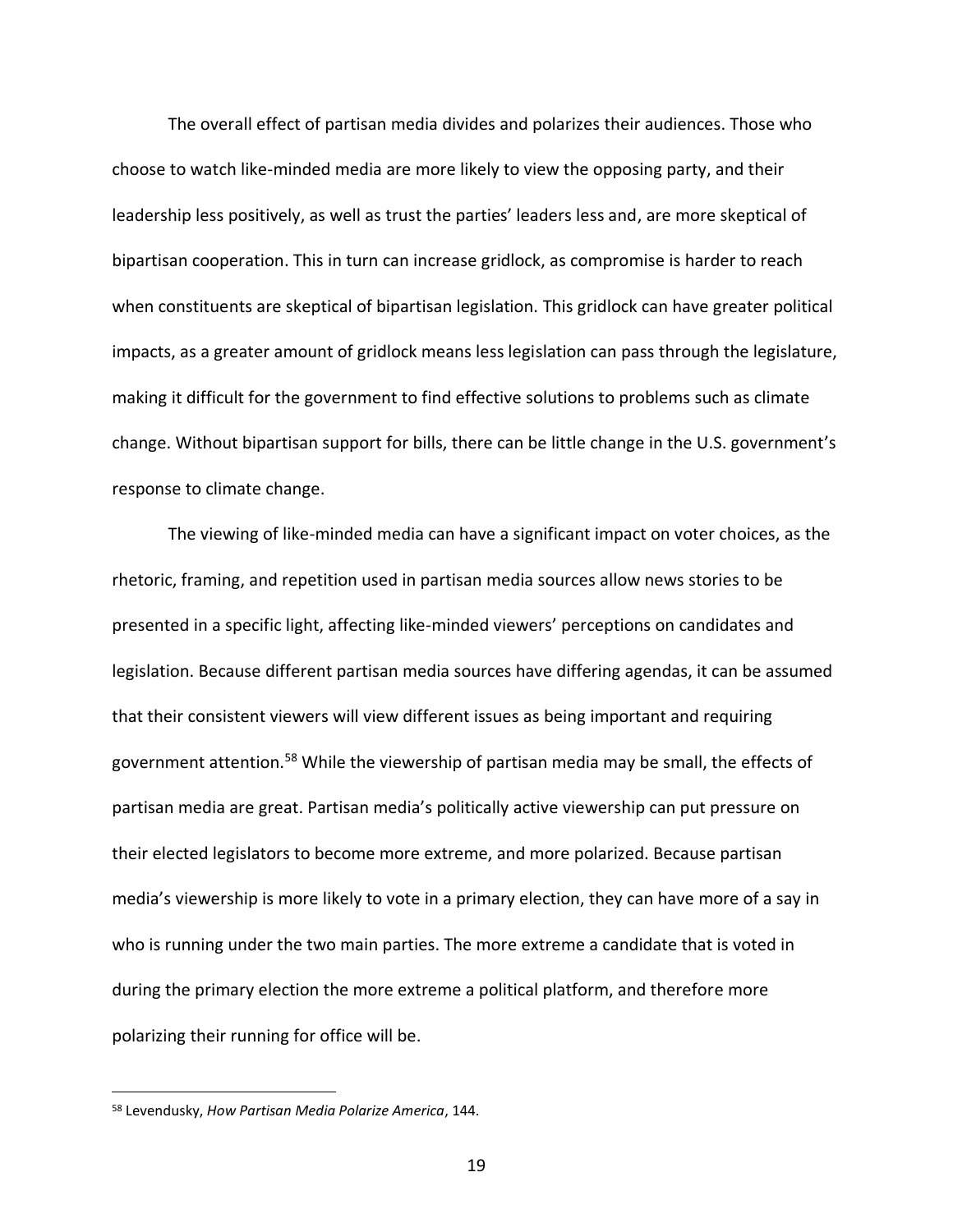#### **Foucault and the Power that the Ability to Construct Knowledge Has**

Michel Foucault, a 20<sup>th</sup>-century French philosopher, introduces an idea called powerknowledge, which he uses throughout his works on power, the subject, and sexuality. Foucault's work has been used in various ways since its publishing and is a way to analyze the power dynamics that are present in societies. This paper will use Foucault's concept of powerknowledge to the way that the media has the power to influence the knowledge that individuals have, but that individuals also have the power to create the knowledge they want from the various news sources. To Foucault, society exhibits control over its subjects through the communications that are present in society, which is regulated based on lessons, and the knowledge of each person.<sup>59</sup> This use of power to regulate individual knowledge requires the ability to communicate with people, which is how news sources can play a role in facilitating the knowledge that each person has on a particular subject. In the case of climate change policies, news sources pick and choose which facts are used in the story and the framing and rhetoric to use to present these facts. This influences the knowledge that people have, and this knowledge influences aspects of their voting behavior. If an individual watches a news source that prioritizes climate change policy, that individual is more likely to use their knowledge to vote for a candidate that also values climate change policy. On the other hand, if an individual watches a program that does not value climate change policy, their knowledge will lead them to vote for a candidate who has other priorities that are more in line with the voters. In this way, media not only influences individual knowledge but also which politicians are given the

<sup>59</sup> Michel Foucault, "The Subject and Power," *Critical Inquiry* 8, no. 4 (1982): 787.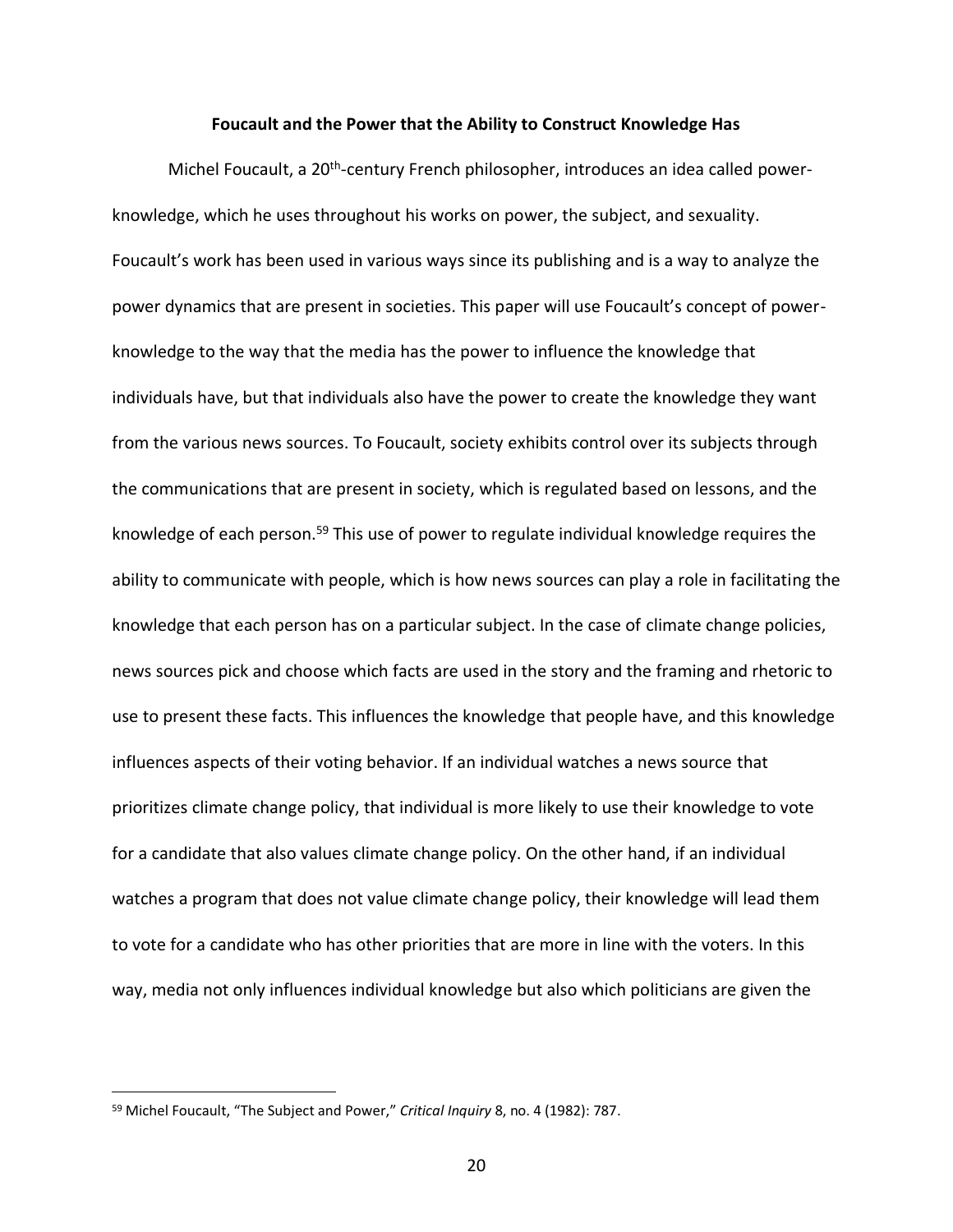ability to enact policy. In this way, knowledge is created through power, but also knowledge creates power.

Both political and media elites can present facts in such a way that assists them in making the arguments they want to make.<sup>60</sup> While partisan media viewers make up a small percentage of the United States population, partisan media can still have a great effect on how people view the daily news. Through their use of rhetoric, framing, repetition, and choosing the news that gets aired, partisan media outlets are constructing a narrative that the other side is completely wrong. These stories can be picked up by mainstream news outlets, or simply believed by a politically motivated, like-minded viewer, who makes their voice heard through actions like volunteering on a political campaign. In this way, those who are creating the narrative can have a great amount of power to affect U.S. politics.

A 2010 poll by Gallup finds that individual knowledge has a great effect on the average level of concern among Democrats and Republicans. Democrats who self-reported a great level of understanding of global warming were more concerned than those who did not self-report a great level of understanding. Many Republicans who self-reported a great level of understanding were far less worried about global warming than those who knew less about the issue. $61$  This self-reported understanding directly relates to the knowledge that these individuals have. The fact that similar levels of knowledge results in two different levels of concern must mean that the type of knowledge they are receiving is different. As partisan media can report different facts of the same story, or even report different stories, part of this

<sup>60</sup> Levendusky, *How Partisan Media Polarize America*, 146.

<sup>61</sup> Guber, "A Cooling Climate for Change?," 105–6.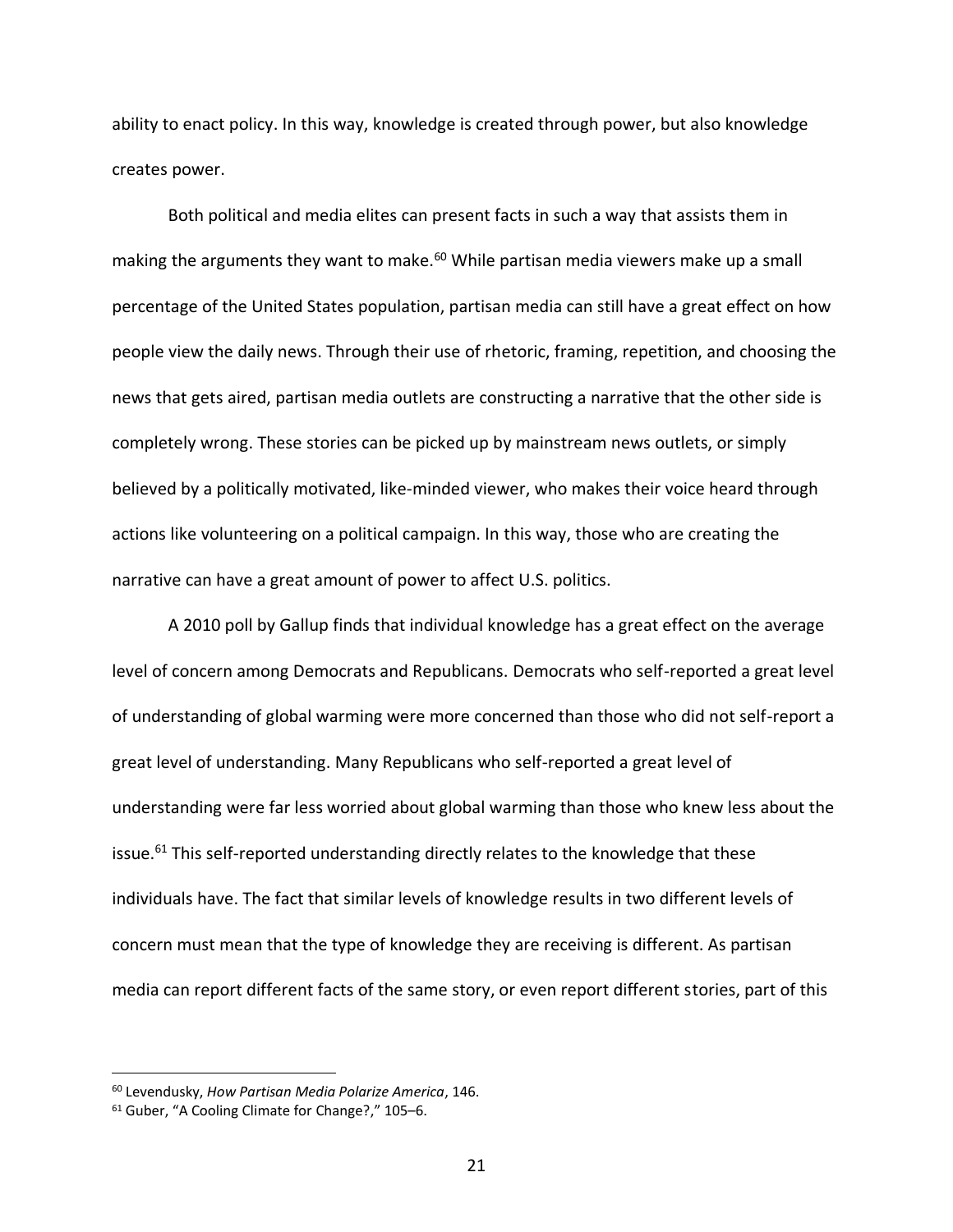differing knowledge could come from consuming partisan media sources. Those who watch conservative partisan media, which focuses on the economic impacts of climate change policies, may report less of a concern with global warming, as compared to someone who watches liberal partisan media, which focuses on the urgency of climate change, may report more of a concern with global warming. Those who have the power to disseminate knowledge to the public can influence individual people's knowledge, thereby affecting their concern over global warming. This concern impacts several things, including whom one votes for, which can create gridlock in Congress over climate change policy.

## **News Sources Chosen**

#### Partisan Media

This paper analyses four different print news sources, of which two are conservative, and two are liberal news sources. Fox News and The *Wall Street Journal* are the two conservative-leaning news sources, and MSNBC and CNN are the two liberal-leaning news sources used here. These news outlets all have online print news published every day and kept up with current events happening in the United States. Two of these media sources, Fox News and MSNBC, consist of partisan media, as they have prime-time shows and publish articles and transcripts of these shows, which present the facts of a particular story in such a way that supports a particular conclusion. Various partisan media outlets also choose to devote differing amounts of time to specific news stories.<sup>62</sup> In this way, the news stories published by partisan media sources are framed to advance a particular political agenda which follows the news

<sup>62</sup> Levendusky, *How Partisan Media Polarize American, 25*.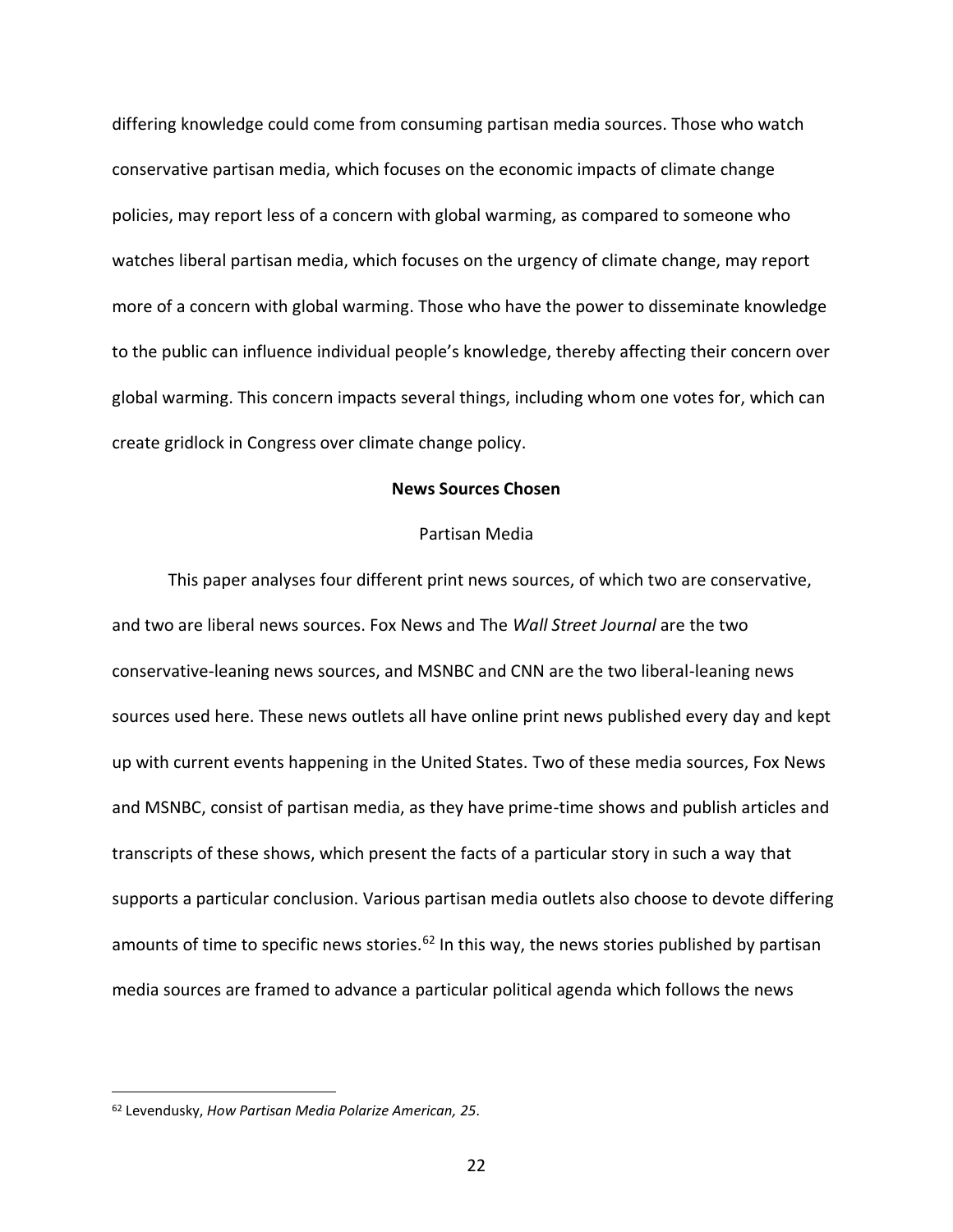outlets underlying principles.<sup>63</sup> The polarized media from Fox News advances the conservative political agenda of the Republican party while the polarized media from MSNBC advances the liberal political agenda of the Democratic party.

#### Fox News

While it is true that a fraction of the American public watches' partisan media during their prime-time news segments, 3,082,961 viewers on average watch Fox News and 1,597,577 on average watch MSNBC nightly, these small numbers are influential in many ways.<sup>64</sup> The citizens who watch partisan media outlets are more politically active, and more likely to have their voices heard by politicians. These news segments are also snowballing and can disseminate several partisan stories into mainstream news over the past several years.<sup>65</sup> In this way, partisan news media uses the news as a vehicle to advance a particular point of view, allowing news to no longer be informational, but rather to reflect an individual's political beliefs.

Fox News is a well-known conservative news outlet, started by Rupert Murdoch on October 7, 1996, to appeal to a conservative audience. Fox News presents of climate change in a way that conforms closely with the Republican and conservative positions on climate change.<sup>66</sup> Fox News offers a primarily one-sided argument to advance their own political position, which includes opinionated commentary from the hosts of their prime time news, only discussing the opposing liberal view to mostly criticize it.<sup>67</sup> In a study published in 2012

<sup>63</sup> Levendusky, *How Partisan Media Polarize America*, 8.

<sup>64</sup> "Trends and Facts on Cable News: State of the News Media."

<sup>65</sup> Levendusky, *How Partisan Media Polarize America*, 16–17.

<sup>66</sup> Feldman et al., "Climate on Cable," 6.

<sup>67</sup> Levendusky, *How Partisan Media Polarize America*, 3.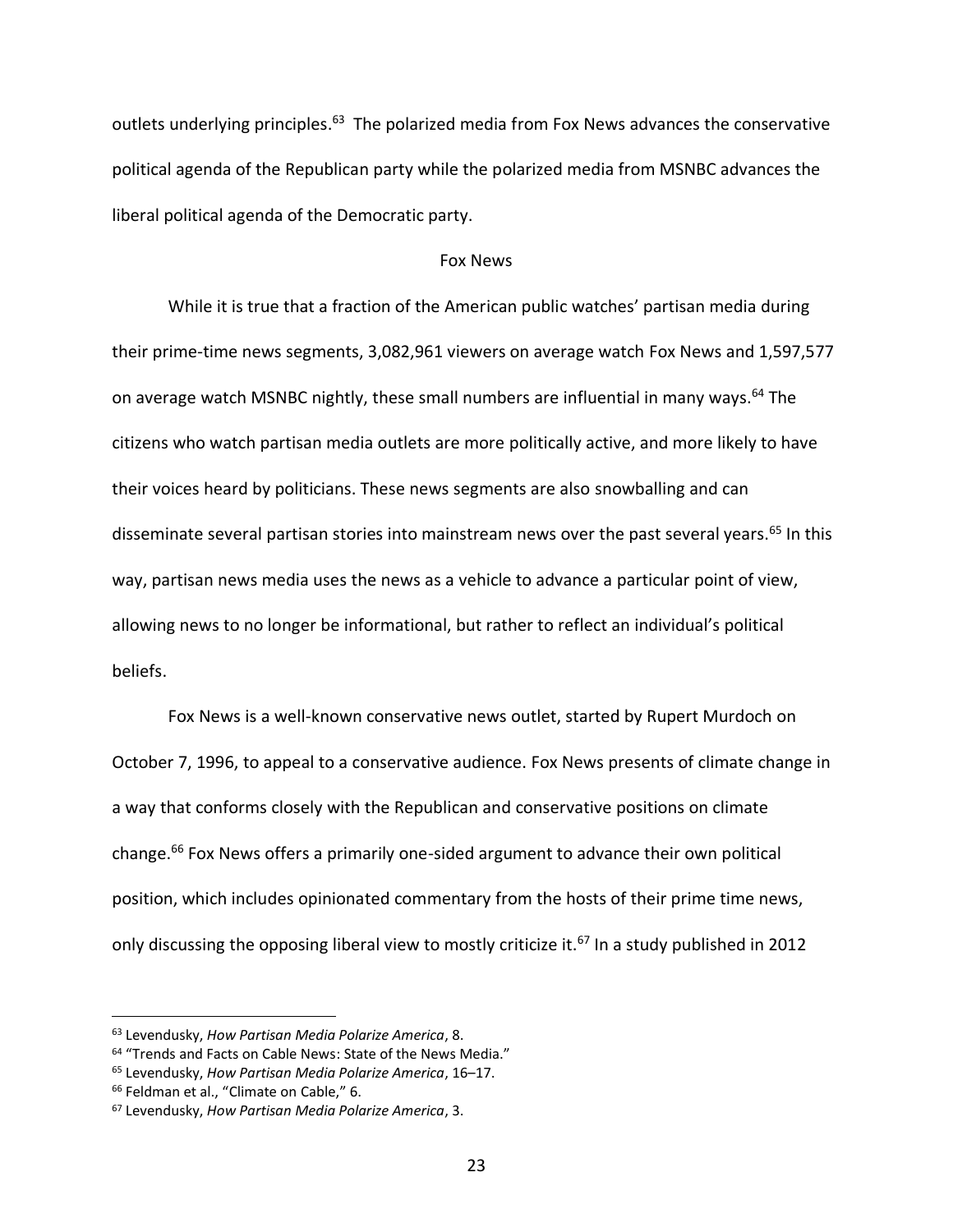which focused on 269 cable news transcripts from 2007-2008 which discussed climate change and/or global warming, Fox news was the least likely to be accepting of climate change while simultaneously being the most dismissive of climate change when compared to CNN and MSNBC.<sup>68</sup> This study found that less than 20 percent of Fox News discussions of climate change accepted climate change, while nearly 60 percent of their broadcasts were dismissive of climate change.<sup>69</sup> According to Lauren Feldman, P. Sol Hart and Tijana Milosevic, in 2007-2008 Fox News "broadcasts were more likely to include statements that challenged scientific agreement on climate change, undermined the reality of climate change, and questioned its human causes."<sup>70</sup> The findings from this 2012 study suggest how cable news presents climate change and global warming in different lights and can positively or negatively affect their audiences' perception of climate change.

## The Wall Street Journal

The *Wall Street Journal* (WSJ) is a conservative-leaning news source, especially in its writings about climate change. The WSJ has been recognized as feigning a balanced view, one which stresses that there is uncertainty around climate change. At other times, it writes in a dismissive view that denies the reality of anthropogenic climate change.<sup>71</sup> Within an analysis of news stories about climate change written between January 1, 2006, and December 31, 2011, the WSJ was found to have continued this trend. The WSJ did offer the most coverage of actions to prevent or slow climate change. However, this referred to a lack of potential or a lack

<sup>68</sup> Feldman et al., "Climate on Cable," 10–11.

<sup>69</sup> Feldman et al., Climate on Cable,"11.

<sup>70</sup> Feldman et al., Climate on Cable,"14.

<sup>71</sup> Lauren Feldman, P. Sol Hart, and Tijana Milosevic, "Polarizing News? Representations of Threat and Efficacy in Leading US Newspapers' Coverage of Climate Change," *Public Understanding of Science* 26, no. 4 (May 2017): 486, https://doi.org/10.1177/0963662515595348.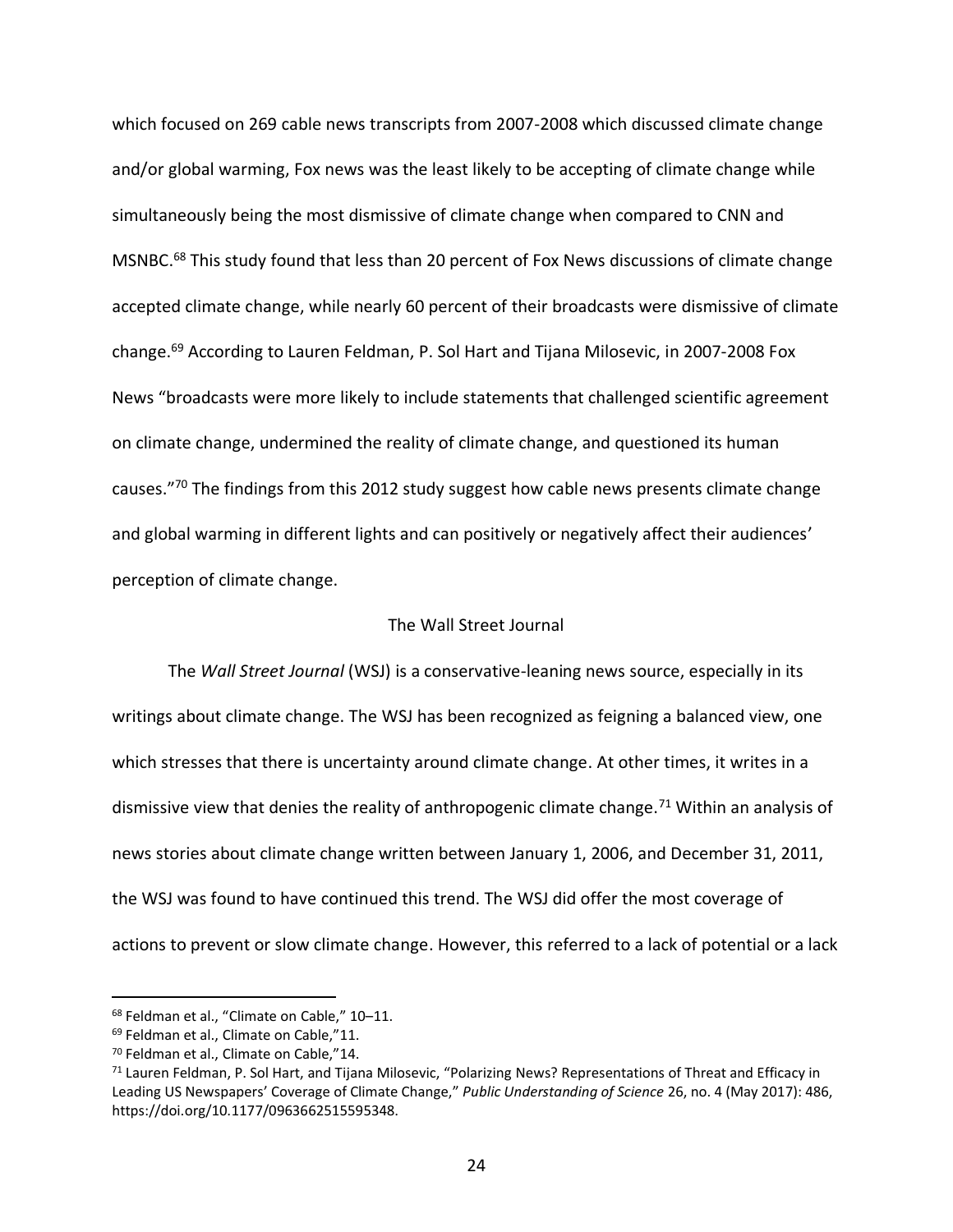of success from specific actions and policies created to address climate change, and framing the conflict between politicians and political parties over climate change policy. The WSJ was also found to be highly likely to highlight any negative economic consequences that could be related to taking any action on climate change. This framing of climate change action is something worth noting as the WSJ emphasizes business and financial news, meaning its discussion of economic issues is likely to be important to its readers.<sup>72</sup>

#### MSNBC

MSNBC*,* the left-wing partisan news outlet, was founded on July 15, 1996. The same study that looked at Fox News and CNN looked at MSNBC, which was also more likely than *Fox News* to state that global warming is real, and there is scientific consensus on this claim. Between 2007 and 2008, MSNBC was least likely to include any discussion of the scientific agreement surrounding climate change when compared to both CNN and Fox News.<sup>73</sup> In the discussions that MSNBC did have on climate change, virtually none of their broadcasts challenged the idea that climate change was not real, while 52 percent of their broadcasts affirmed that climate change is happening, and 33 percent of the broadcasts included statements that human activities are the cause of climate change.<sup>74</sup> MSNBC as a polarizing media source is also more likely to offer a primarily one-sided argument to advance their liberal political position, allowing their hosts to provide opinionated commentary, and discussing the opposing side's argument in mainly criticizing ways.<sup>75</sup>

<sup>72</sup> Feldman, Hart, and Milosevic, "Polarizing News?" 493.

<sup>73</sup> Feldman et al., Feldman et al., "Climate on Cable," 11.

<sup>74</sup> Feldman et al., Feldman et al., "Climate on Cable," 12.

<sup>75</sup> Levendusky, *How Partisan Media Polarize America*, 3.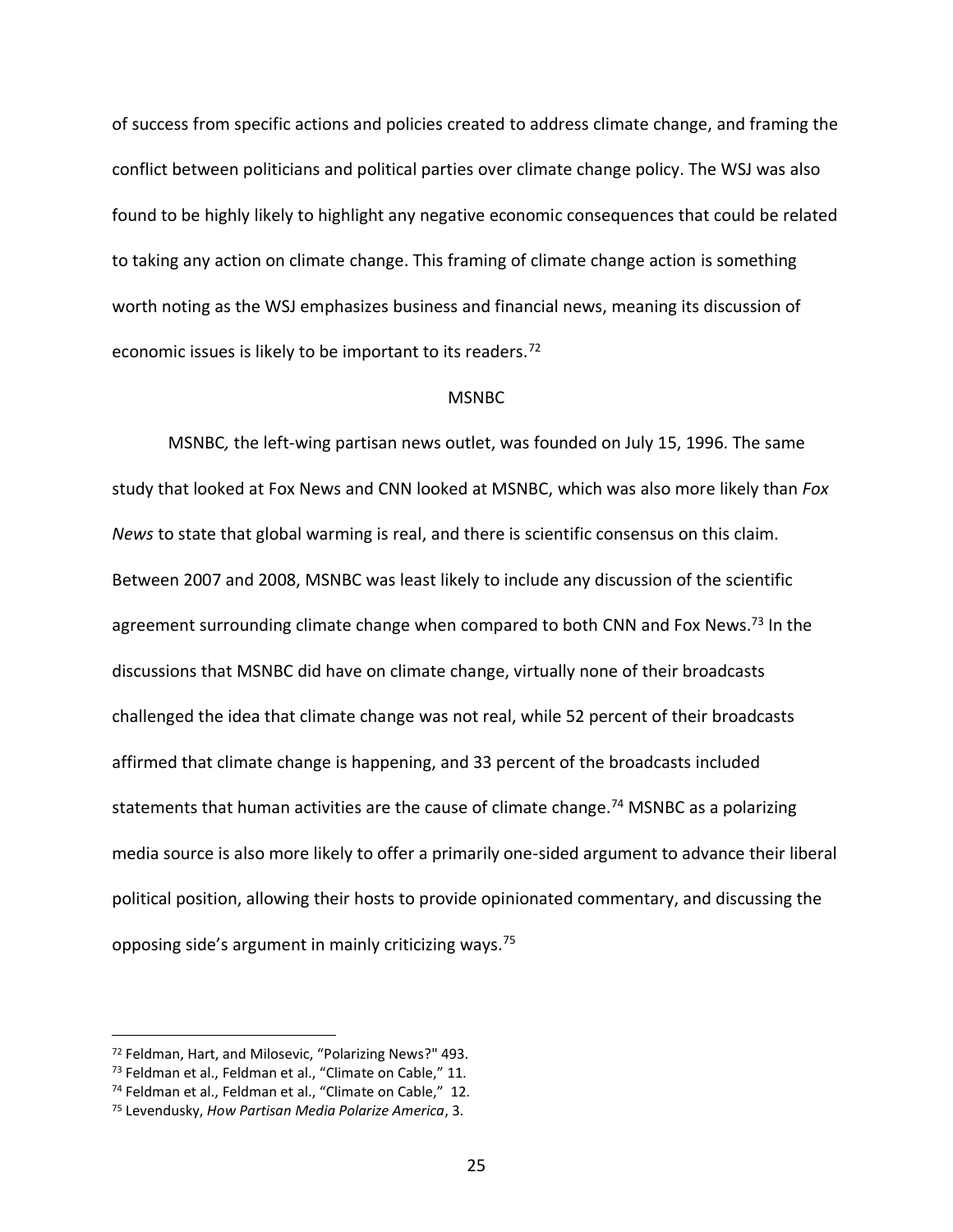In comparison to Fox News, CNN was more likely to state that global warming is real and is happening. In the same 2012 study done on Fox News, more than 70 percent of CNN broadcasts accepted climate change, and only 7 percent of CNN broadcasts took a dismissive tone towards climate change. CNN was also the most likely to include any information or discussion of the scientific agreements surrounding climate change, and almost no broadcasts challenged the reality of climate change.<sup>76</sup> In addition, 61 percent of CNN broadcasts included statements that human activities cause climate change.<sup>77</sup> Overall, CNN was the most likely of the three newspapers analyzed in this 2012 study to affirm that there is scientific agreement on climate change, and to claim that climate change is real and that it does result from human activities.

#### **Climate Change Policies between 2016 and 2022**

In this section, there will be a discussion of 4 different climate change policies that occurred between 2016 and 2022. Two of these policies are from Donald Trump's presidency, and the other two are from Joseph Biden's first two years of his presidency. The news sources used are a mix of print and online media, and televised broadcasts. While I did try to ensure that the policies I chose were somewhat congruent, it was difficult since the two Presidents had very different stances on climate change policies. Trump, a Republican President, made it very clear that climate change was not his top priority, and many of his policies reduce climate change policies already in place in favor of the American economy. Biden, a Democratic

<sup>76</sup> Feldman et al., "Climate on Cable," 11–12.

<sup>77</sup> Feldman et al., Feldman et al., "Climate on Cable," 12.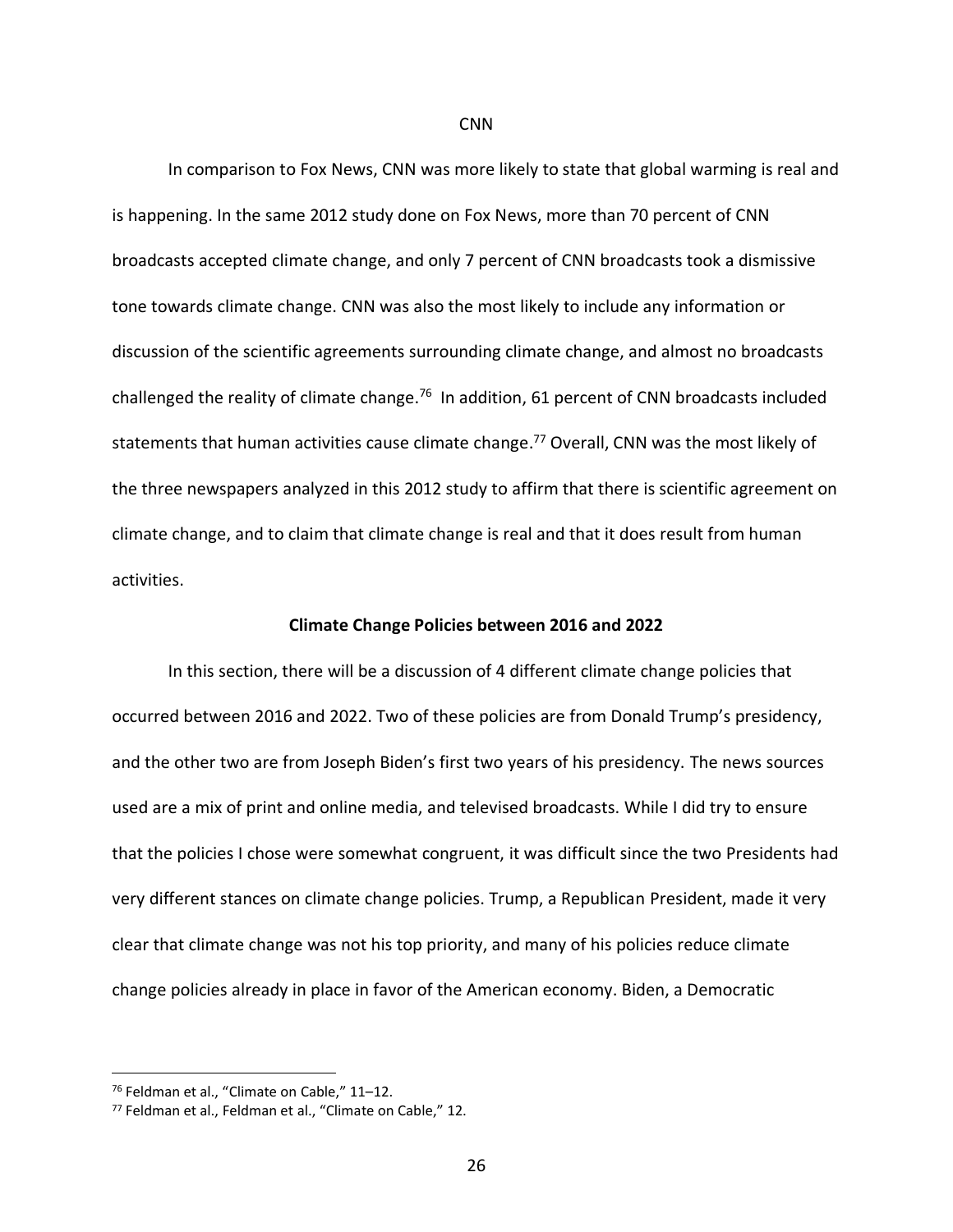President, has made it clear that climate change is one of his top priorities to make America a strong competitor in the future. These two different views on climate change are apparent in the policies that each President chose to enact. President Trump left the Paris Climate Accord, which was negotiated in 2015 by President Obama, a Democrat, and the replacement of the Clean Power Plan, another Obama-era policy, for the Affordable Clean Energy Rule. President Biden, on the other hand, increased greenhouse gas reduction targets with his 2030 Greenhouse Gas Reduction Target and created a pathway for this to be achieved through his American Jobs Plan and Bipartisan Infrastructure Bill.

This upcoming section will use one news story from Fox News, The Wall Street Journal, MSNBC, and CNN to analyze how the media discusses climate change policy when discussing policies from their like-minded party and ones from the opposing party. This section also analyzes the implications of the discussion on the voting behaviors of their viewers, mainly depending on what their viewer prefers. How can a partisan discussion of policy affect individuals differently based on their party identity? How can party identity affect what sources someone trusts and where they choose to get their information from?

## Trump's Withdrawal from the Paris Climate Accord

On June 1, 2017, former President Trump announced the United States Withdrawal from the Paris Climate Accord. In a press release published by Trump's administration on the day of the announcement, the claim is made that by leaving the Paris Climate Accord, President Trump was fulfilling a campaign promise to maintain the U.S.'s position as a leader in clean energy while still protecting the American economy and workforce. According to Trump's administration, the Paris Accord undermined the U.S. competitiveness and American jobs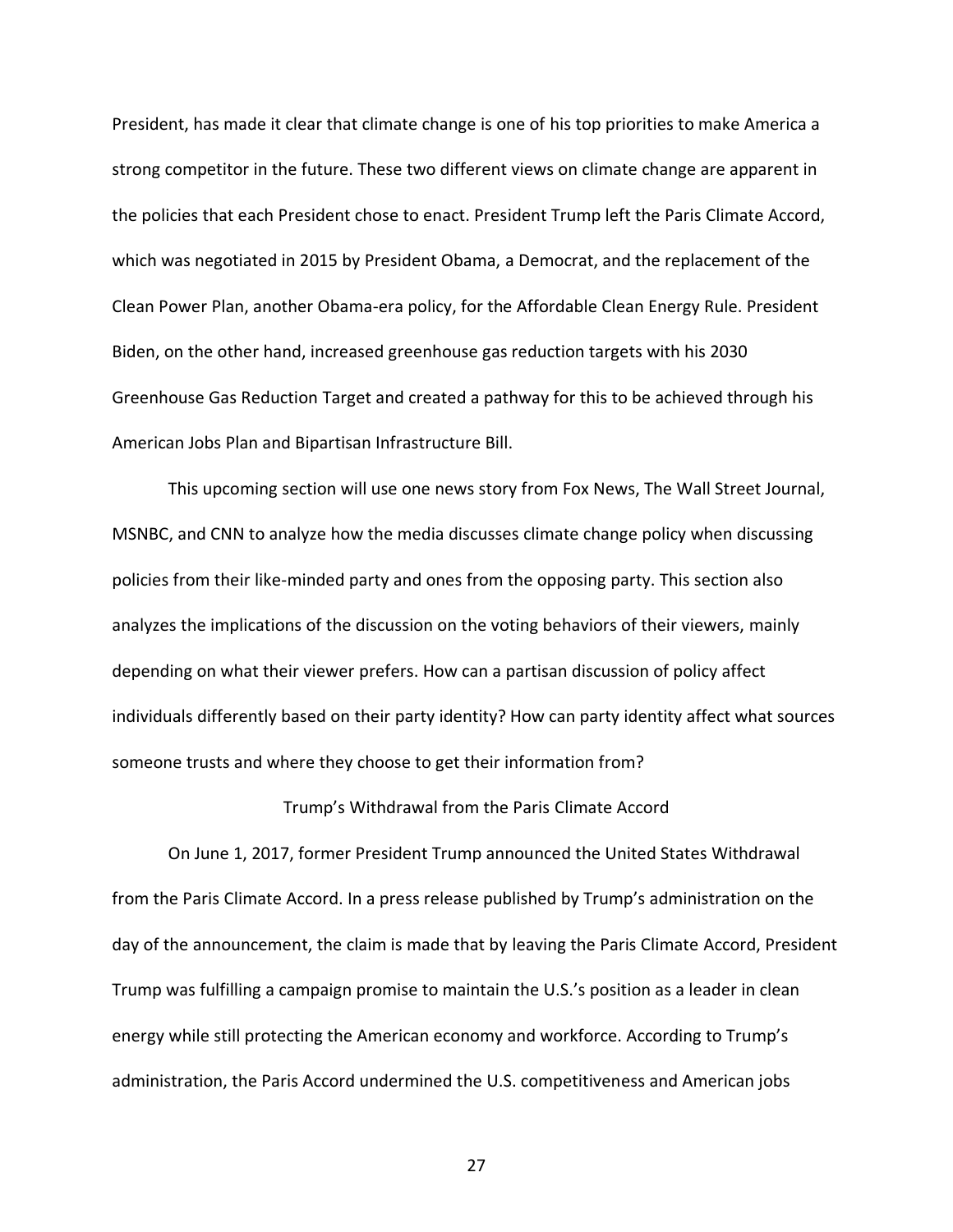because the Accord imposed unrealistic targets for the U.S. to meet in reductions in carbon emissions for an impact on the climate which would be negligible, a reduction in global temperature rise by .02°C in 2100.<sup>78</sup> This decision to leave the Paris Climate Accord was met by objections from left-leaning individuals and democrats. How did various media sources discuss the leaving of the Paris Climate Accord?

Fox News discussed Trump's pull out of the Paris Climate Accord through the lens of criticizing the moral outrage about the impacts that the decision could have on the future of climate change. In a politicized discussion, Bernie Goldberg, a Fox News Contributor, criticizes the left for not having moral outrage over what he deems to be immediate threats.<sup>79</sup> To Goldberg, the 'mainstream media' only represents one side of climate change, and that people cannot deviate from that view without being labeled as a heretic.<sup>80</sup> At the beginning of the news clip Goldberg also states that "it's an absolute fact that the further out you go the less difficult it is to predict what's going to happen. Nobody would dispute that. Yet, they're predicting what's going to happen 50 and 100 from now."<sup>81</sup> This statement disagrees with most climate scientists, 97% of whom agree with the statement that climate change is man-made. Scientists have been advocating that climate change will begin having severe impacts on more than just the day-to-day weather but will impact weather patterns and extreme events. Goldberg claims that this is not certain and that these events may happen, but they may not.

<sup>78</sup> "President Trump Announces U.S. Withdrawal From the Paris Climate Accord – The White House," accessed April 7, 2022, https://trumpwhitehouse.archives.gov/articles/president-trump-announces-u-s-withdrawal-paris-climateaccord/.

<sup>79</sup> Fox News, *Goldberg: Where's the Moral Outrage over Immediate Threats?*, 2017,

https://www.youtube.com/watch?v=x4FXVFDXewM.

<sup>80</sup> Fox News, *Goldberg*.

<sup>81</sup> Fox News, *Goldberg,* :16-:30.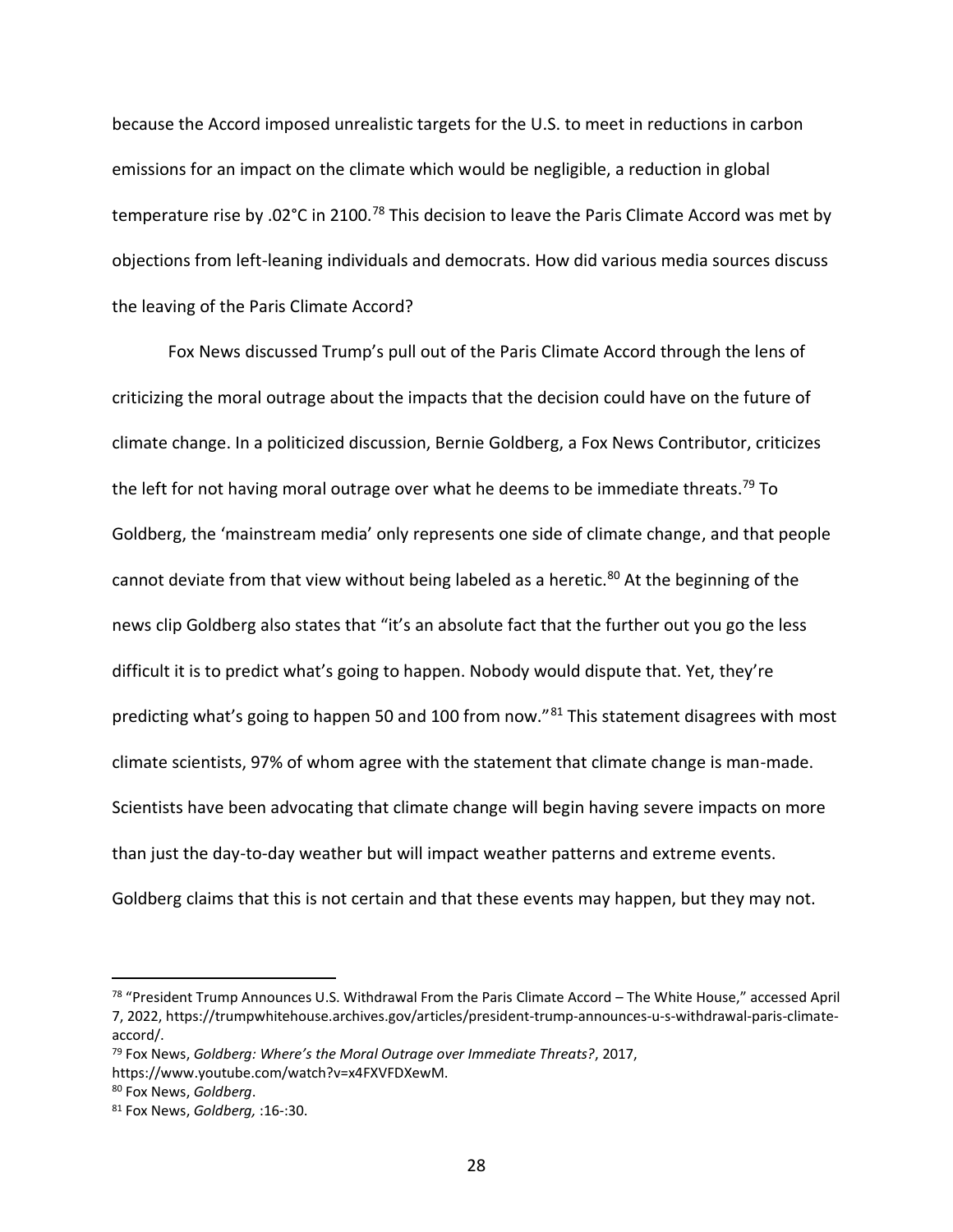Through the framing of the discussion surrounding climate change as moral outrage on something that *may* happen, Goldberg conveys to like-minded viewers that climate change is not an immediate threat and that we cannot be sure that climate change will affect humans. This viewpoint can significantly impact what issues voters find important and whom they support. If you believe that climate change is not an immediate threat, you may be more likely to put climate change policy lower on your list of topics you want your chosen candidate to have a particular stance on or someone who prioritizes other aspects of life, such as the economy, over climate change policy.

In a WSJ article titled "Donald Trump Withdraws from Paris Climate Deal Despite Allies' Opposition," Eli Stokols discusses the debates surrounding President Trump's decision to leave the Paris Climate Accord. This debate, according to Stokols, was centered around seeking agreements that prioritize American needs within the economy and the environment. Stokols quotes President Trump, stating that "'this agreement is less about the climate and more about other countries gaining a financial advantage' over the U.S.," with some industries and politicians supporting President Trump's decision and others criticizing his decision.<sup>82</sup> Stokols states that Trump's plan to renegotiate the agreement could be challenging because the leading economies in the agreement have stated they plan to continue with the original deal even if the U.S. left.<sup>83</sup> This framing surrounding the contention of the decision to leave the deal, and the difficulty that could result from trying to rejoin under different criteria which would benefit the U.S. could leave the reader questioning whether Trump's decision was the correct

<sup>82</sup> Eli Stokols, "Donald Trump Withdraws From Paris Climate Deal Despite Allies' Opposition," WSJ, accessed April 10, 2022, https://www.wsj.com/articles/donald-trump-to-exit-paris-climate-deal-officials-say-1496343854. 83 Stokols, "Donald Trump Withdraws From Paris Climate Deal Despite Allies' Opposition."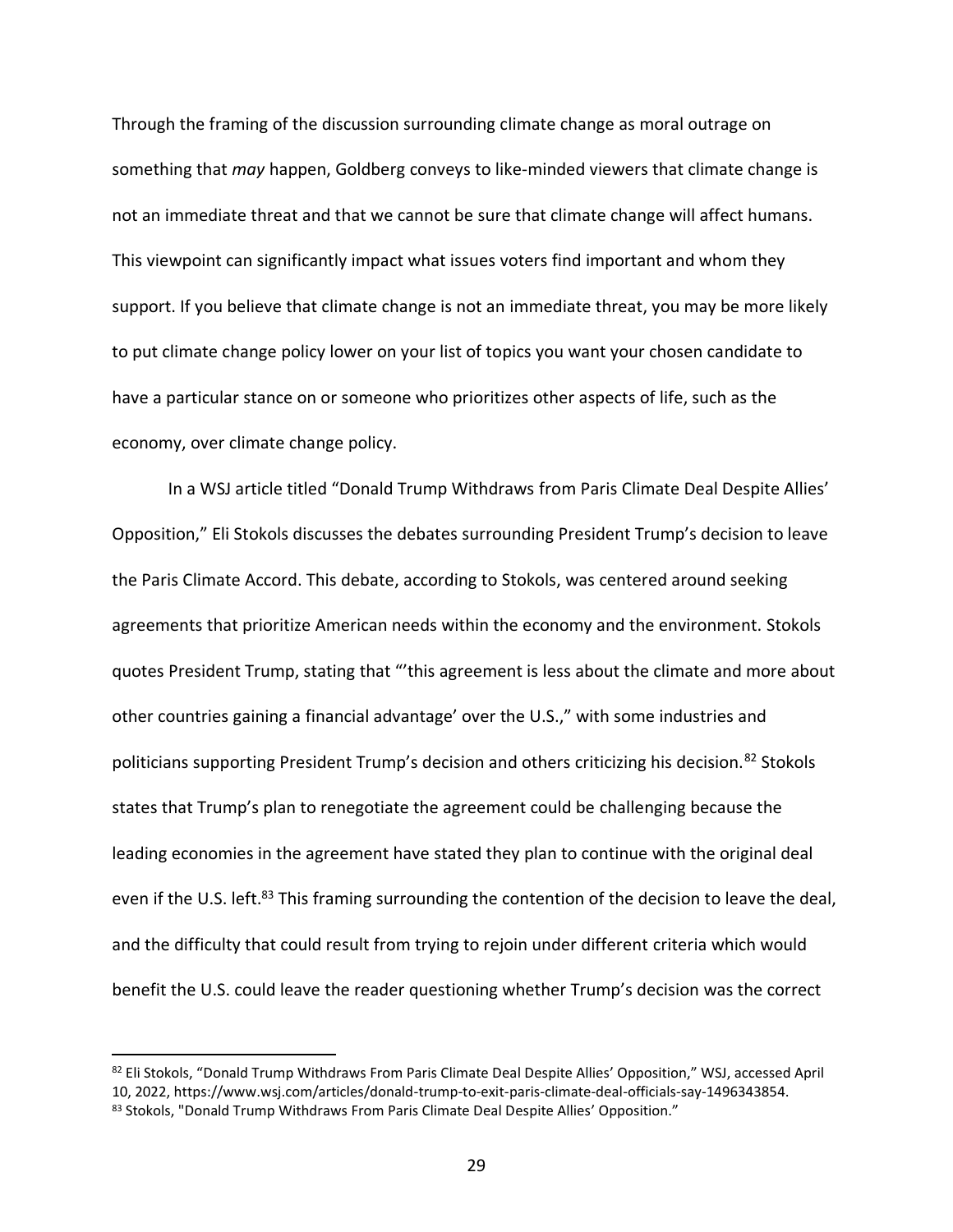one to make. By stating that Rex Tillerson, the Secretary of State at the time the decision was made, Ivanka Trump, as well as Exxon Mobil Crop., General Eclectic Co., and Apple Inc. all publicly and privately argued in favor of remaining in the agreement, Stokols is reiterating the contention surrounding the decision to leave the Accord.<sup>84</sup> This article could be read two ways, depending on what the reader's desired outcome of this article is. For a reader who is in support of President Trump's decision to leave the accord, they will take away that Trump is upholding his commitment to his America First campaign, as this withdrawal is allowing for the domestic industry not to have to follow through on the voluntary carbon emissions goals, allowing for more jobs to be created, especially in the energy production sector. A reader who is against President Trump's decision to leave the accord will take away the pushback that Trump received, even within his advisors and cabinet for this decision, as 'proof' that this decision was not a good idea. Motivated reasoning would affect what a reader takes away from this article, as it talks about the support and the pushback that this decision received.

In an article published on MSNBC's Maddowblog titled "Trump positions the Republican Party as a Global Outlier," Steve Benen discusses that he sees nothing in the rest of the world that compares to the contemporary Republican party. Benen presents the decision to leave the Paris Climate Accord as having gone against mainstream views on global warming in the United States. Benen also presents the politics of the republican party as becoming radicalized, positioning itself as a global outlier for any mainstream democratic party.<sup>85</sup> This framing of the Republican party is an international outlier, especially with the decision to leave the Paris

<sup>84</sup> Stokols, "Donald Trump Withdraws From Paris Climate Deal Despite Allies' Opposition."

<sup>85</sup> Steve Benen, "Trump Positions the Republican Party as a Global Outlier," MSNBC.com, accessed April 10, 2022, https://www.msnbc.com/rachel-maddow-show/trump-positions-the-republican-party-global-outlier-msna993161.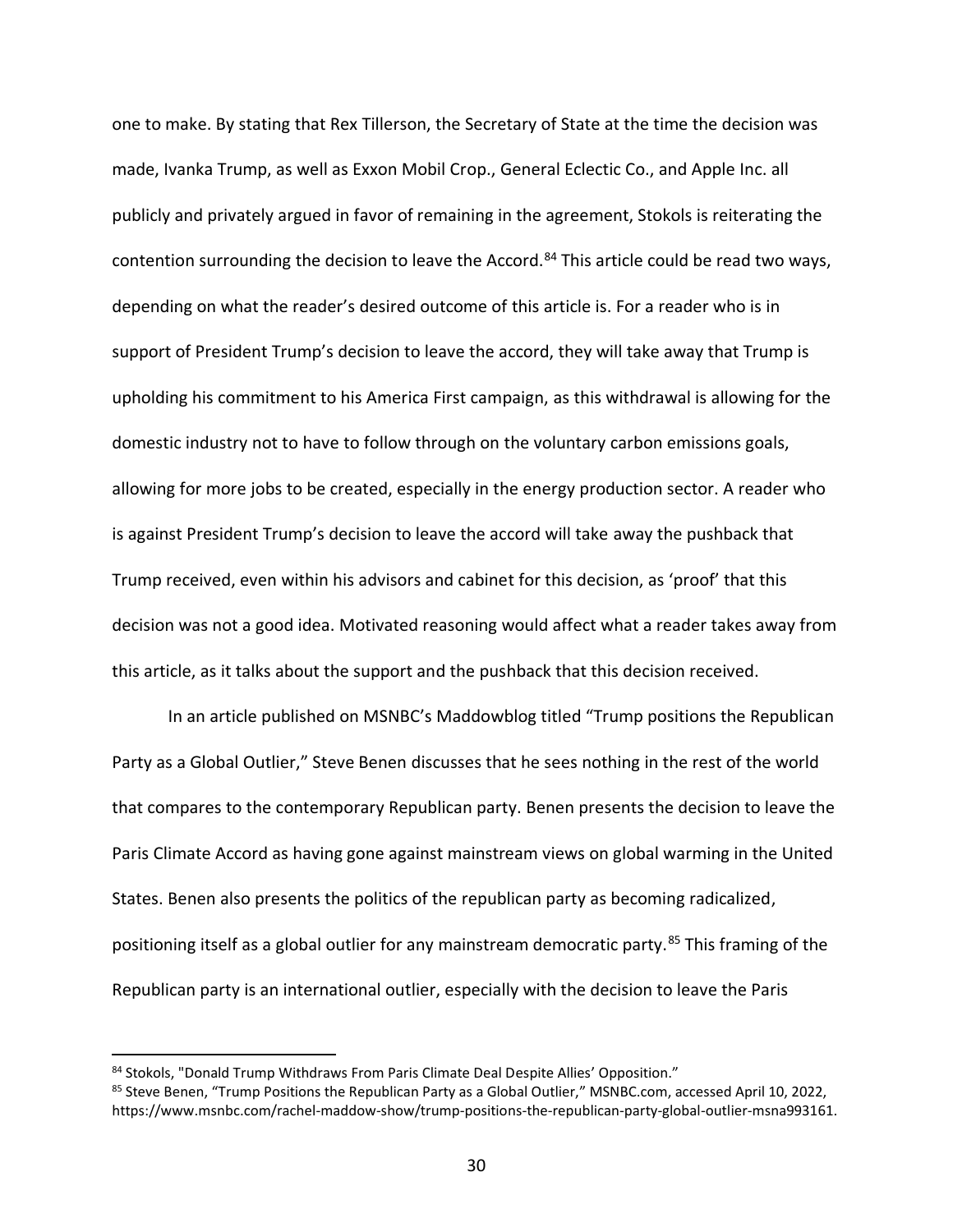Climate Accord. By shining a light on the U.S. being one of three countries that rejected the Paris Climate Accord, Benen attempts to paint the decision as a true anomaly. Benen did not discuss what led Trump to leave the accord or what was said throughout the U.S. and the world about the decision. All that Benen discusses is how the Republican party is an exception.

On a news segment from CNNi featuring former U.S. state department official and Harvard professor Nicholas Burns there is a discussion about the impact of the U.S. leaving the Paris Climate Accord. In this video Burns states that the United States reliability as a nation will be called into question with our choice to leave the accord.<sup>86</sup> Burns is very clear that he believes that the U.S. leaving the Paris Climate Accord is detrimental to climate change policies and America's position on the world stage. Through the frame of the negative impact the decision had on America's role as a world leader, individuals can call into question whether leaving the accord was a good idea. Did the so-called economic benefits outweigh the hit our nation took in the ability for other nations to rely on the U.S. to keep its commitments? Is it worth indicating that climate change is not our top priority when most European countries consider to be one of their top concerns?

Trump's Replacement of the Clean Power Plan with the Affordable Clean Energy Rule During former President Obama's second term in office the Environmental Protection Agency (EPA) announced the Clean Power Plan (CPP). This 2015 proposal was marketed in an EPA fact sheet as flexible, designed to help strengthen the trend towards cleaner energy through the creation of "achievable standards for power plants and customized goals for states

<sup>86</sup> "Trump Exits Paris Climate Accord," *CNNi* (CNN, June 2, 2017), :19-:22, https://www.cnn.com/videos/world/2017/06/02/exp-trump-exits-paris-climate-accord.cnn.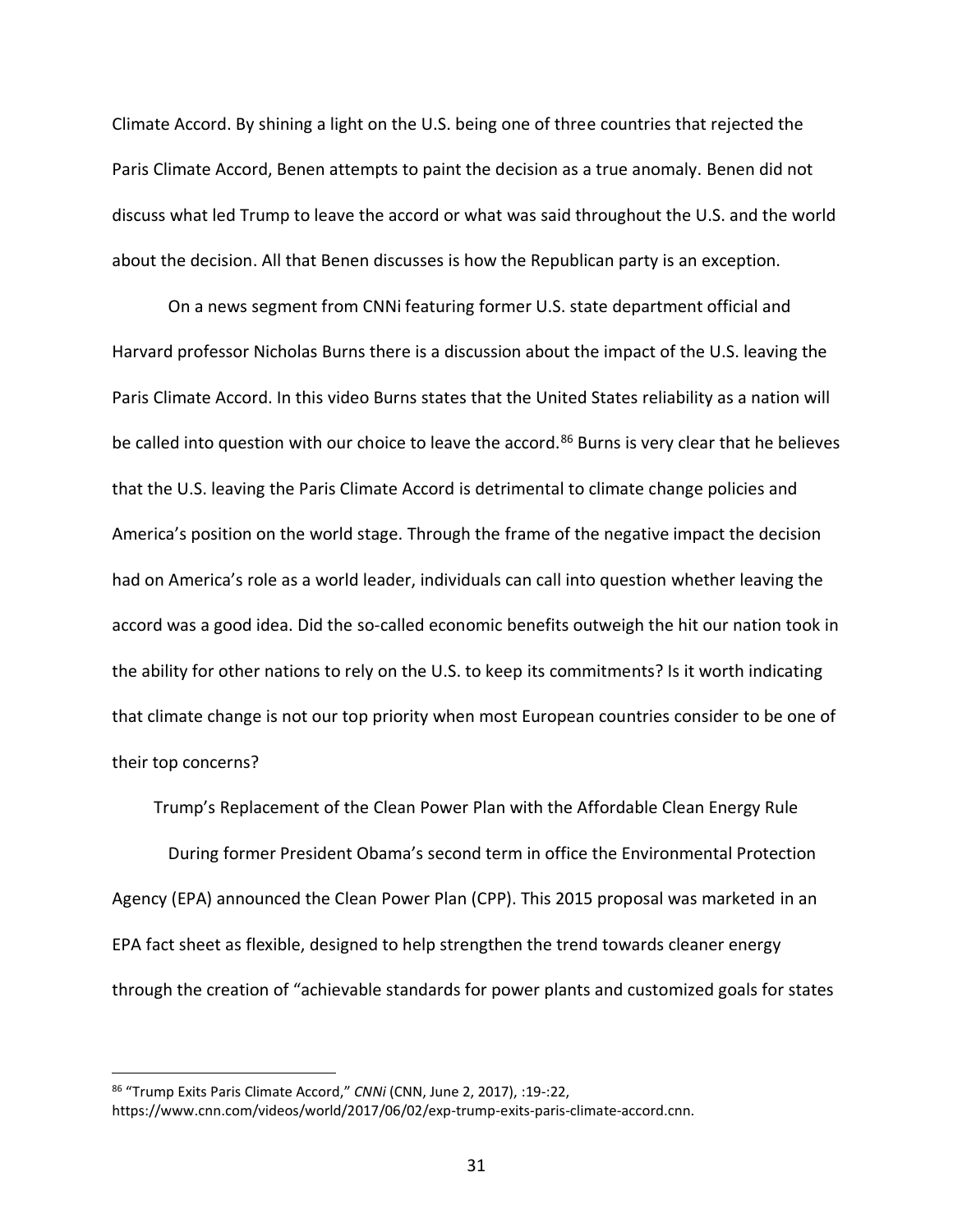to cut the carbon pollution that is driving climate change."87 The CPP fact sheet details that by 2030 CO2 emissions will be 32% below 2005 levels.<sup>88</sup> The CPP, however, never got initiated as the Supreme Court issued a stay on the implementation of the CPP. The Affordable Clean Energy Act was meant to replace the CPP whose implementation was blocked by the Supreme Court.

In 2018 the EPA proposed the Affordable Clean Energy (ACE) Rule as a replacement for the CPP, which had been put into effect in 2015. According to the EPA's press release on August 21, 2018, the ACE would help to empower states and would both promote energy independence as well as economic growth and job creation when compared to what was described as Obama's administrations "overly prescriptive and burdensome Clean Power Plan."<sup>89</sup> Included in this press release is how the proposal will work to reduce greenhouse gas emissions through four actions: defining the best system of emission reduction, providing states with a list of technology that can be used in their state plans, updating the New Source Review to further encourage efficiency improvements, and aligning regulations to give states adequate time as well as flexibility to develop individual state plans.<sup>90</sup> Through these actions the EPA predicted that the proposal will reduce 2030 CO2 emissions will be reduced by up to 1.5%, and that when states have fully implemented the ACE proposal that power sector CO2 emissions

<sup>87</sup> United States Environmental Protection Agency, "Fact Sheet: Overview of the Clean Power Plan," Overviews and Factsheets, accessed April 6, 2022, https://archive.epa.gov/epa/cleanpowerplan/fact-sheet-overview-cleanpower-plan.html.

<sup>88</sup> United States Environmental Protection Agency, "Fact Sheet."

<sup>89</sup> United States Environmental Protection Agency, "EPA Proposes Affordable Clean Energy (ACE) Rule," Speeches, Testimony and Transcripts, US EPA, August 21, 2018, https://www.epa.gov/newsreleases/epa-proposesaffordable-clean-energy-ace-rule.

<sup>90</sup> United States Environmental Protection Agency, "EPA Proposes Affordable Clean Energy (ACE) Rule."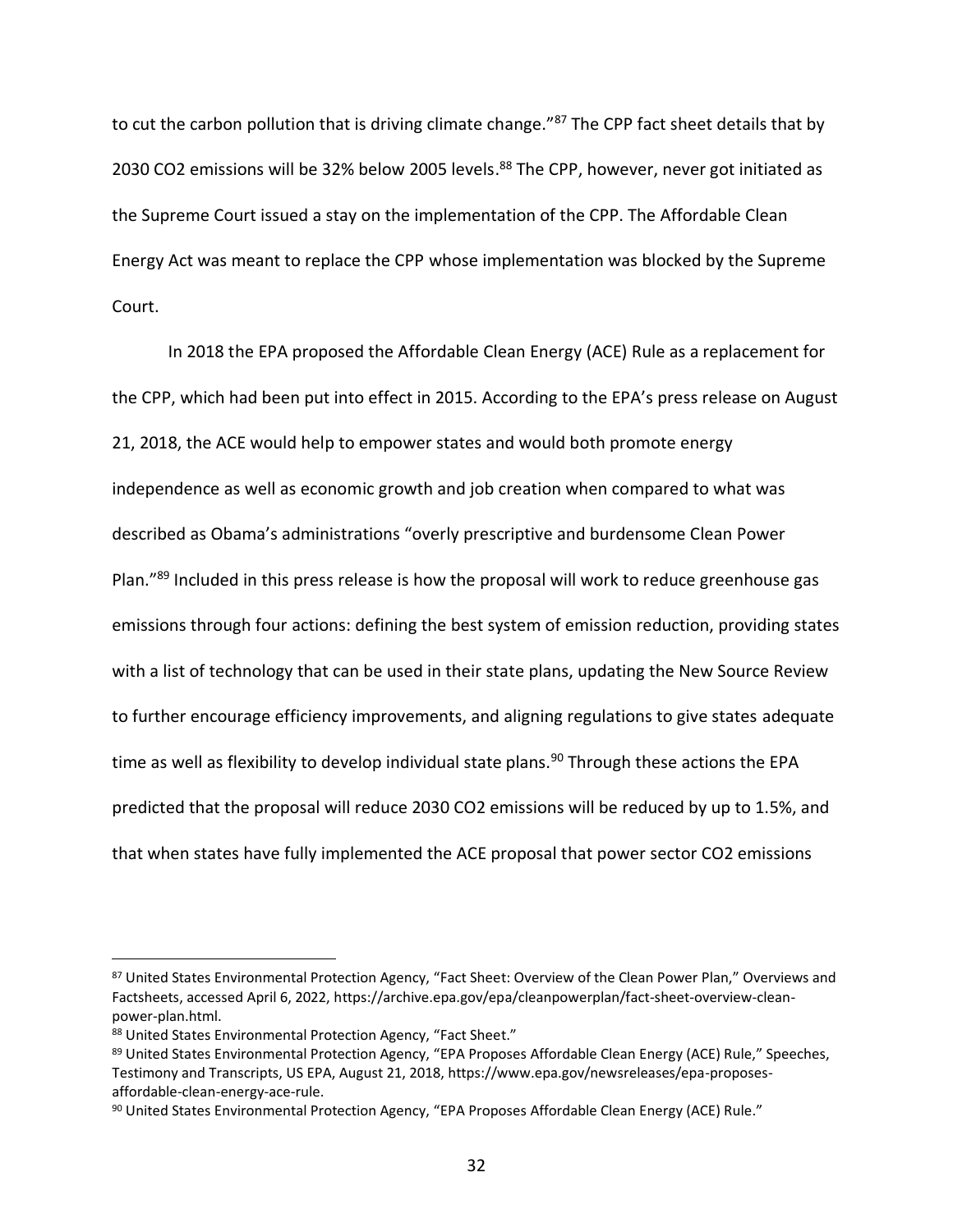could by up to 34% below 2005 levels. $91$  How did news media outlets discuss this change in policy?

Fox News's report on the Affordable Clean Energy Rule titled "Trump EPA Overhauls Obama-Era Regulations for Coal-Fired Power Plants," written by Andre O'Reilly, discusses how the ACE helps the struggling coal sector. O'Reilly writes that because of the broad authority the ACE gives to states to determine how to restrict their carbon dioxide and other greenhouse gas emissions states will not have to shift away from coal towards less-polluting energy sources.<sup>92</sup> The news article does not go into detail about the ACE Rule, and only glances over liberal pushback on the relaxing of regulatory compliance with the replacement of the CPP with the ACE Rule. This framing of the ACE Rule helping bring back a struggling energy sector can be appealing to a like-minded readership, with there being no need to discuss any environmental impacts that the adoption of the ACE Rule could have, whether positive or negative. This differs greatly from the discussion the Fox News had on many of the Biden Administrations efforts to reduce greenhouse gas pollution.

The WSJ discusses both the positive and the negative impacts that the ACE Rule will have in an article published on Jun 19, 2019. This article, written by Timothy Puko, discusses the environmentalist pushback, including the plans for both California and New York to sue to stop the Rule from being implemented over a dispute where the EPA has the power to overturn the Obama-era CPP.<sup>93</sup> Puko goes on to explain the current trends in the energy sector, which had

<sup>91</sup> United States Environmental Protection Agency, "EPA Proposes Affordable Clean Energy (ACE) Rule." 92 Andrew O'Reilly, "Trump EPA Overhauls Obama-Era Regulations for Coal-Fired Power Plants," Text.Article, Fox News (Fox News, August 21, 2018), https://www.foxnews.com/politics/trump-epa-overhauls-obama-eraregulations-for-coal-fired-power-plants.

<sup>93</sup> Timothy Puko, "EPA Overturns Obama-Era Clean Air Rules for Power Plants," WSJ, accessed April 7, 2022, https://www.wsj.com/articles/epa-overturns-obama-era-clean-air-rules-for-power-plants-11560963259.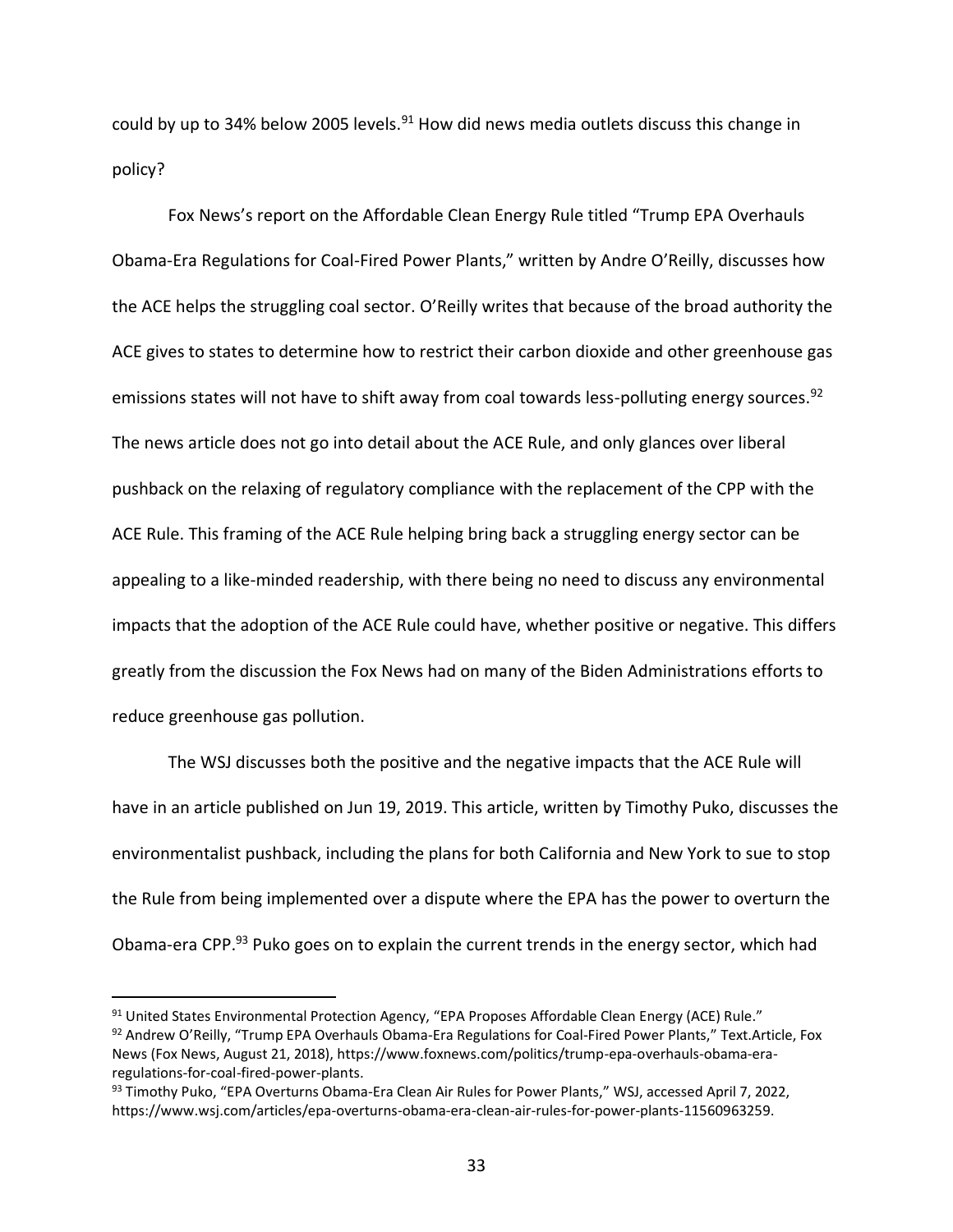continued to close coal-fired plants, due in part to the lowering cost of other power sources, so the ACE could be a lifeline to some of the coal-fired plants who would have faced an increase in expenses in order to continue to comply with federal environmental mandates.<sup>94</sup> Puko contradicts this argument, saying that with the rise in popularity of natural gas, and the increase in the adoption of wind and solar energy many power companies were unlikely to start using coal once again. Even without the CPP the energy industry had outpaced the CPP projects of CO2 emissions being less than 32% of 2005 emissions level by 2030. In 2017 emissions were already down 28% from 2005 levels.<sup>95</sup> Puko frames his discussion of the ACE Rule as something that does not follow the direction that the nation is going, and as an attempt to try and give a lifeline to failing coal plants. This framing is not favorable of the ACE Rule, despite including that many communities do rely on coal power plants being the lifeblood of their communities. Puko seems to insinuate that even without the CPP being in effect coal plants are not as viable, and the ACE Rule will do little to lower the cost of coal in comparison to natural gas and the continuing decline in the cost of renewable energy sources.

MSNBC took a completely different approach to their discussion of the Trump administration's ACE Rule. In an article by Steve Benen that was published on August 21, 2018, titled "Coming to Terms with Just How Dangerous Trump's Pollution Plan Is," the discussion centers around the adverse environmental and health issues that will come from the implementation of the ACE Rule. Benen states that "the 'fine print' in the administration's new plan 'includes an acknowledgement that the plan would increase carbon emissions and lead to

<sup>94</sup> Puko, "EPA Overturns Obama-Era Clean Air Rules for Power Plants."

<sup>95</sup> Puko, "EPA Overturns Obama-Era Clean Air Rules for Power Plants."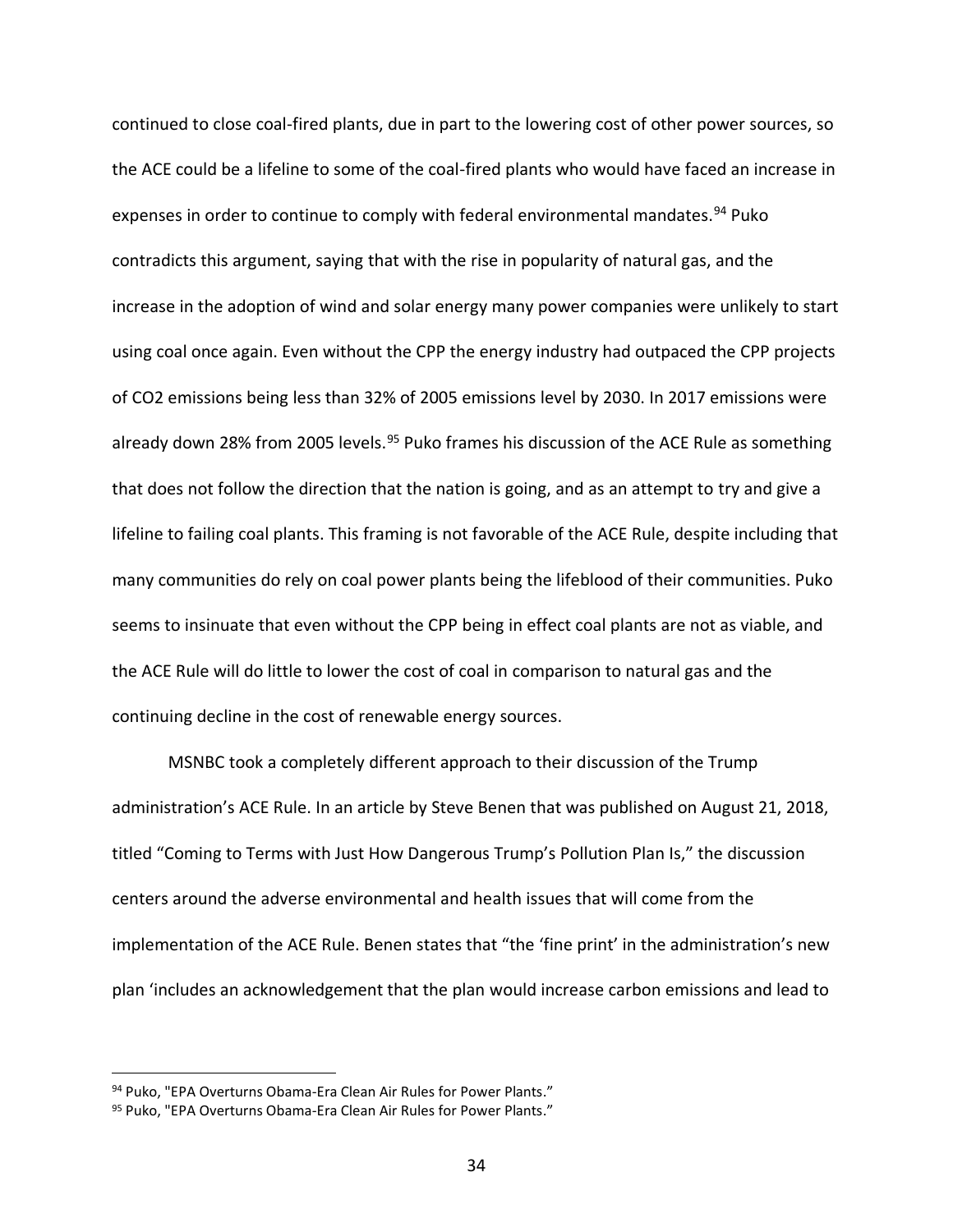up to 1,400 premature deaths annually'… this is the price that Donald Trump and his team believe we should collectively pay to help support pollution from a dying industry."<sup>96</sup> This is a discussion that no other news source covered, however the Benen did quote a New York Times report on the increase in deaths. What is not clear is what this report is comparing the increase in deaths to. Is that an increase from 2005 standards, the current standards, or the standards that the CPP had set? There is clear partisan rhetoric in the discussion of the "price that Donald Trump and his team believe we should collectively pay to help support pollution from a dying industry."<sup>97</sup> This partisan language leaves the reader feeling that the ACE will cause more deaths, although it is unclear what this number should be compared to. By using such strong wording, Benen can influence his readership that the ACE Rule, as well as Donald Trump himself, does not care about the health safety of American citizens, let alone the health and safety of the planet. The frame of public health can have a powerful impact on readers, especially like-minded, partisan readers who are already weary of Trump's policies.

CNN goes more into depth about the plan for states to sue the EPA in order to block the implementation of the ACE Rule in an article titled "States Sue to Block EPA's coal power plant emissions rollback." This article, written by Gregory Wallace and published on August 13, 2019, details parts of the ACE, as well as 22 states and 7 cities planned lawsuit against the ACE Rule. According to Wallace, this suit was over the claim that the ACE Rule does not follow the requirements set up in the federal Clean Air Act, as the ACE Rule would limit states' abilities to

<sup>96</sup> Steve Benen, "Coming to Terms with Just How Dangerous Trump's Pollution Plan Is," MSNBC.com, accessed April 7, 2022, https://www.msnbc.com/rachel-maddow-show/coming-terms-just-how-dangerous-trumps-pollutionplan-msna1135731.

<sup>97</sup> Benen, "Coming to Terms with Just How Dangerous Trump's Pollution Plan Is."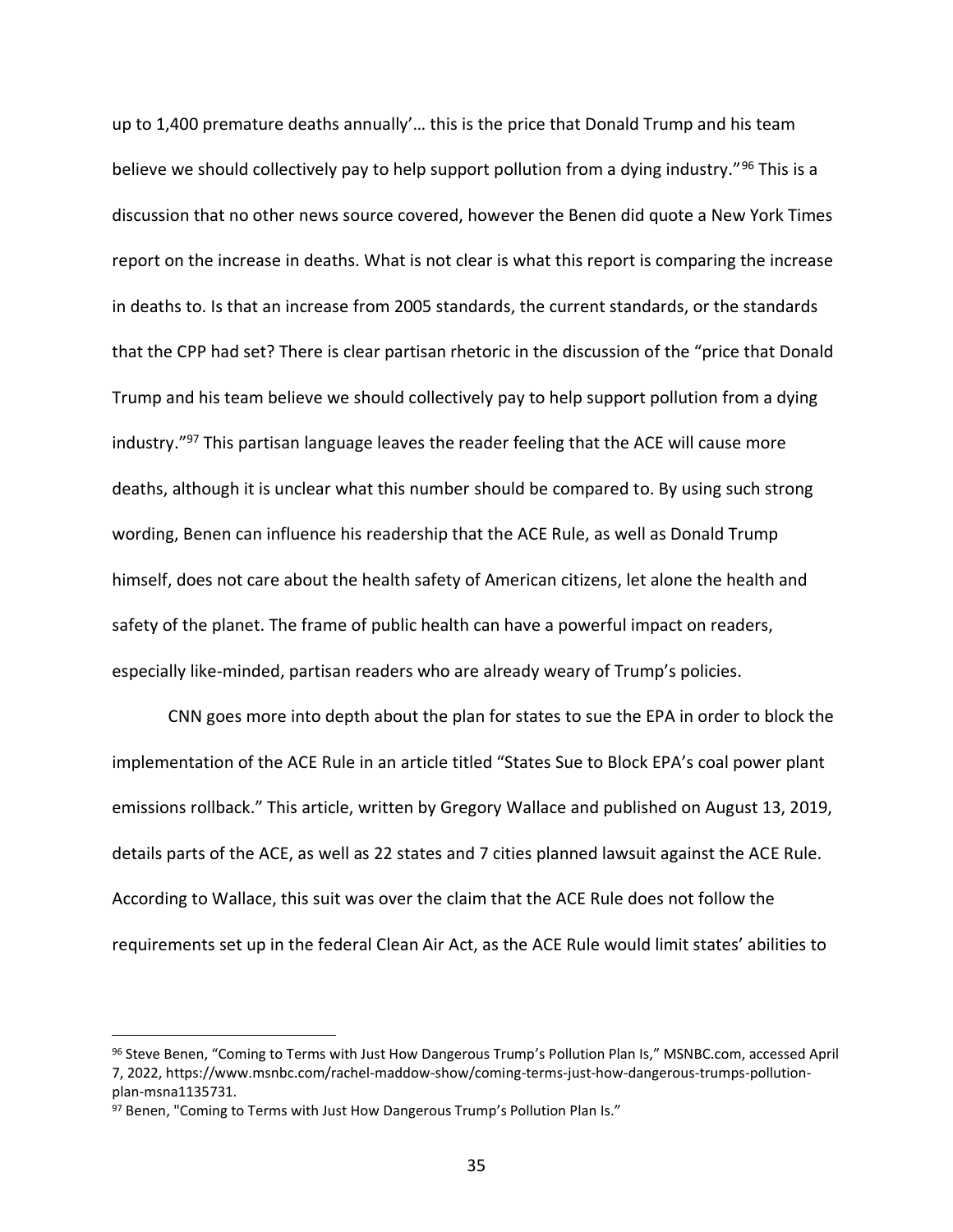switch from coal to another source of power which would reduce greenhouse gas emissions. According to the Clean Air Act, air pollutants must be limited based on reductions that are achievable through what is called the 'best system of emission reduction,' and the ACE violates this requirement. By discussing what grounds the states and cities will sue on, Wallace is framing the ACE Rule as a matter of questioning its legality. Other articles have questioned its effectiveness, or its health implications, however, Wallace is bringing into question whether this rule is legal and whether it can be implemented at all. The framing of the discussion in terms of legality can lead people to question if the ACE Rule is the best way to go about ensuring states have more regulatory authority over the energy sector.

#### Biden's 2030 Greenhouse Gas Pollution Reduction Target

The White House posted a press release on April 22, 2021, announcing President Biden's 2030 Greenhouse Gas Pollution Reduction Target, which is aimed at creating good-paying, union jobs as well as securing U.S. leadership in clean energy technologies. According to the press release, the target is to achieve a 50-52% reduction in economy-wide net greenhouse gas pollution from 2005 levels by 2030. The 2005 economy-wide net greenhouse gas pollution levels were 6,635 MMTCO2e (million metric tons carbon dioxide equivalent), meaning a 50% reduction by 2030 would be 3,317 MMTCO2e.<sup>98</sup> This is a monumental increase in the reduction target from both the CPP and the ACE Rule that the Obama administration and the Trump administration put into place. The Whitehouse has stated that this reductions target is "part of the President's focus on building back better in a way that will create millions of good paying,

<sup>98 &</sup>quot;The Long Tail of Economy-Wide Greenhouse Gas Emissions," Global Energy Institute, accessed December 5, 2021, https://www.globalenergyinstitute.org/long-tail-economy-wide-greenhouse-gas-emissions.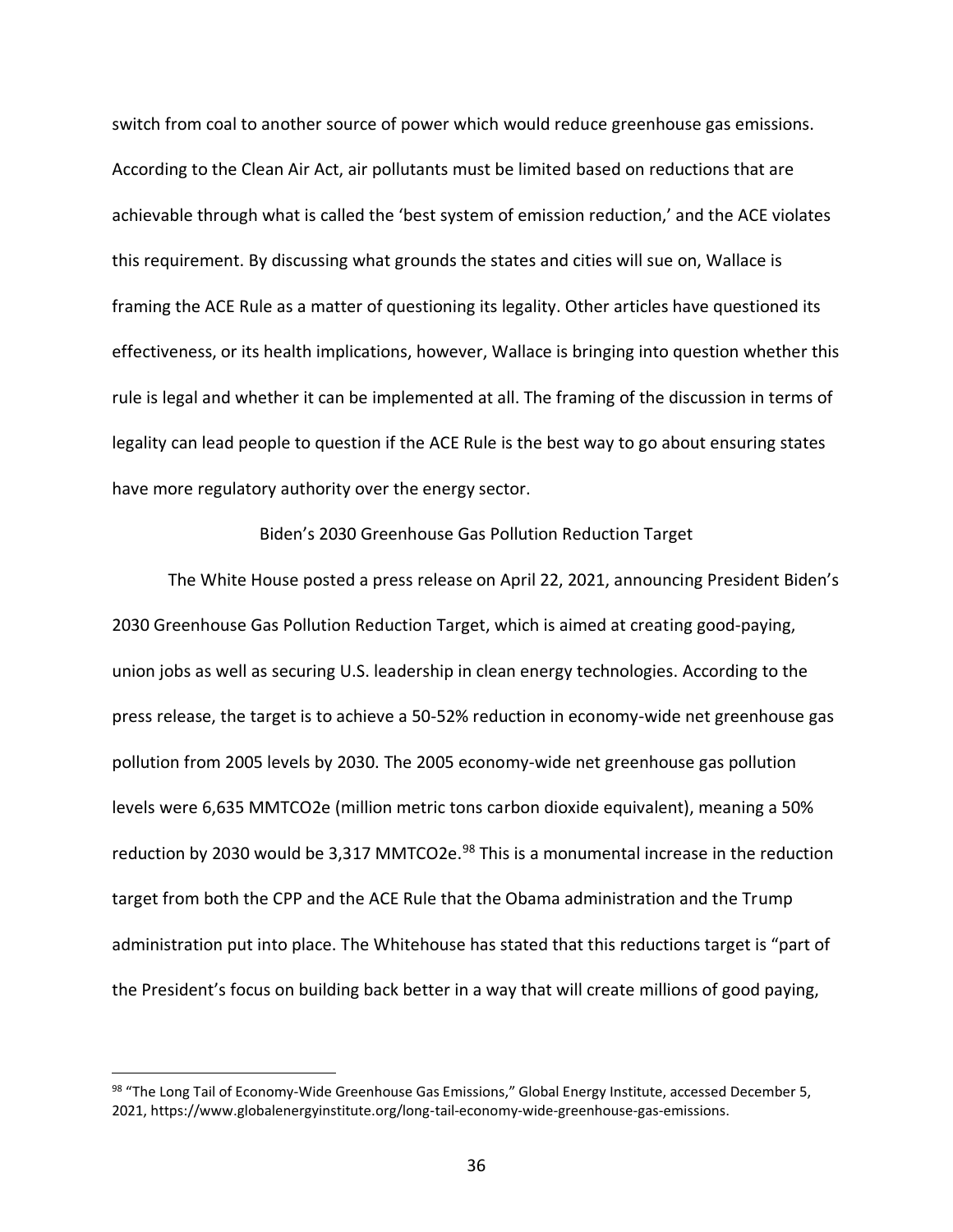union jobs, [and] ensure economic competitiveness...."<sup>99</sup> A few examples of jobs that will be created from the list that the Biden administration included in the press release on the 2030 Greenhouse Gas Reducation target are line workers, who will lay millions of miles of transmission lines, autoworkers, who will build electric vehicles, workers who will cap abandoned oil wells and create a charging infrastructure to support electric cars, and farmers who will be able to use cutting-edge tools to make American soil the "next frontier of carbon innovation."<sup>100</sup> However, there are media sources, such as Fox News, who chose to report on the backlash, and support, surrounding this reduction target announcement, rather than the announcement itself.

Fox News published an article the day that President Biden announced his 2030 Greenhouse Reduction Target which was titled "Republican States Lambaste Alleged Legal Defects of Biden's 'Radical' Climate Plan."<sup>101</sup> While there are tweets and Facebook posts from both Republican Attorneys General and Democratic Attorneys General, there is no discussion of what the memo states, only the backlash and praise that it has received.<sup>102</sup> Fox News choose to report on the Greenhouse Gas Reduction Target through a frame of contention. The highlighting of Attorneys General who announced plans to sue President Biden over this target frames this in a way that allows people to conclude that there is contention over this target,

<sup>99</sup> "FACT SHEET: President Biden Sets 2030 Greenhouse Gas Pollution Reduction Target Aimed at Creating Good-Paying Union Jobs and Securing U.S. Leadership on Clean Energy Technologies," The White House, April 22, 2021, https://www.whitehouse.gov/briefing-room/statements-releases/2021/04/22/fact-sheet-president-biden-sets-2030-greenhouse-gas-pollution-reduction-target-aimed-at-creating-good-paying-union-jobs-and-securing-u-sleadership-on-clean-energy-technologies/.

<sup>100</sup> "FACT SHEET: President Biden Sets 2030 Greenhouse Gas Pollution Reduction Target Aimed at Creating Good-Paying Union Jobs and Securing U.S. Leadership on Clean Energy Technologies."

<sup>101</sup> Audrey Conklin, "Republican States Lambaste Alleged Legal Defects of Biden's 'radical' Climate Plan," Text.Article, Fox News (Fox News, April 22, 2021), https://www.foxnews.com/politics/republicans-bidenemissions-plan-legal.

<sup>&</sup>lt;sup>102</sup> Conklin "Republican States Lambaste Alleged Legal Defects of Biden's 'radical' Climate Plan,".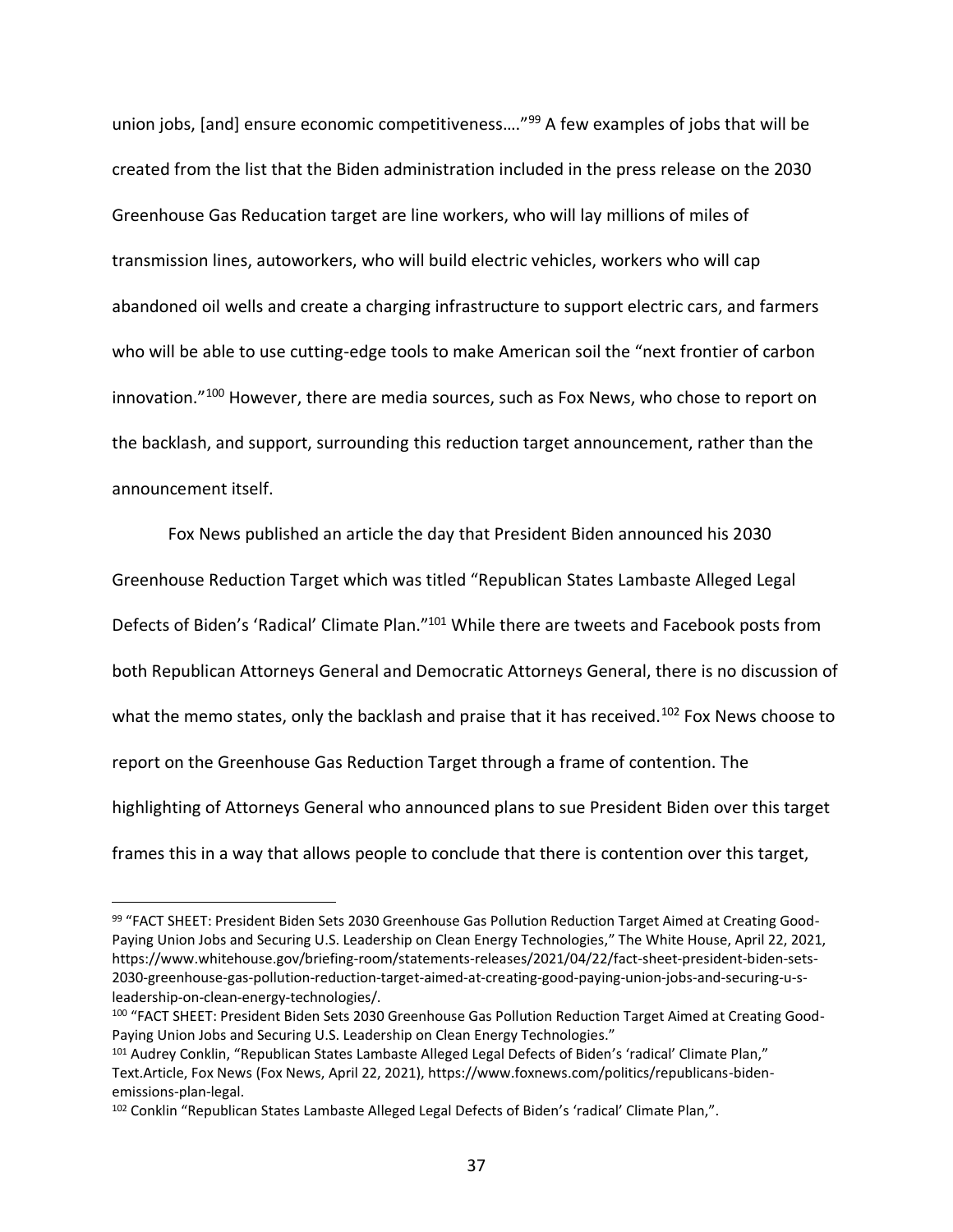that people will lose their jobs, without reading the White House announcement themselves and judging it from there. In an article that only includes the responses to a plan, how are individuals supposed to form their own opinions? As motivated reasoning suggests, are they more likely to read and agree with the opinions of the Attorneys General that share the same party as them, and not form their own, educated opinion about this Greenhouse Reduction Target? This inclusion of reactions to the proposal, rather than the discussion of the proposal itself is how Fox News was able to discuss the flaws that they see in the proposed plan, enabling the polarization of the news coverage on the Greenhouse Reduction Target.

The posts that are included in the Fox News piece can have a great impact by themselves, without the attention that a Fox News article brings them. Attorney General for the state of Arkansas, Leslie Rutledge, posted a tweet on the day that President Bident's Office released a statement concerning the 2030 Greenhouse Gas Pollution Reduction Target. This tweet read: "I wake up every morning wondering how I will have to sue Pres. Biden over his radical job-killing climate plan. It's time Pres. Biden starts working w/ existing businesses to create more jobs instead of unconstitutionally shutting them down. Arkansans & Americans deserve better." 103 This frames the target as one that will create job loss, rather than one that will also create new jobs, many of which will have the same skill set required as the jobs that may be lost due to this reduction target.

Attorney General Rutledge has a current Twitter following of 24,000 people, and this tweet was published in a Fox News article about the pushback from Republicans about Biden's

<sup>103</sup> Leslie Rutledge, Twitter Post, April 22, 2021, 11:10 AM, [https://twitter.com/AGRutledge/status/1385249540370931712?s=20.](https://twitter.com/AGRutledge/status/1385249540370931712?s=20)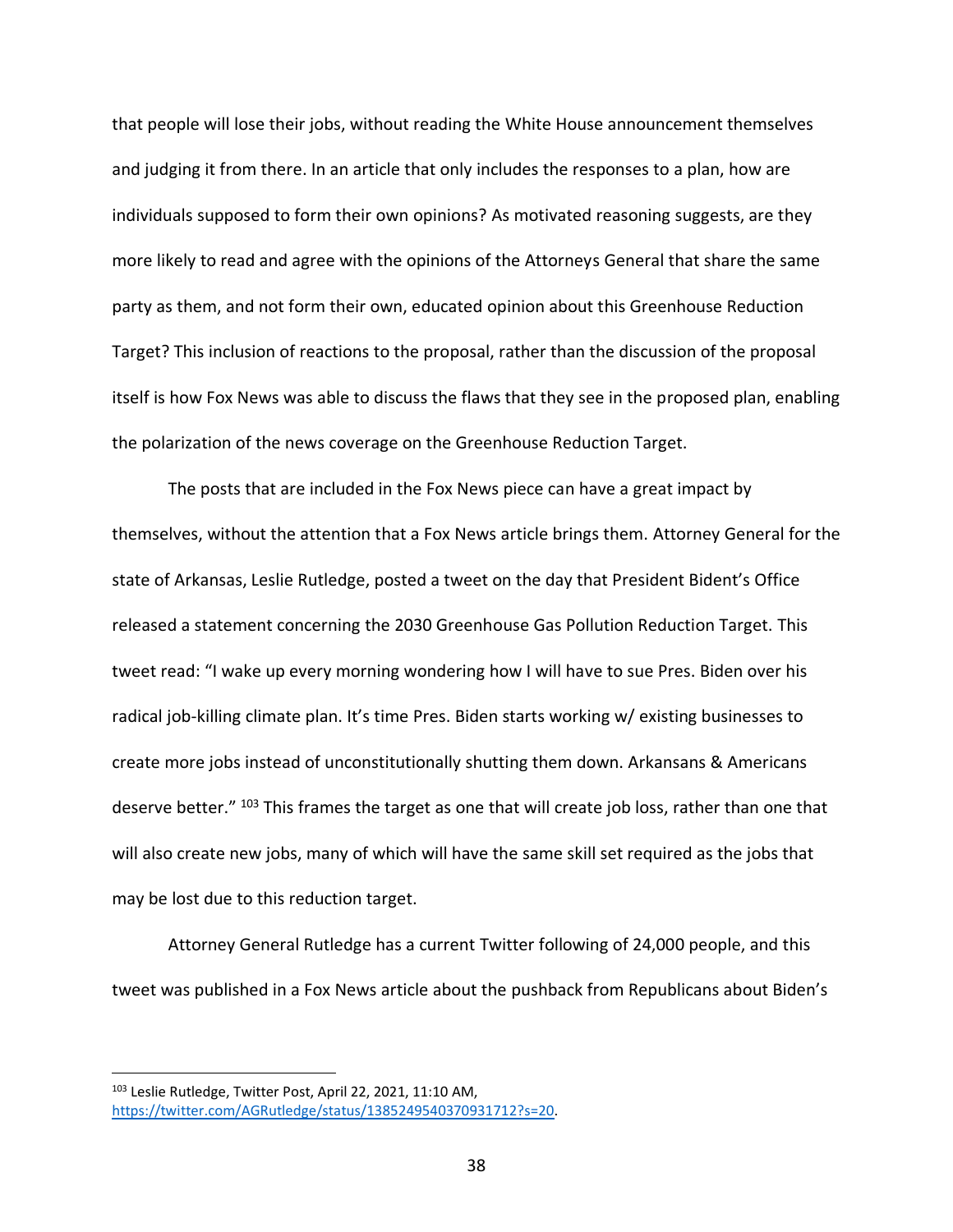proposed reduction target.<sup>104</sup> This most likely means that the post received more traffic than her twitter following suggests that it did. Montana's Attorney General Austin Knudsen has a Facebook following of 1400 and was also featured in the same Fox News article as Attorney General Rutledge. Attorney General Knudsen is more active on his Facebook on issues pertaining to environmentalist action than Attorney General Rutledge is. His Facebook post for the Biden Administration's press release included statements that Biden's climate action has been an attack on American jobs, energy independence, and working families.<sup>105</sup> This post also included another pledge to fight Biden's federal overreach in court, reading, "From his attempt to cancel the #KeystoneXL pipeline on Day 1 until now, Biden's so-called "Climate Action" has been nothing more than empty virtue signaling and an attack on American jobs, energy independence and working families. As Montana's attorney general, I will continue to fight his federal overreach in court." <sup>106</sup> Both of these posts are framed in a way that discusses how people will lose their jobs because of the Greenhouse Gas Reduction Target, the likeminded individuals that see one, or both, of these Attorneys General as a credible elite will see this target in the same light. Rather than highlight that many of the jobs that this target will create require the same skillset as the jobs that will be lost, posts and articles that highlight the job loss only paint one side of the story, making this issue into a partisan issue.

The WSJ focuses on the changes that would need to happen in various U.S. economic sectors to allow this reduction target to happen. In an article by Russell Gold and Collin Eaton

<sup>104</sup> Conklin, "Republican States Lambaste Alleged Legal Defects of Biden's 'radical' Climate Plan."

<sup>105</sup> Austin Knudsen, 2021, "From his attempt to cancel the #KeystoneXL pipeline on Day 1 until now," April 22, 2021,.

<sup>106</sup> Knudsen, "From his attempt to cancel the #KeystoneXL pipeline on Day 1 until now."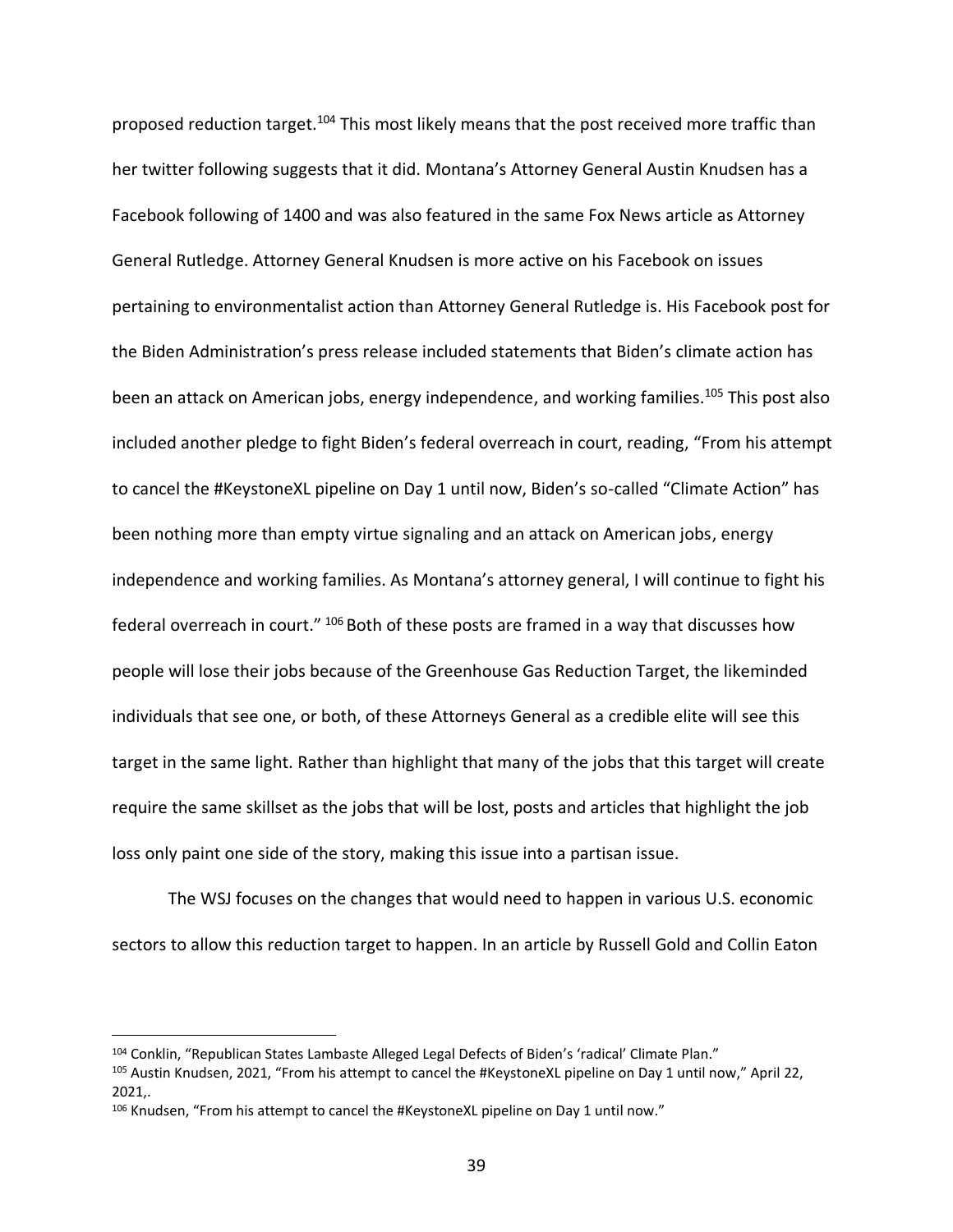published on April 23, 2021, titled "Biden's Pledge to Slash Emissions Would Require Big U.S. Changes," discusses the fact that while many industries are already moving towards addressing many aspects of climate change, the new reduction target would require many industries to accelerate this transformation.<sup>107</sup> Gold and Eaton seem to call into question the reality of this target, if industries will be able to make the needed changes in 9 years, or if many of these changes required will take more time and investment to reach the target. According to Gold and Eaton, transportation generates 29% of U.S. carbon emissions, electricity generation 25%, and industry 23%.<sup>108</sup> This breakdown of carbon emissions means that these industries would need to see substantial change, which they may not be prepared to make. There will have to be a clash-for-clunkers style program to get older, high-pollution cars off of the road and replace them with electric vehicles, or more efficient cars. The increase in demand for electric vehicles will mean that batteries and semiconductors supply will need to be dependable, and right now it is not.<sup>109</sup> This is just one of the great changes to the U.S. economy that Biden's target would require. Gold and Eaton do not leave this frame without hope, concluding that if this goal is to be met it will be through a collaboration of government and private partners. This frame puts into perspective how ambitious this goal is, but not necessarily in a negative light. The frame does not include discussion of lost jobs, but rather increased opportunity for industries to advance their technology and work together with the federal government to ensure that these goals can be reached. This article could be taken two ways depending on the motivated

<sup>107</sup> Russell Gold and Collin Eaton, "Biden's Pledge to Slash Emissions Would Require Big U.S. Changes," WSJ, accessed April 10, 2022, https://www.wsj.com/articles/bidens-pledge-to-slash-emissions-would-require-big-u-schanges-11619184478.

<sup>108</sup> Eaton, "Biden's Pledge to Slash Emissions Would Require Big U.S. Changes."

<sup>109</sup> Eaton, "Biden's Pledge to Slash Emissions Would Require Big U.S. Changes."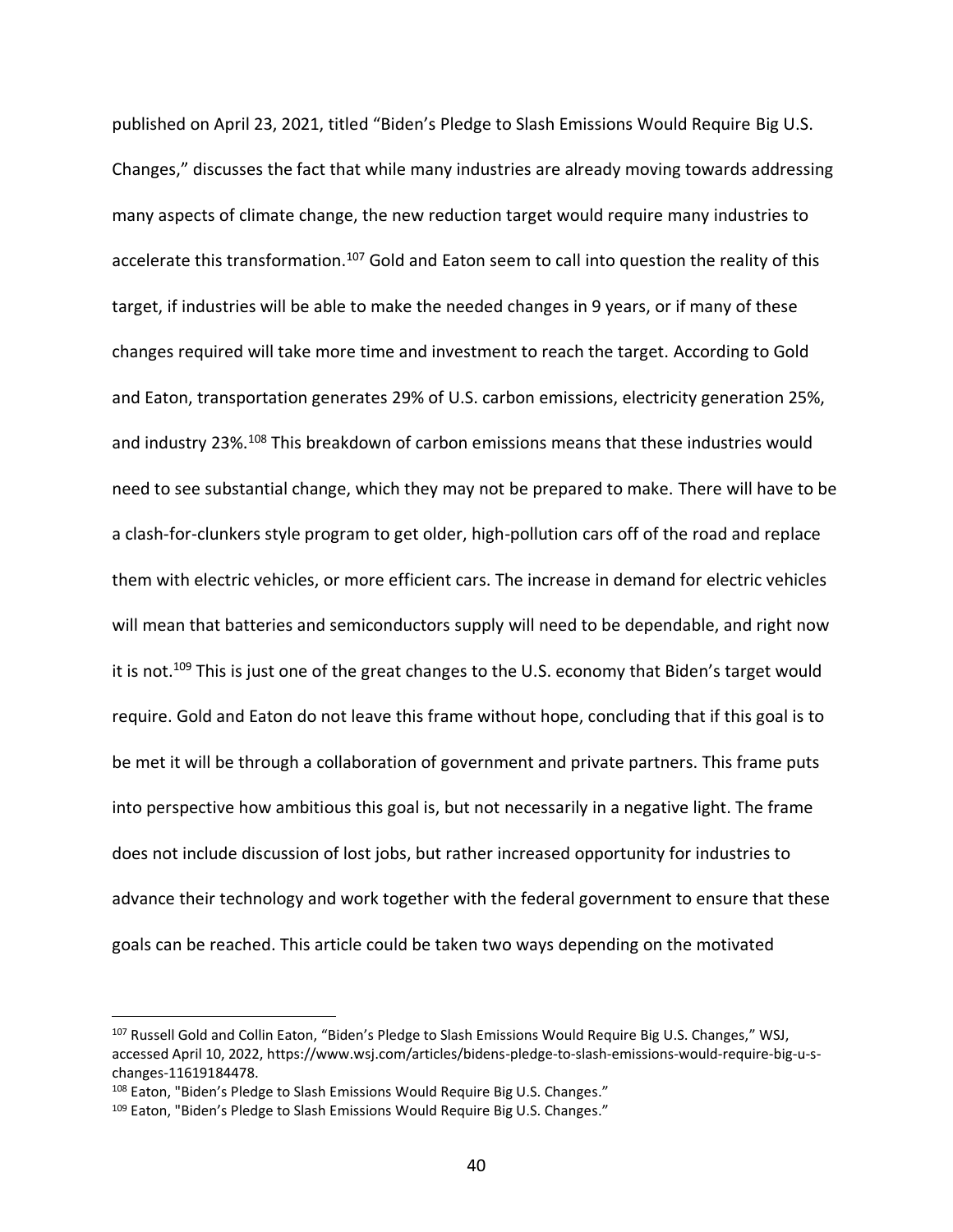reasoning of the individual reading it. Either these changes are too great, and the target is unachievable, or the target creates a challenge, but one that will lead to new and exciting technologies that will be successful and lead our nation into the future.

MSNBC's show *The Rachel Maddow Show*, which aired April 22, 2021, brought in the White House national adviser on Climate, Gina McCarthy. In this discussion with McCarthy, the question was asked whether the overall goal of the 2030 Greenhouse Gas Pollution Reduction Target would be achieved. McCarthy emphasized the infrastructure bill and the American Jobs Plan as two of the steps being taken by the Biden Administration to reach this goal. The focus of the American Jobs Plan is on growing jobs, reinvigorating unions, and moving people out of poverty through a focus on clean energies future, rather than coal and gas.<sup>110</sup> This frame highlights the positive aspects of this goal, and how two of the bills the Biden administration was introducing to Congress would help this goal be achievable. There is no discussion of the conservative pushback of this ambitious goal, nor what exactly is required for this goal to be achieved. Those who watched the Rachel Maddow Show would walk away with positive information, not with the negative aspects that are associated with this target such as job loss or the changes that are needed to achieve this target.

Rather than focusing on the Conservative pushback on Biden's press release, CNN chose to focus on the press release and Biden's virtual global climate change summit. One article by Kate Sullivan and Kevin Liptak titled "Biden Announces US will aim to Cut Carbon Emissions by as much as 52% by 2030 at Virtual Climate Summit," focused on what Biden discussed during

<sup>110</sup> "Transcript: *The Rachel Maddow Show*, 4/22/21," MSNBC.com, accessed October 19, 2021, https://www.msnbc.com/transcripts/transcript-rachel-maddow-show-4-22-21-n1265056.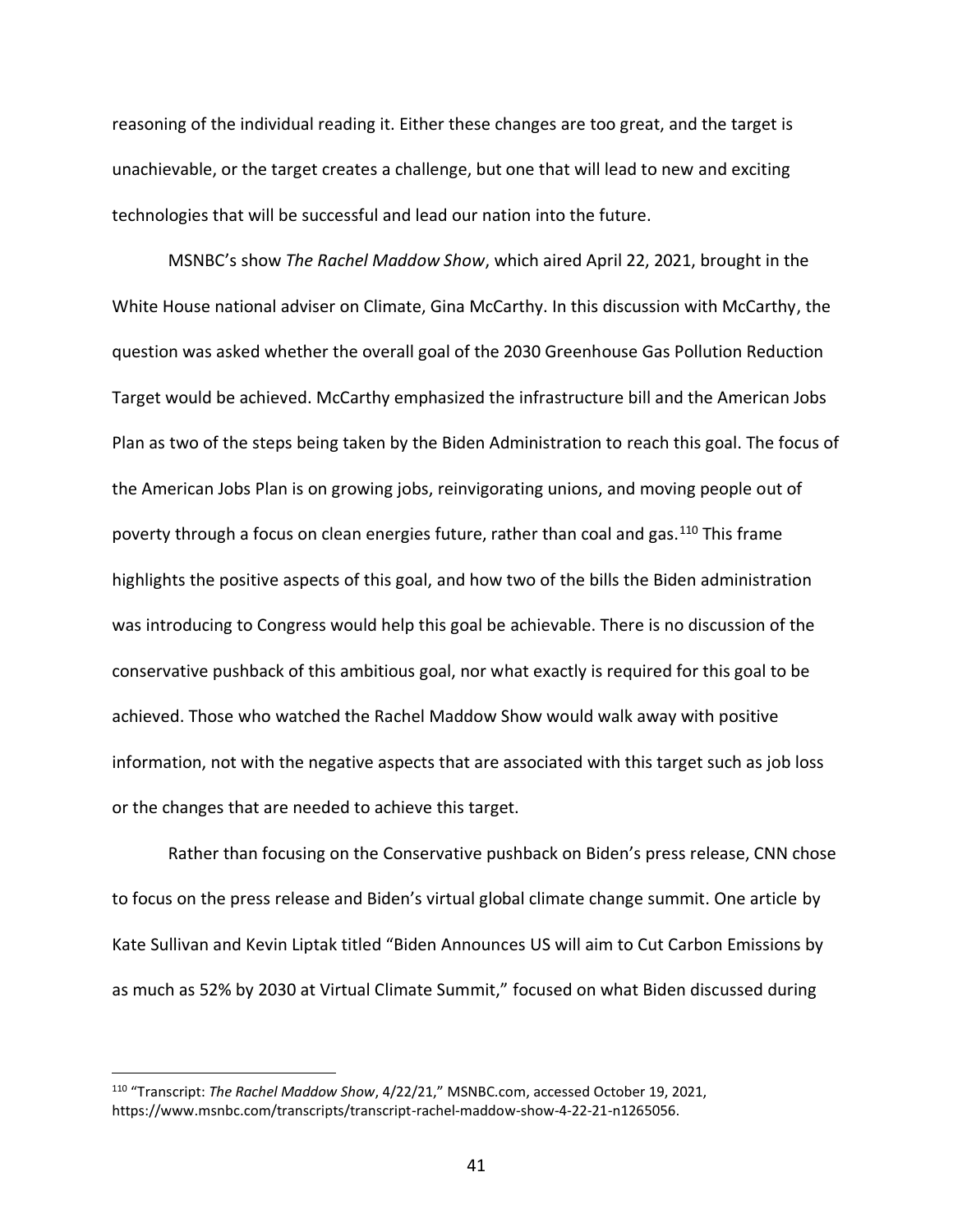the 2021 virtual climate summit, including the job creation and economic opportunity that comes with climate responses.<sup>111</sup> Included in this discussion is the impact that this target had on other nations' climate goals, with South Korea announcing new carbon neutrality pledges and Germany announcing the want to achieve 55% less emissions by 2030 when compared to the emissions in 1990.<sup>112</sup> There is no discussion of partisan pushback on this target, nor is there discussion of what this target will require in terms of changes made by various economic sectors. There is, however, a partisan discussion of how this target symbolizes a departure from the Trump administration's climate policy. Sullivan and Liptak focus on how Biden has rejoined the Paris Climate Accord, and his infrastructure proposal that would tackle the climate crisis, making climate change an essential element in his US foreign policy as well as his national security plans.<sup>113</sup> This frame is clearly a partisan one, comparing a Democrat presidency to a Republican presidency, and having a positive focus on the overall announcement of the greenhouse gas reduction target.

The American Jobs Plan vs. The Bipartisan Infrastructure Bill

On March 31, 2021, the Biden administration announced a \$2.3 trillion plan titled the American Jobs Plan. This plan was marketed as an investment which will create new jobs, rebuild infrastructure, and make the United States' more competitive. The White House press release associated with the American Jobs Plan commits that it will do many things, but there

<sup>111</sup> Kate Sullivan and Kevin Liptak, "Biden Announces US Will Aim to Cut Carbon Emissions by as Much as 52% by 2030 at Virtual Climate Summit," CNN, accessed October 18, 2021,

https://www.cnn.com/2021/04/22/politics/white-house-climate-summit/index.html.

<sup>112</sup> Sullivan and Liptak "Biden Announces US Will Aim to Cut Carbon Emissions by as Much as 52% by 2030 at Virtual Climate Summit".

<sup>&</sup>lt;sup>113</sup> Sullivan and Liptak, Sullivan and Liptak "Biden Announces US Will Aim to Cut Carbon Emissions by as Much as 52% by 2030 at Virtual Climate Summit."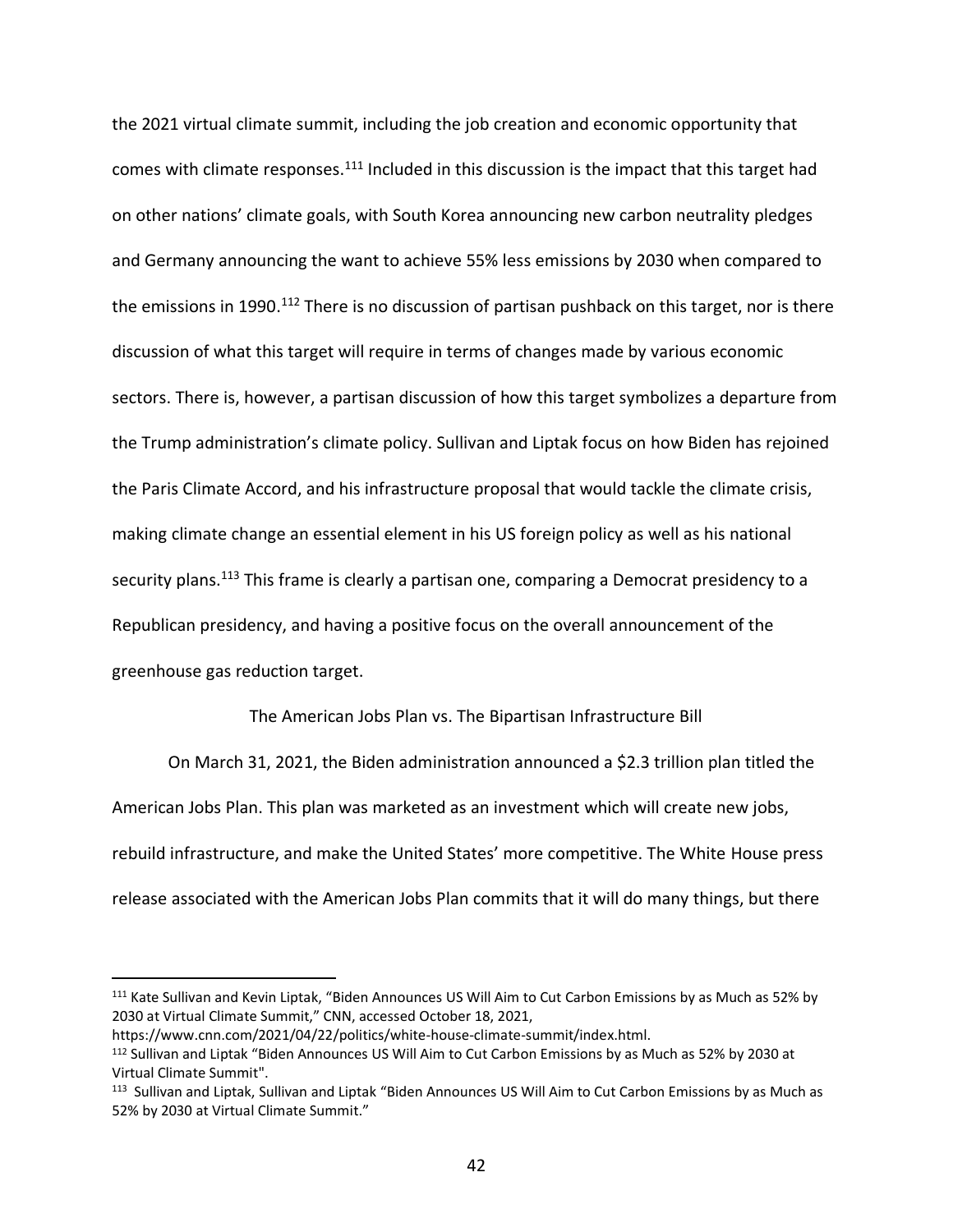are several parts which relate specifically to combating climate change. In this proposed plan, \$85 billion dollars was to go towards modernizing public transit, \$80 billion towards investing in a passenger rail service, and \$175 billion into building electric vehicles.<sup>114</sup> These investments will help make every-day transportation 'greener,' through increasing people's use of commuting via public transit, and investing in electric cars, which cut down on the use of fossil fuels for one's every-day commute. Biden's plan also invested \$46 billion dollars into strengthening manufacturing supply chains for clean energy, allowing clean energy producers such as windmills and solar panels to decrease in cost, as their manufacturing chains become more secure and diverse.<sup>115</sup> This proposal also included a plan to build an electric transmission system which would move clean energy nationwide at a cheaper rate than it currently does. These improvements include \$16 billion towards plugging abandoned oil and gas wells as well as cleaning up abandoned mines and \$10 billion towards conservation of public land and water.<sup>116</sup> The White House press release mentions time and time again how this bill will help to address the climate crisis we are facing by building sustainable infrastructure and improve productivity which will impact America's economic growth.<sup>117</sup> However, this proposal was tweaked while passing through the Senate, and the resulting bill was titled the Bipartisan Infrastructure Deal.

The Bipartisan Infrastructure Bill was incorporated into previously approved funds on August 1, 2021. The total infrastructure bill is worth \$1.2 trillion, with the Bipartisan

<sup>114</sup> Arturo Conde, "Biden's Infrastructure Bills: Inside the \$3 Trillion Plan," SmartAsset, January 8, 2022, https://smartasset.com/financial-advisor/biden-infrastructure-plan.

<sup>115</sup> Conde, "Biden's Infrastructure Bills".

<sup>116</sup> Conde "Biden's Infrastructure Bills".

<sup>117</sup> "Fact Sheet: The American Jobs Plan," The White House, March 31, 2021,

https://www.whitehouse.gov/briefing-room/statements-releases/2021/03/31/fact-sheet-the-american-jobs-plan/.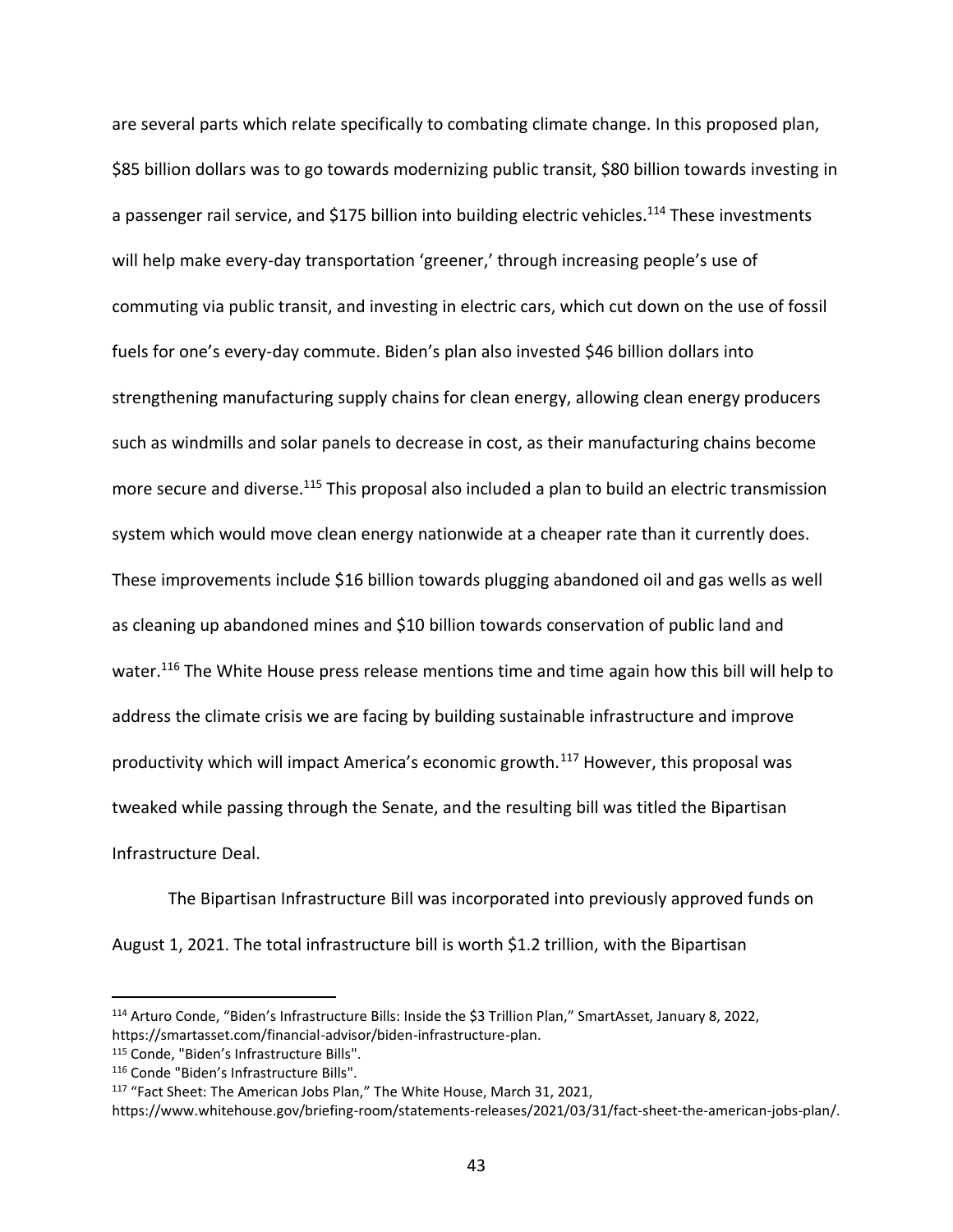Infrasturucre Bill accounting for \$550 billion. This bill, worth just about one fourth of the original plan, included some major budget cuts for many of the green projects included in the proposal. On \$39 billion was given to invest in public transit, \$66 billion towards investment in a passenger rail system, \$7.5 billion towards electric vehicle infrastructure, and another \$7.5 billion towards electric buses and other forms of electric public transit.<sup>118</sup> In addition to cuts in the realm of public transit infrastructure, the power infrastructure portion of the original plan was cut from a total of \$100 billion to just \$73 billion towards the building of new electricity transmission lines to help expand the use of renewable energy.<sup>119</sup> Two aspects of the Bipartisan Infrastructure Bill that were not included in the original proposal is \$50 billion dollars to help prepare infrastructure for the impacts of cyber-attacks, extreme weather conditions, and most importantly the impacts of climate change, and \$21 billion towards environmental remediation.<sup>120</sup> The Bipartisan infrastructure bill cut one of the largest budgets in Biden's proposed plan, the \$300 billion towards strengthening manufacturing supply chains, completely.<sup>121</sup> What implications can these budget cuts have, especially on Biden's greenhouse gas reduction target? How did news media discuss both the proposed plan and the Bipartisan Infrastructure bill?

On the conservative daily morning talk show, Fox and Friends there was limited discussion on what the Biden administration's proposed American Jobs Plan would do, or the impacts that it would have on the nation, besides the fact that America will pay for this plan

<sup>118</sup> Conde, "Biden's Infrastructure Bills."

<sup>119</sup> Conde, "Biden's Infrastructure Bills."

<sup>120</sup> Conde, "Biden's Infrastructure Bills."

<sup>121</sup> Conde, "Biden's Infrastructure Bills."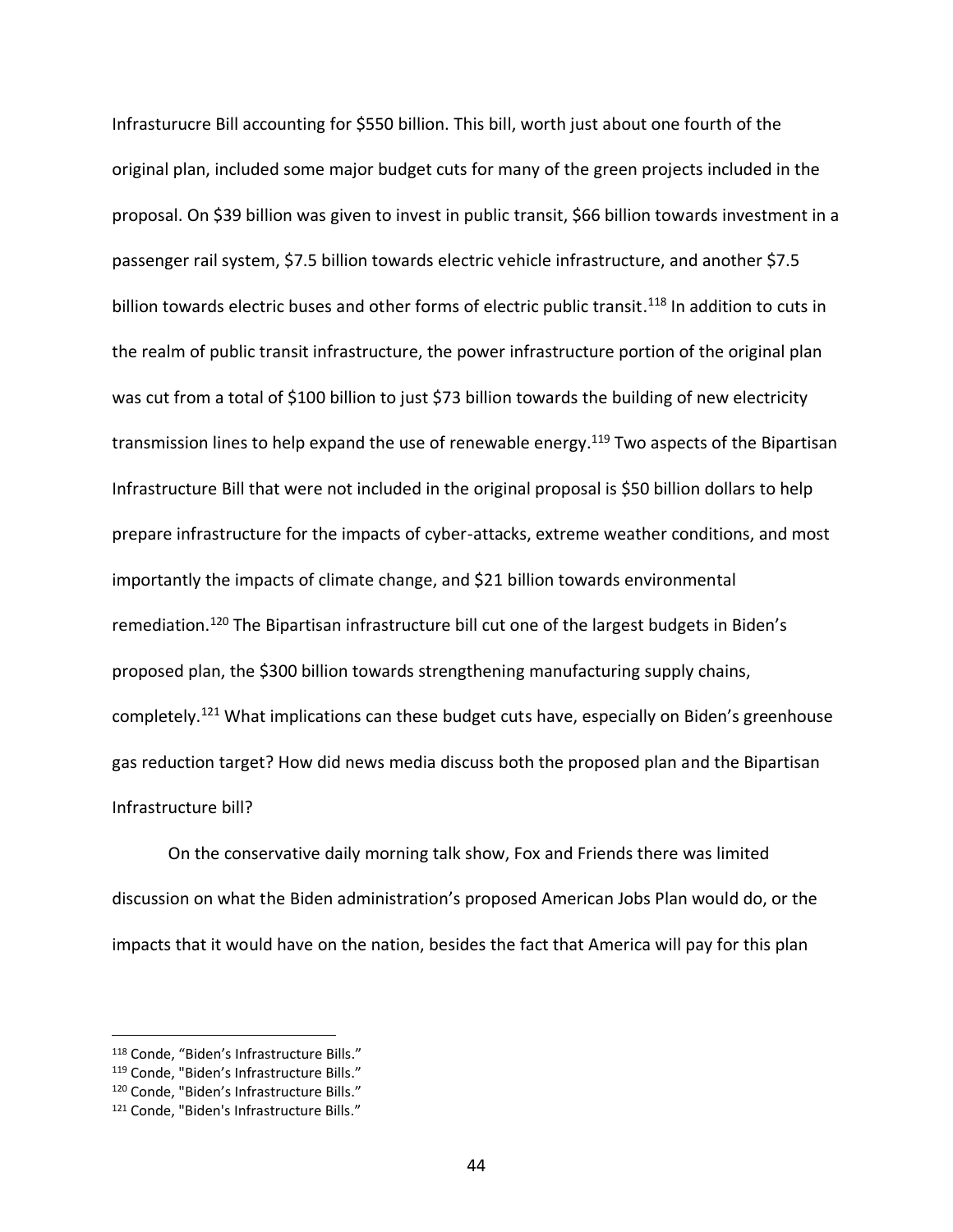through their taxes. On May 7, 2021, Fox and Friends aired a segment they titled "America Will Pay for Biden Plan – in Taxes: Graham Allen." Graham Allen is a conservative media personality, and recently dropped out of the 2022 South Carolina seventh district Congressional Race, voiced his opinion on Biden's American Jobs Plan. In his interview on Fox and Friends, he states that "Joe Biden is killing the American dream," because America needs jobs and to have people get up and go to work.<sup>122</sup> This discussion of the proposal does not focus on what the goal is, or what exactly the American Jobs Plan was going to do. Instead, it was framed along the lines of tax increases and government handouts, without quantifying whose taxes are being increased and how a plan to create jobs would be encouraging people to stay home and not go to work.

On the Hannity Show, a Fox News nightly talk show hosted by Sean Hannity the discussion of the Bipartisan Infrastructure bill once again did not revolve around the benefits of the bill, but rather the tax implications of the new spending and Republican politicians blasting the passage of the bill. On August 11, 2021, Sean Hannity featured Senator Kennedy from Louisiana in a show titled "Sen. Kennedy Blasts the Bipartisan Infrastructure Bill." In this segment Senator Kennedy discussed how the bipartisan infrastructure bill is not about 'real infrastructure' and how the bill will be paid for by an increase on taxes. Hannity also discusses the differing in definitions of infrastructure, stating that this bill is a part of the new definition of infrastructure which is new green deal socialism.<sup>123</sup> By using word such as new green deal and socialism, Hannity is using rhetoric to bind his like-minded viewers together. The phrase

<sup>122</sup> "America Will Pay for Biden Plan -- in Taxes: Graham Allen," Fox News, accessed April 5, 2022, http://video.foxnews.com/v/6253049168001/.

<sup>123</sup> "Sen. Kennedy Blasts the Bipartisan Infrastructure Bill," Fox News, accessed April 5, 2022, http://video.foxnews.com/v/6267399289001/.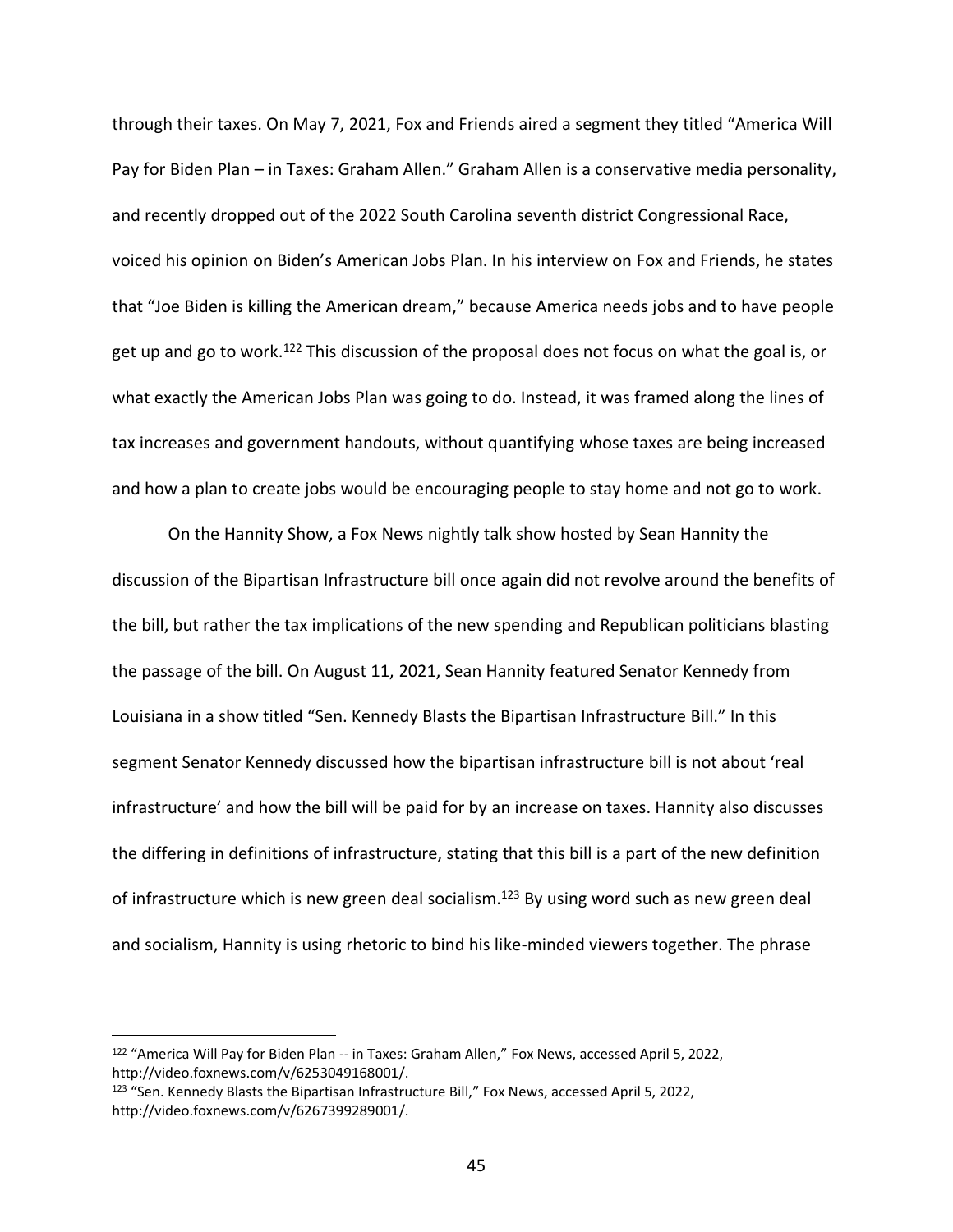"new green deal socialism" can be charged with emotions, many of which are negative, as it is seen as a radical policy which would destroy the economy. By linking this infrastructure bill to the new green deal, Hannity is instilling a fear in his viewers, that this bill will destroy America's economy and create a socialist America.

The Wall Street Journal choose to take more of an objective stance; however, this stance still created an unequal power dynamic between the two arguments for and against the American Jobs Plan. In an article published on April 4, 2021, titled "Biden Infrastructure Plan Draws Attacks From Right, Left," Timothy Puko chooses to frame the American Jobs Plan as a contentious proposal that may struggle to get the support it needs to pass successfully through Congress. This article echoed many of the opinions that were discussed in Fox News about the proposal, that it increased taxes too much, and devoted more money on mass transit and the climate than on roads and bridge infrastructure, in other words that the proposal is too broad to be considered an infrastructure bill. Puko also chooses to highlight the contention coming from the left, that the proposal does not do enough, and that congress will need to increase spending in areas like climate change and public housing for the bill to be effective.<sup>124</sup> In choosing to frame the American Jobs Plan as a contentious proposal, Puko is continuing the trend of news media suggesting that climate change is a contentious issue. This politicization of what this bill means using the criticisms from both sides of the aisle can influence readers. Do you want to pay higher taxes for a bill that doesn't devote much money to fixing roads and bridges, or do you want to spend even more in taxes to make sure that the bill includes more

<sup>124</sup> Timothy Puko, "Biden Infrastructure Plan Draws Attacks From Right, Left," Wall Street Journal, accessed April 5, 2022, https://www.wsj.com/articles/biden-infrastructure-plan-draws-attacks-from-right-left-11617565108.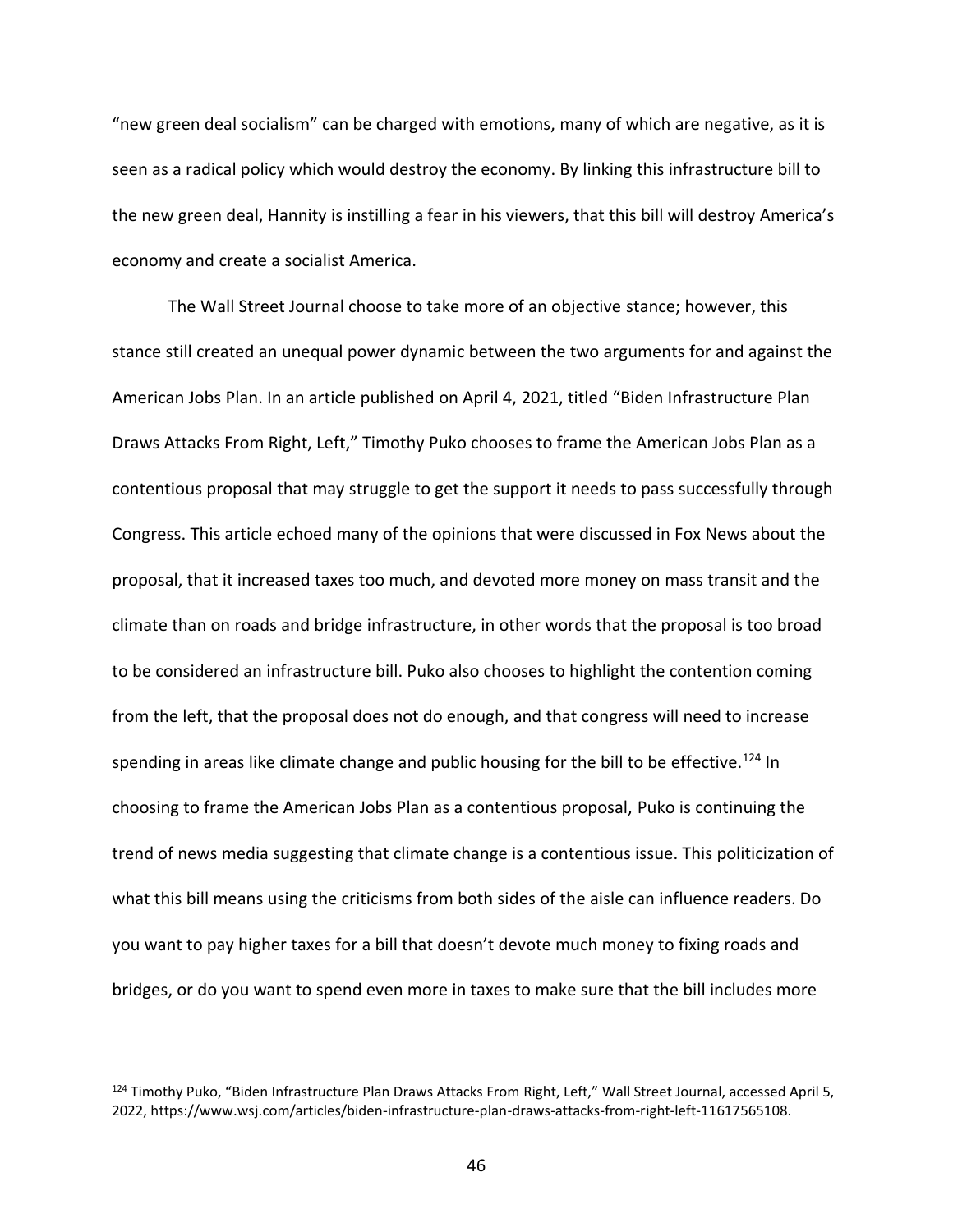money for climate change efforts and public housing? For the WSJ's conservative readership this answer may be clear, do not approve the bill to spend less money on taxes.

The WSJ's discussion of the Bipartisan Infrastructure Bill was very different from the discussion on the American Jobs Plan. In an article published on November 6, 2021, titled "How the \$1 Trillion Infrastructure Bill Aims to Affect Americans' Lives," the WSJ laid out the major aspects of the Bipartisan Infrastructure Bill, discussing in depth what each part means for Americans. This article had different sections, one for each focus of the Bill, written by different journalists, but all which followed a similar layout: discuss the major parts of the bills, their advantages, and the shortcomings of each. For example, in the discussion on how the Bipartisan Infrastructure Bill will adjust how Americans get power, Timothy Puko discusses how the infrastructure package will put \$28 billion towards power line's resiliency against disasters, and another \$36 billion towards the development of technology for cleaner energy, and \$2.5 billion to help eliminate greenhouse-gas emissions from America's power grid. Puko follows up this discussion with how studies have found that this investment will be nowhere near the \$360 billion that would need to be invested into eliminating the greenhouse-gas emissions from the U.S. power grid.<sup>125</sup> This framing is quite different from the framing used in Puko's piece on the American Jobs Plan, as instead of focusing on the partisan criticisms of the proposal, this article focuses on the specifics of the bill, and where experts deem it to fall short. This frame does not create contention over party lines, but rather frames the discussion of the bill in a way that leaves the reader feeling that this bill cannot be the last of its kind to pass through Congress. If

<sup>&</sup>lt;sup>125</sup> "How the \$1 Trillion Infrastructure Bill Aims to Affect Americans' Lives," Wall Street Journal, accessed April 5, 2022, https://www.wsj.com/articles/how-the-1-trillion-infrastructure-bill-aims-to-affect-americans-lives-11636173786?mod=Searchresults\_pos15&page=4.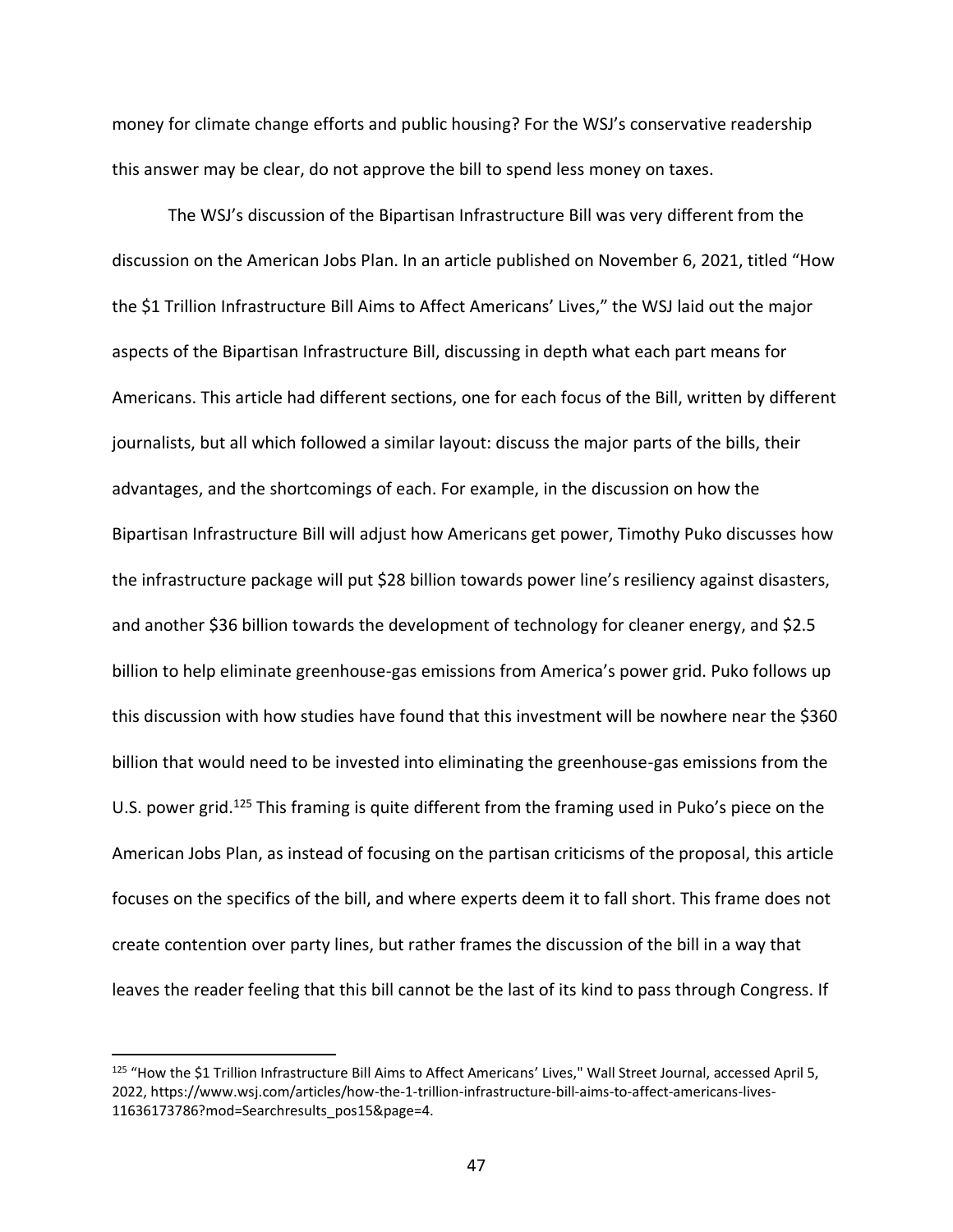we want to reduce America's contribution to climate change more will have to be done than what has been proposed in this bill.

On MSNBC's Maddowblog page, Steve Benen claims that the polularity of Biden's American Jobs Plan contradicts what the Republican party is claiming. In the article posted on April 27, 2021 titled "Popularity of Biden's Infrastructure Plan Should Make GOP Nervous," Benen sites that a Monmouth poll found that 68% of Americans support Biden's American Jobs Plan, and that these results are seen across several different polls.<sup>126</sup> Through the discussion of Republican pushback not being backed by public support, Benen is framing this discussion of the American Jobs Plan in such a way which invalidates the GOP's claim that popularity of the proposal will wane if they claim that the plan will increase taxes for everyone and is part of the socialist new green deal. This article did not go into the specifics of the plan, rather it focused on the public popularity of the plan and that the Republican party does not understand what most of the American public wants.

MSNBC's the 11<sup>th</sup> hour's discussion of the passing of the Bipartisan Infrastructure Bill discusses the celebration experienced in the House of Representatives when the bill passed. Ali Vitali, NBC's Capitol Hill correspondent, discusses the excitement and celebration over the passing of the bill, but also what the next steps are for the Democratic party. This bill was part of a larger project, and the second, larger, social spending bill has yet to pass through the congress. The discussion surrounding the passing of the bill does not center around the benefits, or the drawbacks, but rather what is next for the Democrats in congress. Vitali frames

<sup>126</sup> Steve Benen, "Popularity of Biden's Infrastructure Plan Should Make GOP Nervous," MSNBC.com, accessed April 5, 2022, https://www.msnbc.com/rachel-maddow-show/maddowblog/popularity-biden-s-infrastructure-planshould-make-gop-nervous-n1265463.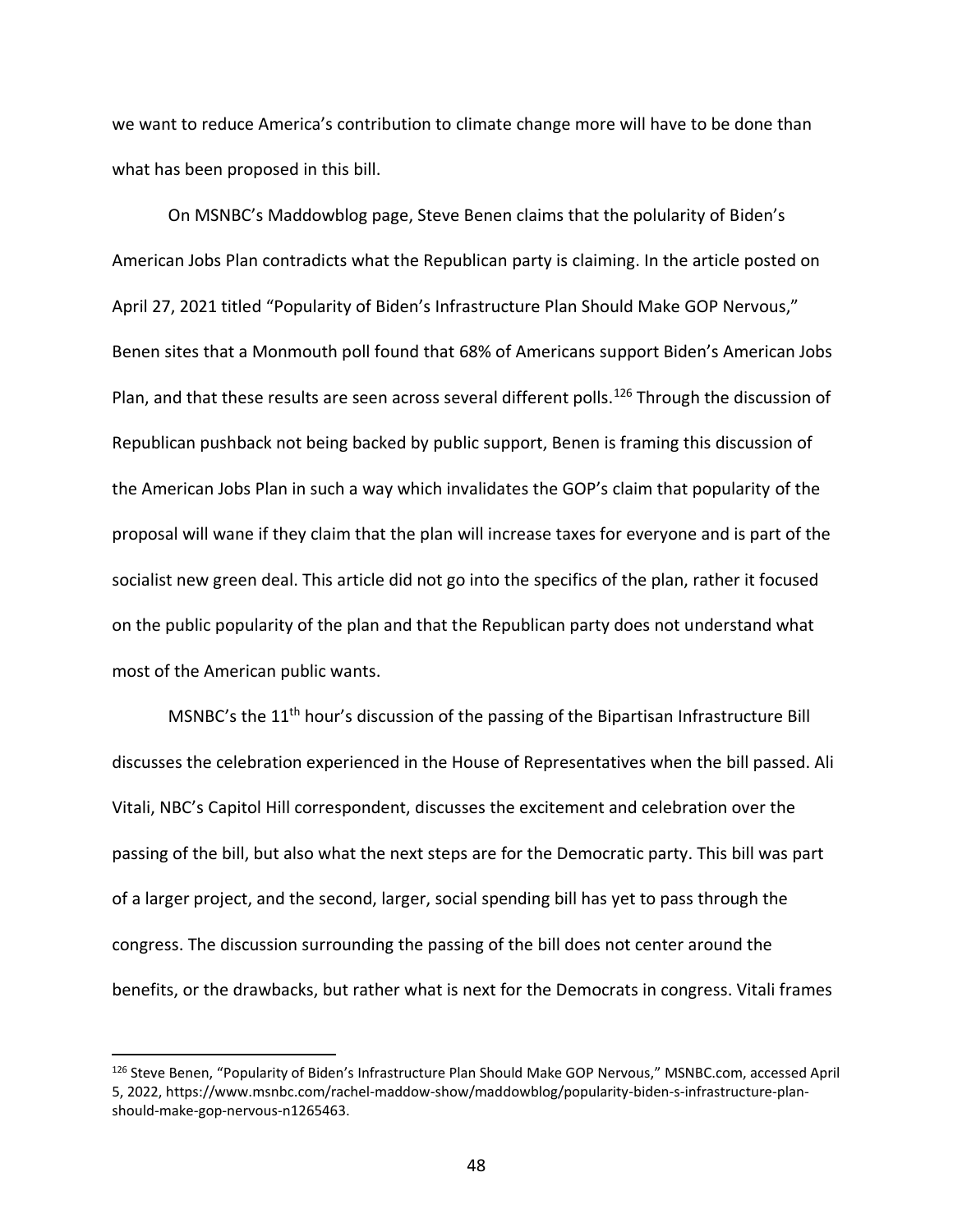the Bipartisan Infrastructure Bill as part of a larger plan, and one that Democrats will need to sell to their constituents.<sup>127</sup> In a group interview, Susan Del Percio, MSNBC's political analysit discusses how this bill could have been passed months ago, and probably would have had the same result.<sup>128</sup> This framing sets up the democratic party as willing to take longer and compromise, but also makes the compromising seem pointless. Why spend this extra time trying to pass a bill you would have been able to pass without having to cross the aisle and make the bill a bipartisan effort if you do not have to? Many like minded viewers may walk away from this segment believing that the bipartisan effort was unnecessary and time consuming.

CNN's discussion of the Biden Administration's American Jobs Plan takes a very different route from how the other news outlets discussed it. Matt Egan, a CNN Business reporter discussed coal miners support for the proposed plan. In his article titled "Coal Miners Join Climate Activists to Back Biden's \$2 Trillion Infrastructure Plan," Egan discusses the support of moving manufacturing back into coalfields from the United Mine Workers of America, as the coal industry would benefit from many of the aspects of Biden's plan, such as rebuilding bridges and airports, which would increase a demand for steel, and the carbon capture and storage investment, which will help to protect the coal industry.<sup>129</sup> This support from the coal industry over the investment in carbon capture is juxtaposed in this article with the dissent from climate activists, who argue that investing in carbon capture is not a permanent solution, what is

<sup>127</sup> "House Finally Passes Bipartisan Infrastructure Bill," MSNBC.com, accessed April 6, 2022, https://www.msnbc.com/11th-hour/watch/house-finally-passes-bipartisan-infrastructure-bill-125548613636. <sup>128</sup> "House Finally Passes Bipartisan Infrastructure Bill."

<sup>129</sup> Matt Egan, "Coal Miners Join Climate Activists to Back Biden's \$2 Trillion Infrastructure Plan," CNN, accessed April 6, 2022, https://www.cnn.com/2021/04/20/business/coal-union-biden-infrastructure/index.html.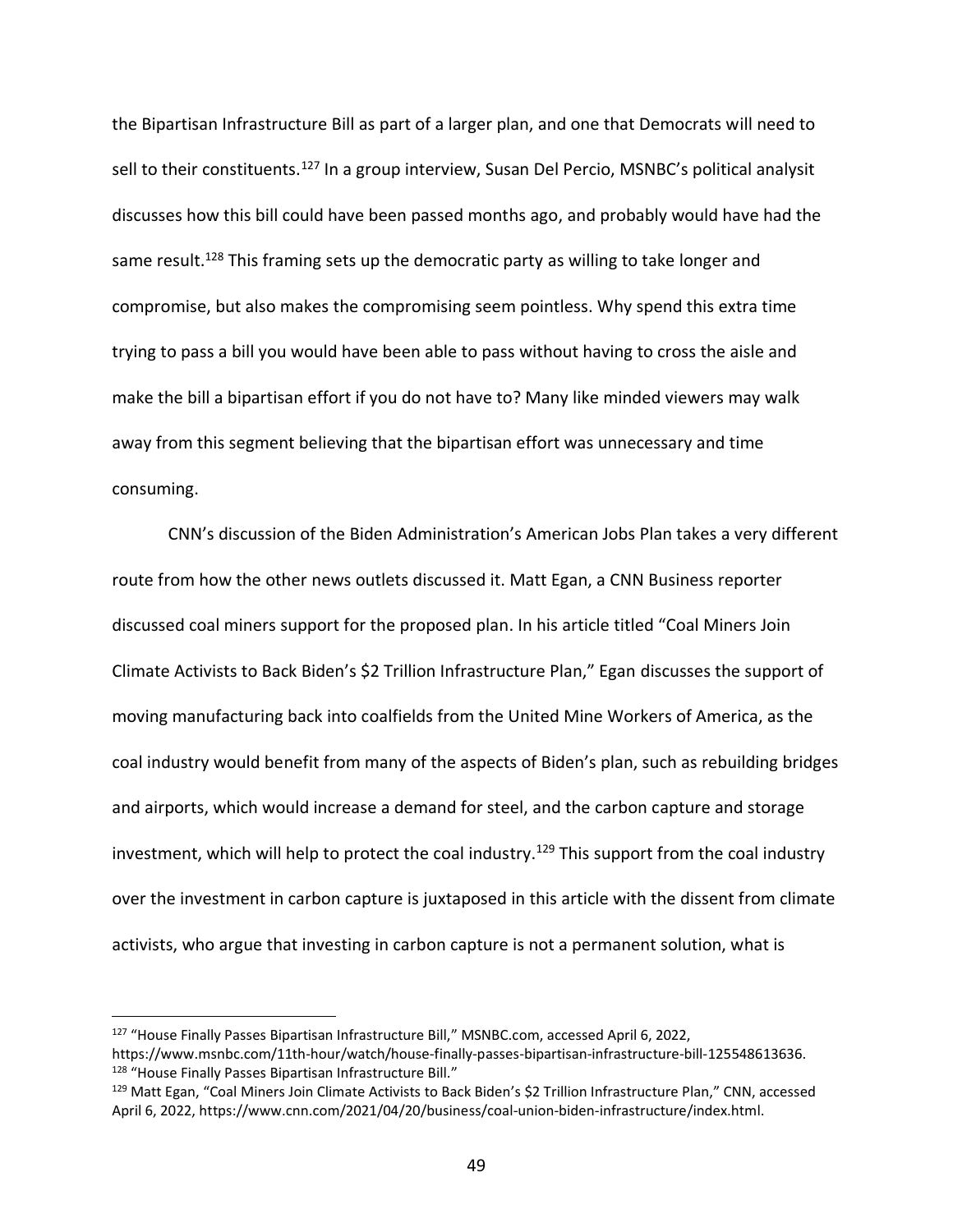needed is a permanent shift away from fossil fuels.<sup>130</sup> This dissent is quickly mentioned, and then disregarded for a continued discussion of the coal industries support for the American Jobs Plan, allowing Egan to keep the focus on the support of the plan by an industry that was not discussed in other article on the American Jobs Plan. This brings in the opinions of an unlikely supporter, highlighting the popularity of the Jobs Plan which MSNBC discussed in their article.

CNN's report on the Bipartisan Infrastructure Bill was very different than the approach CNN took on reporting about the American Jobs Plan. In an article written by CNN's Chief Congressional Correspondent Manu Raju and Alex Rogers, another congressional reporter for CNN Politics, titled "GOP Senate Candidates Align with Trump in Bashing Bipartisan Infrastructure Bill," Republican approval and disapproval of the bill is discussed. This article begins with stating that Republicans are looking to replace Republican Senators who approve the bill with those who believe that the bill is something that the U.S. cannot afford, and who side with former President Donald Trump who called on the Republican party to oppose the proposed bill. However, then Raju and Rogers claim that Trump's opposition to the proposal has not have a great influence on GOP senators, including those who are up for reelection.<sup>131</sup> This framing of the GOP contention surrounding the Bipartisan Infrastructure Bill can leave readers confused. Do Republicans support the bill or not? The article does not go into depth about what the bill includes, or what its goals are, only about the contention among Republican

<sup>130</sup> Egan, "Coal Miners Join Climate Activists to Back Biden's \$2 Trillion Infrastructure Plan."

<sup>131</sup> Manu Raju and Alex Rogers, "GOP Senate Candidates Align with Trump in Bashing Bipartisan Infrastructure Bill," CNN, accessed April 6, 2022, https://www.cnn.com/2021/08/06/politics/infrastructure-republican-senatecandidates/index.html.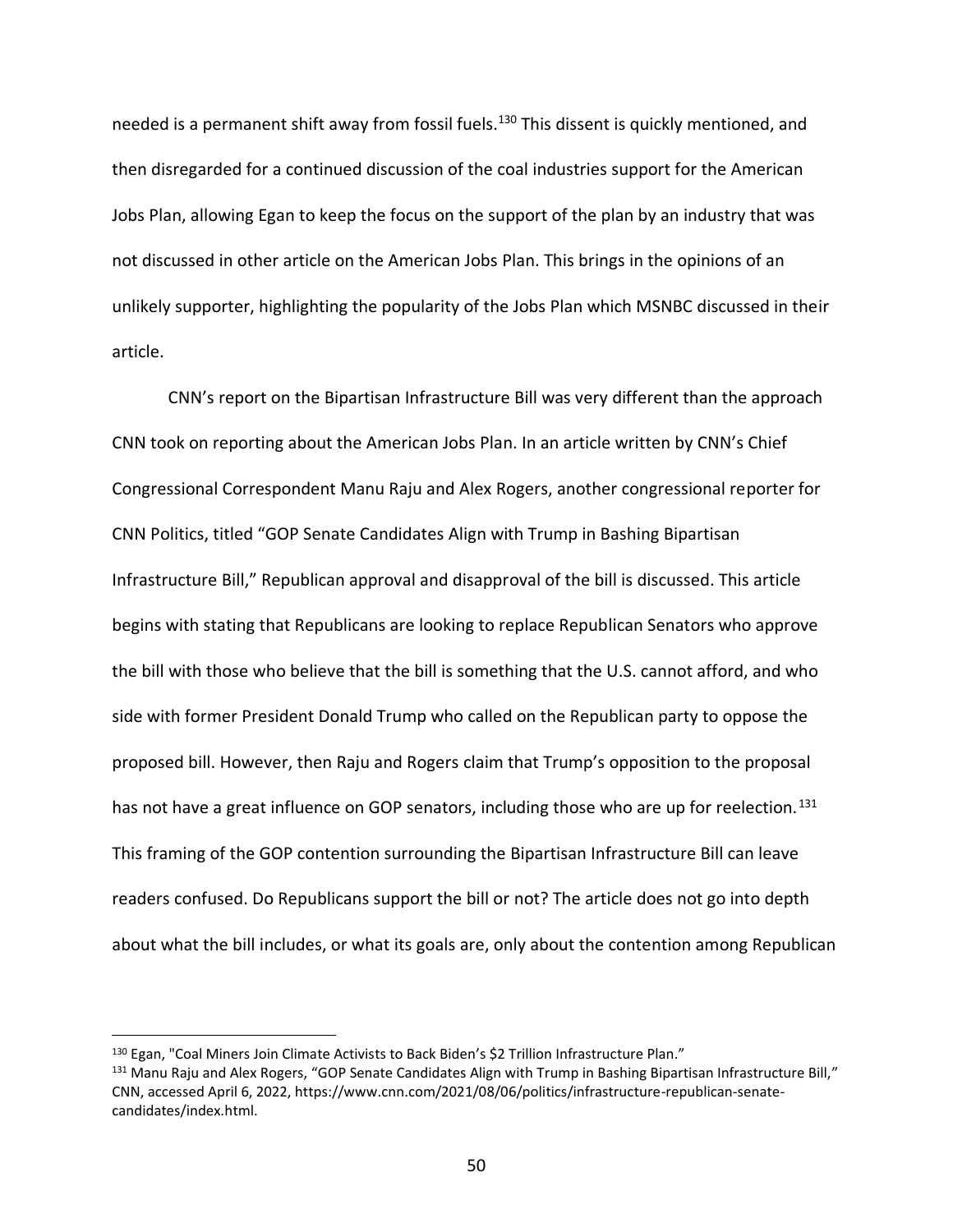senators on whether to support the bill or not. This can leave readers confused as to whether they should support the passage of this bill.

#### **Discussion**

Each climate change policy had a different discussion in the news based on factors such as partisan media, and public support for the policy. The two partisan media sources, Fox News and MSNBC consistently discussed the policies within the frame of their political party. Fox News discussed President Trump's climate policy positively, while discussing President Biden's climate policy negatively. MSNBC did the opposite, discussing President Trump's climate policy negatively and President Biden's climate policy positively. This could also have to do with the nature of each President's climate policy. Fox News with a more conservative outlook, preferring small government, small taxes, etc. most likely prefers less governmental control over things like greenhouse gas emissions, however, Fox News did talk positively about the Affordable Clean Energy Rule, which while criticized by Environmentalist and Democrats alike for not being strict enough on 'dirty' energy like coal and oil, did set stricter carbon emission reduction targets than had existed in the Clean Energy Plan. This suggests that, in part, the positive discussion of the policies enacted by President Trump was because of his political party affiliation, and not because of the policy he was enacting. The same cannot be analyzed for MSNBC as many of President Biden's policies around climate change have centered around the Democratic Party's stance that climate change is a real threat to America's economy, national security, and the health of American citizens.

Fox News discussed the contentions surrounding issues more than the issues themselves. When discussing both President Trump and President Biden's policies around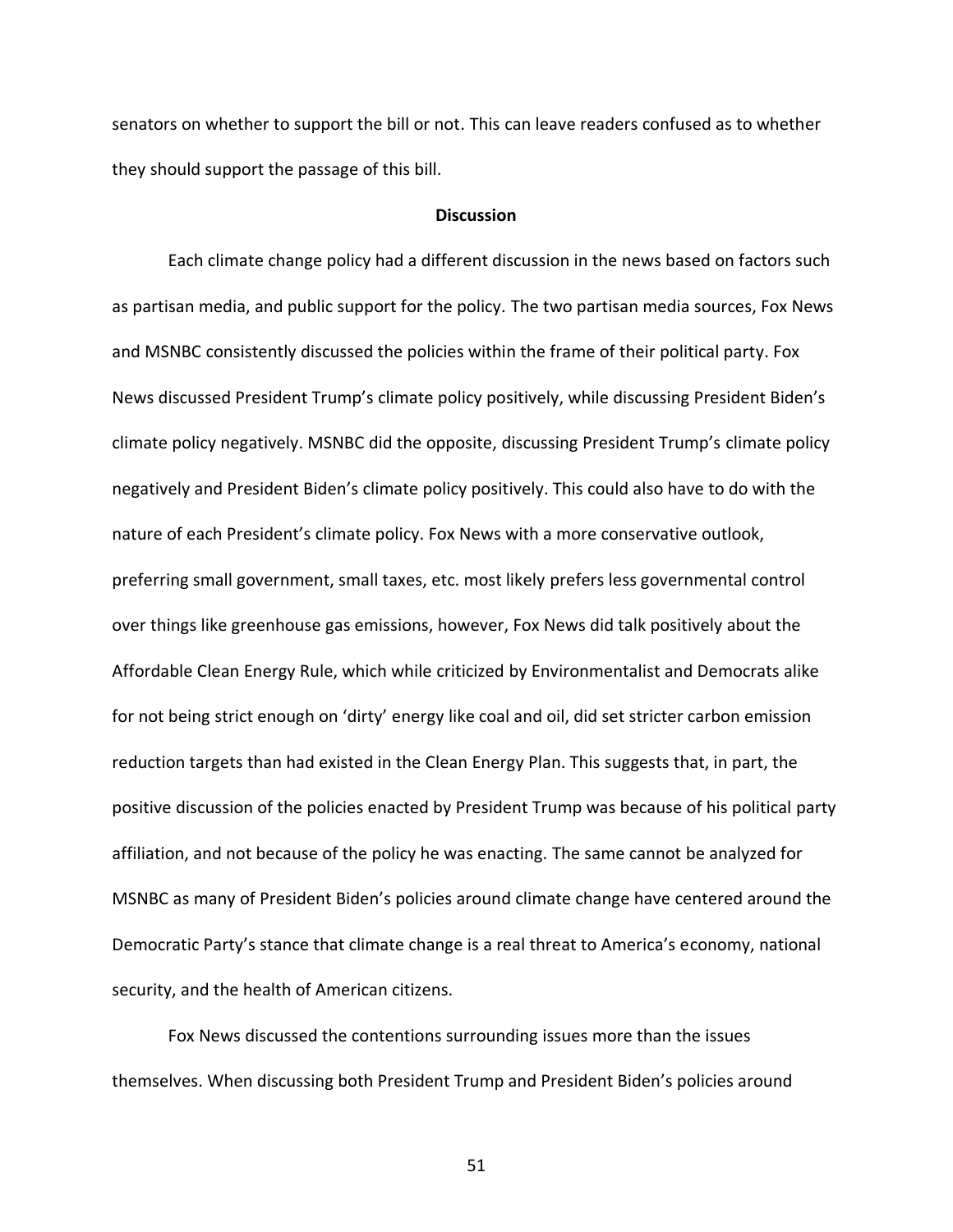climate change Fox News would frame the discussion around the conservative or liberal pushback a particular policy received. For Trump's decision to leave the Paris Climate Accord, the liberal's moral outrage was not justified as the problem of climate change is not immediate like other issues are. This was also the frame used when discussing both of President Biden's policies. For the 2030 Greenhouse Gas Reduction Target, Fox News choose to focus on the responses to the target, highlighting two social media posts threatening to sue President Biden over this non-binding target over the oversimplification that it would cost Americans jobs. For the discussions surrounding the American Jobs Plan and the Bipartisan Infrastructure Bill, Fox News used Republican politicians' contention over the proposed bill and the passed bill to highlight how not every American is in favor of quantifying a bill that focuses on human infrastructure as an infrastructure bill, and not every American wants to move jobs away from the coal and oil industry and into the clean energy industry. The only discussion that did not follow this framing of contention is the news article on President Trump's ACE Rule. This article instead focused on the positive effects that the ACE Rule would have on the coal and oil energy sectors in the American economy. While a discussion into why Fox News uses this frame of contention in many of their news pieces, both in print and on television, is needed, this is for future research, and cannot be accurately analyzed in this broad analysis.

MSNBC, the liberal partisan media outlet, discussed policies in light of the Democratic party's statement that climate change is a real threat to America. MSNBC's *The Rachel Maddow Show* has a blog segment on MSNBC's website which discusses policies in depth. The journalist who published the posts I analyzed from this blog was Steve Benen, wrote in an extremely partisan way, discussing the radicalization of the Republican party, and the popularity of the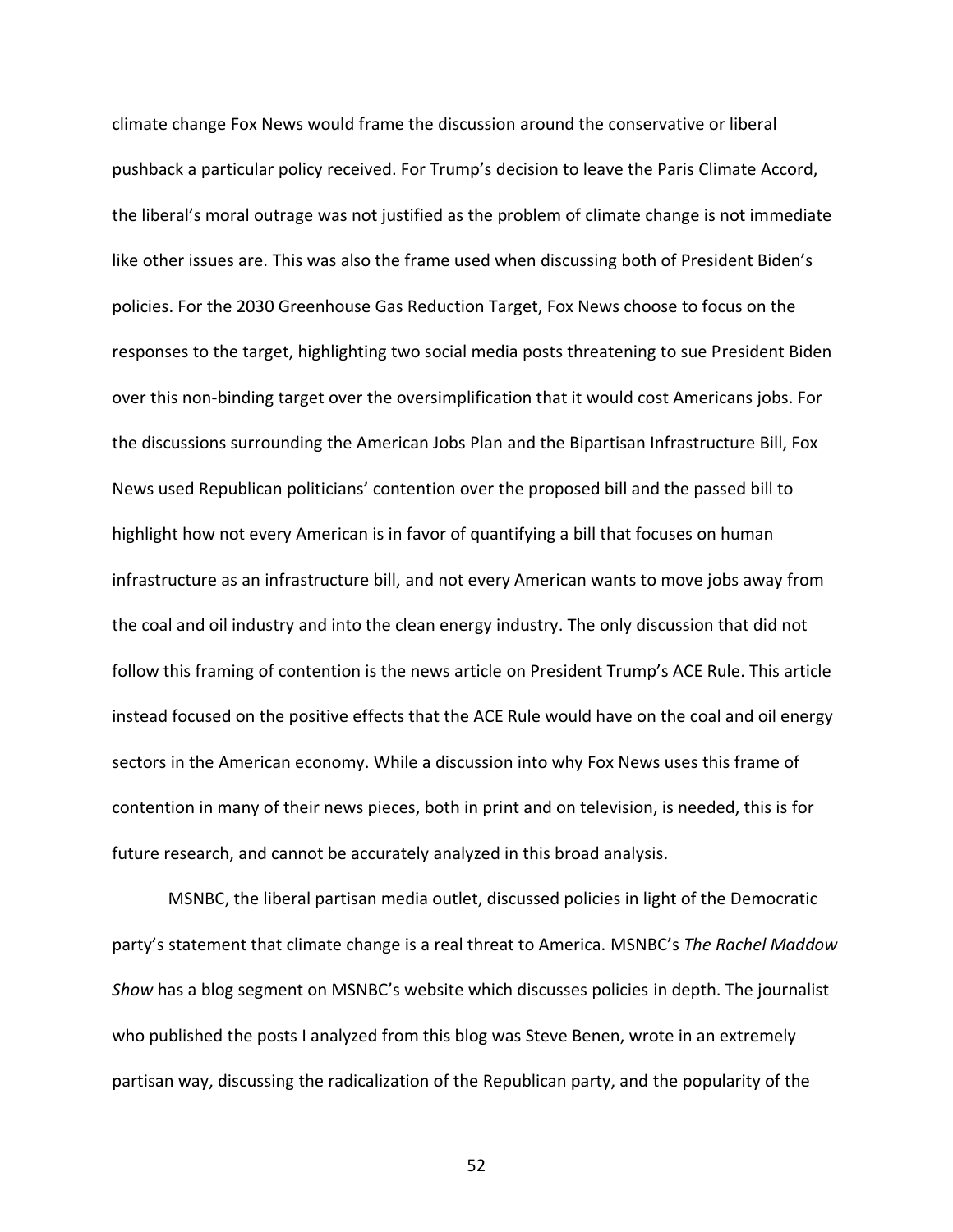Democratic party's president's American Jobs Plan. Fox News's discussion of the American Jobs Plan framed the discussion so that the viewer would walk away believing that no one who was not a liberal Democrat did not support the plan, while MSNBC framed the discussion that most of the American population did, except for a few conservative Republicans. The way a news outlet frames the discussion, and the words and points they choose to use make a huge difference in what the audience walks away with. A viewer of the Fox News story would walk away thinking no one wanted the American Jobs Plan, while a reader of MSNBC would walk away thinking the plan is extremely popular. This is on the same news story, the same event, but two completely different ways to discuss it. But what about the mainstream media that is not considered to be partisan? How did these outlets represent these news stories?

The Wall Street Journal and CNN were the two non-partisan, mainstream media sources that I chose. Non-partisan does not mean that there is no ideological tilt to the news stories that each news source publishes, and in this case, both have an ideological tilt to them. The WSJ is considered to be a more conservative news outlet that prioritizes smaller government involvement. CNN is considered to be a more liberal news outlet which prioritizes larger government involvement in American life. This ideological slant does come into play with what each news outlet chooses to focus on in each story, however, in all situations, CNN and the WSJ did attempt to follow the journalistic norms of impartiality and objectivity when reporting on the days news stories, however, each news source gave an asymmetrical power relationship that is outside the day-to-day power relationship between the two viewpoints. In general, 97% of scientists agree that climate change is anthropogenic, and from the data given in Appendix B, 51% of Americans believe that the effects of climate change have already begun. This does not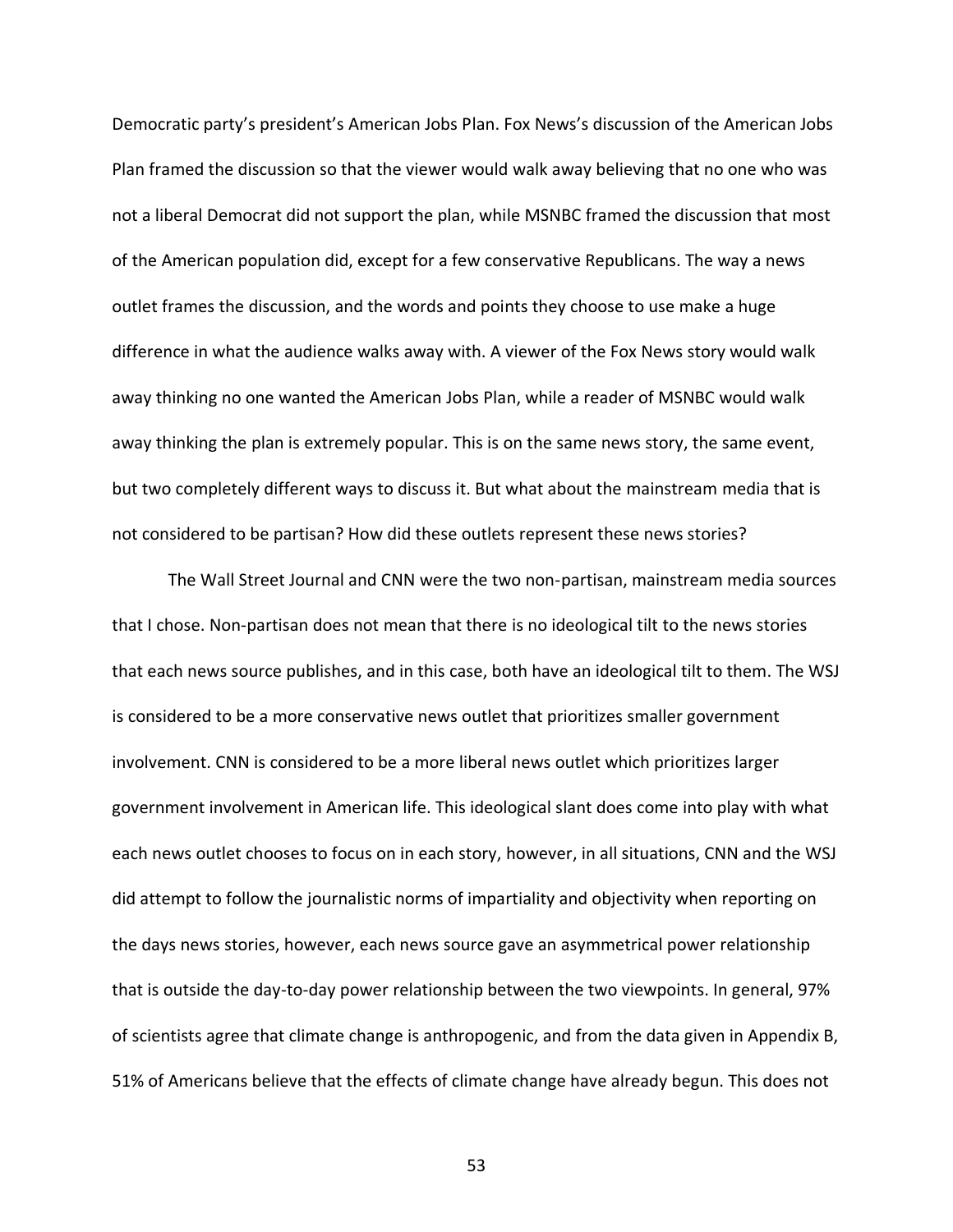line up with the stories that CNN and the WSJ have published on climate change policies, which depict contentions around the policies from both the public, political elites, and corporations. The data supports that there should be limited contention over whether policies should exist to combat the effects of climate change.

The WSJ framed many of its stories around the contentious discussions surrounding various policies. This choice of framing can have two options, depending on what the reader is looking for when it comes to their news. If they are looking for a reading that will confirm what they believe, then they will read one of two things. Either that the contention surrounding the policy is proof that the policy was not a good move, and that it is harming the United States more than helping, or that this contention shows that the President and his administration are doing their jobs, despite pushback from the other party to ensure that American citizens are being heard. The one exception to this framing of contention is found in the WSJ's piece on the Bipartisan Infrastructure Bill, which framed the bill as a start, but a start which falls short of what is truly needed to combat climate change. This is a more liberal take on the bill, as many Democrats were cited as stating that this bill was not enough to make true and lasting changes that will impact Americas carbon emissions to reach Biden's target of 50% less emission by 2030.

CNN chose to highlight Democratic and elite pushback to the policies that Donald Trump choose to pass, which highlights their more liberal viewpoint that big government should be used to address climate change. The approach to discussing climate policies that Joe Biden choose to pass. In these cases, CNN chose to focus on how Biden's presidency is a depart from Trump's presidency, especially when it comes to climate politics, and the support that Biden's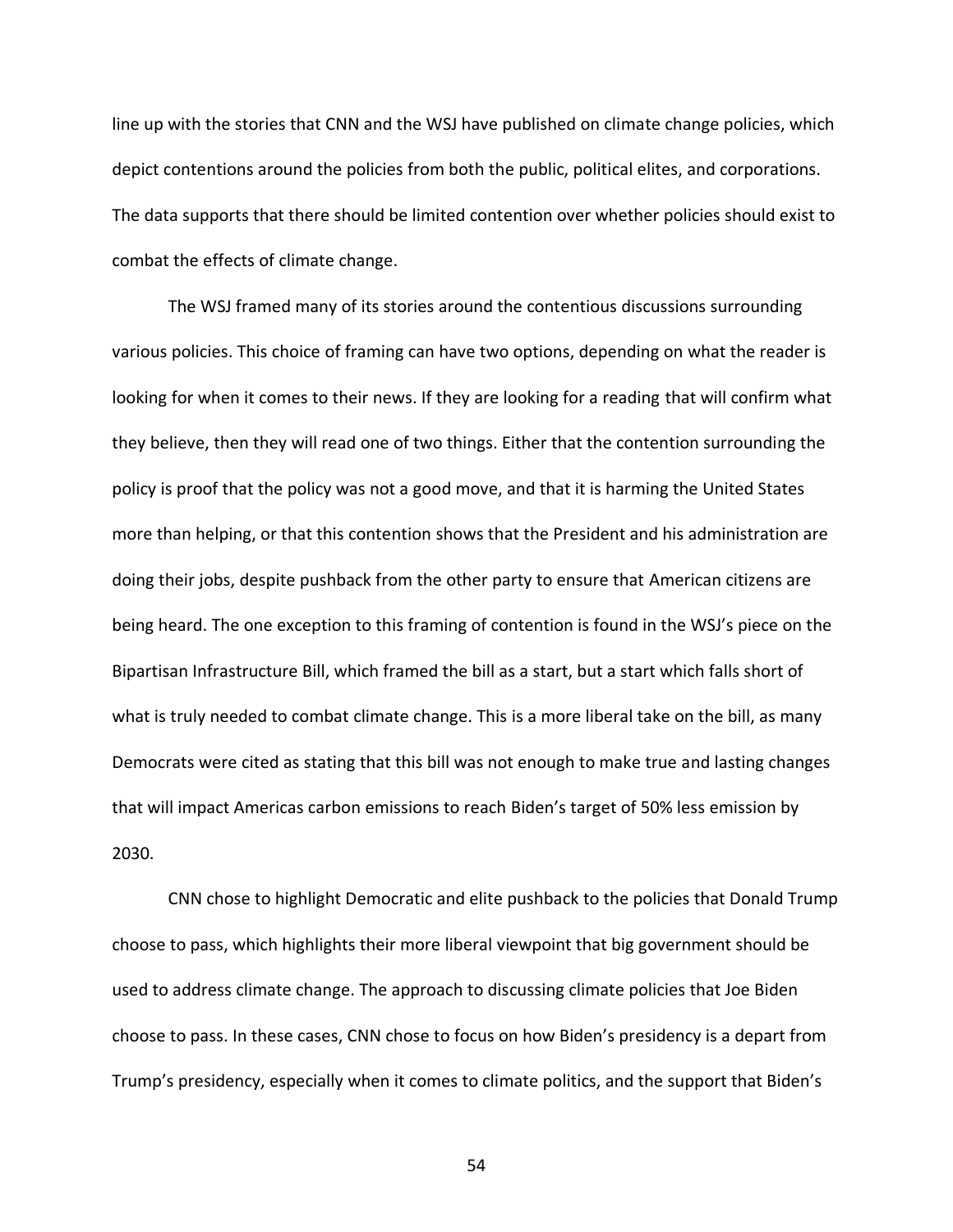policies are getting from unexpected places. Trump viewed himself a champion of the coal miners with his Affordable Clean Energy Bill, but Biden's American Jobs Plan received support from coal miners because it gave them a way to push forward and create new jobs while moving towards net zero admission, allowing them to stay open in the long run. This policy is framed in a way that allows the reader to understand how the American Jobs Plan can actually create jobs in industries that might not involve what is deemed to be clean energy.

All four of these news sources involve American citizens using motivated reasoning in different ways. Fox News and MSNBC require people to use motivated reasoning to watch and read their programs, as they are written in such a way that mainly partisan readers and viewers would want to watch and read their news stories. Each outlet choose elites that like-minded viewers would find credible, but that a differing opinion may not find credible. In this case, two different people watching or reading two different news stories would walk away with differing opinions of the same story because they were given two different sets of information and opinions. For CNN and the WSJ, motivated reasoning would occur while reading or watching the news. In the case of these outlets, the news stories are presented in a way that a motivated reasoner would read the article or watch the show and draw a conclusion they want to from the information provided. Two different people could walk away from the same news stories with two different opinions of the news story, even though they both were given the same facts and opinions.

Each of these news sources contribute differently to the setup of Foucault's idea of power knowledge. Every news source can give readers and viewers a different knowledge base of which to vote with. Even within a given media source, individuals may walk away with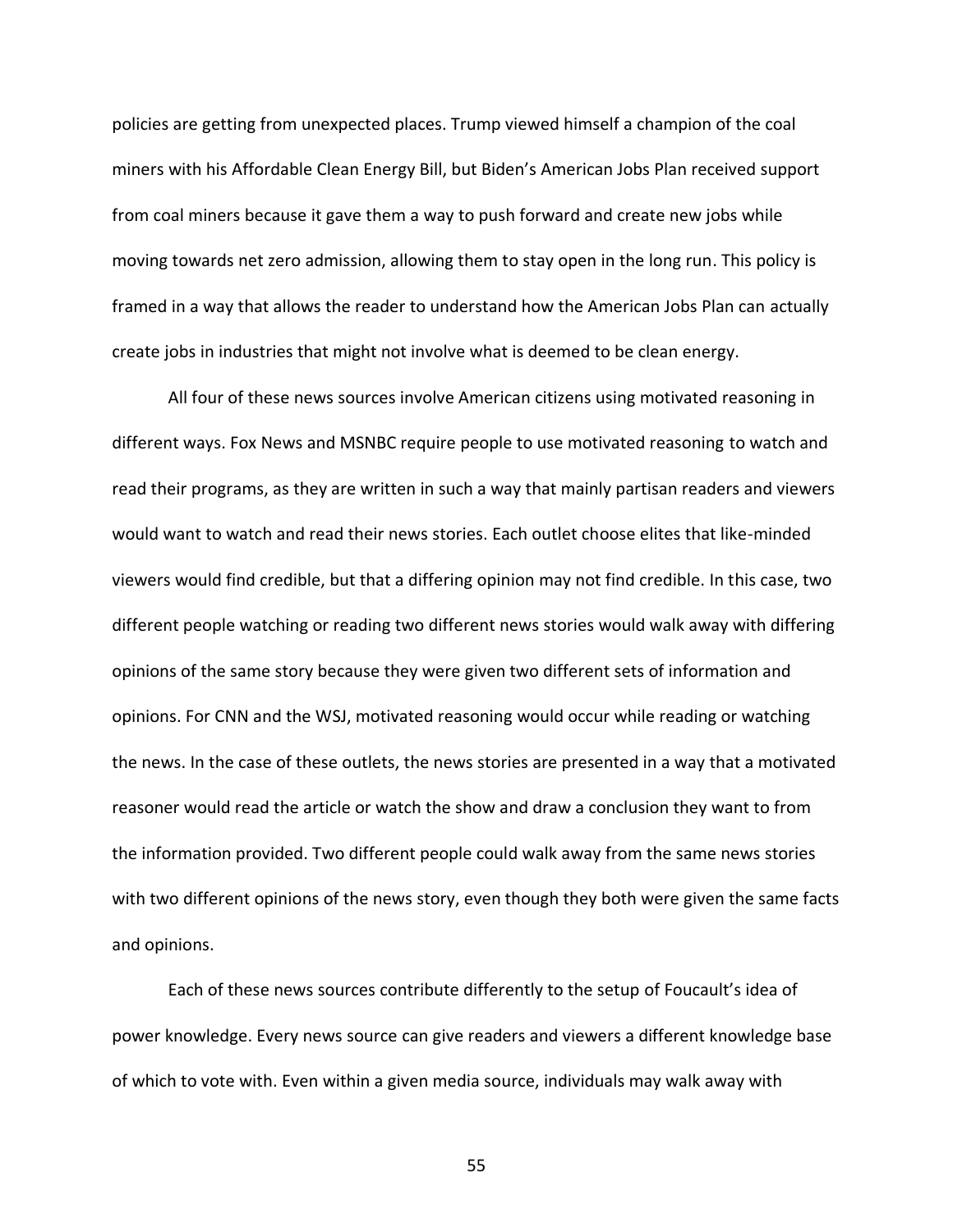completely different sets of knowledge based off of how motivated reasoning affected their interpretation of the information presented to them. In this way, the media has a great power over the knowledge an individual has on climate change policy and its importance. We have seen how differently news sources can present the same story, and this differing in rhetoric and framing along partisan lines can have huge implications on individuals' knowledge about specific politicians, political parties, and policies. If one were to only watch Fox News you would have a different knowledge base about the Democratic party, and therefore view the Democratic party differently than someone who only watches MSNBC. News sources can change your knowledge base, which can change the way you vote.

#### **Conclusion**

As we have come to understand, the media people watch can influence their voting choices, but how does this happen? Many people select their preferred news source based on their own identity, typically choosing a news source which reflects their ideological positions. Ideological positions affect party politics as well, as the Republican party and the Democratic Party have two different ideological positions, especially pertaining to climate change. While both Democrats and Republicans alike tend to agree that climate change is occurring, there is a disparity in the level of government involvement that the two parties feel should occur to mitigate climate change. The Democratic party's stance on climate change is that the government should be doing everything in its power to mitigate the effects and slow down the rate at which the global temperature is rising. The Republican party's stance reflects their apprehension at big government, instead preferring that corporations and individuals make voluntary changes to mitigate the effects of climate change. These differing in ideological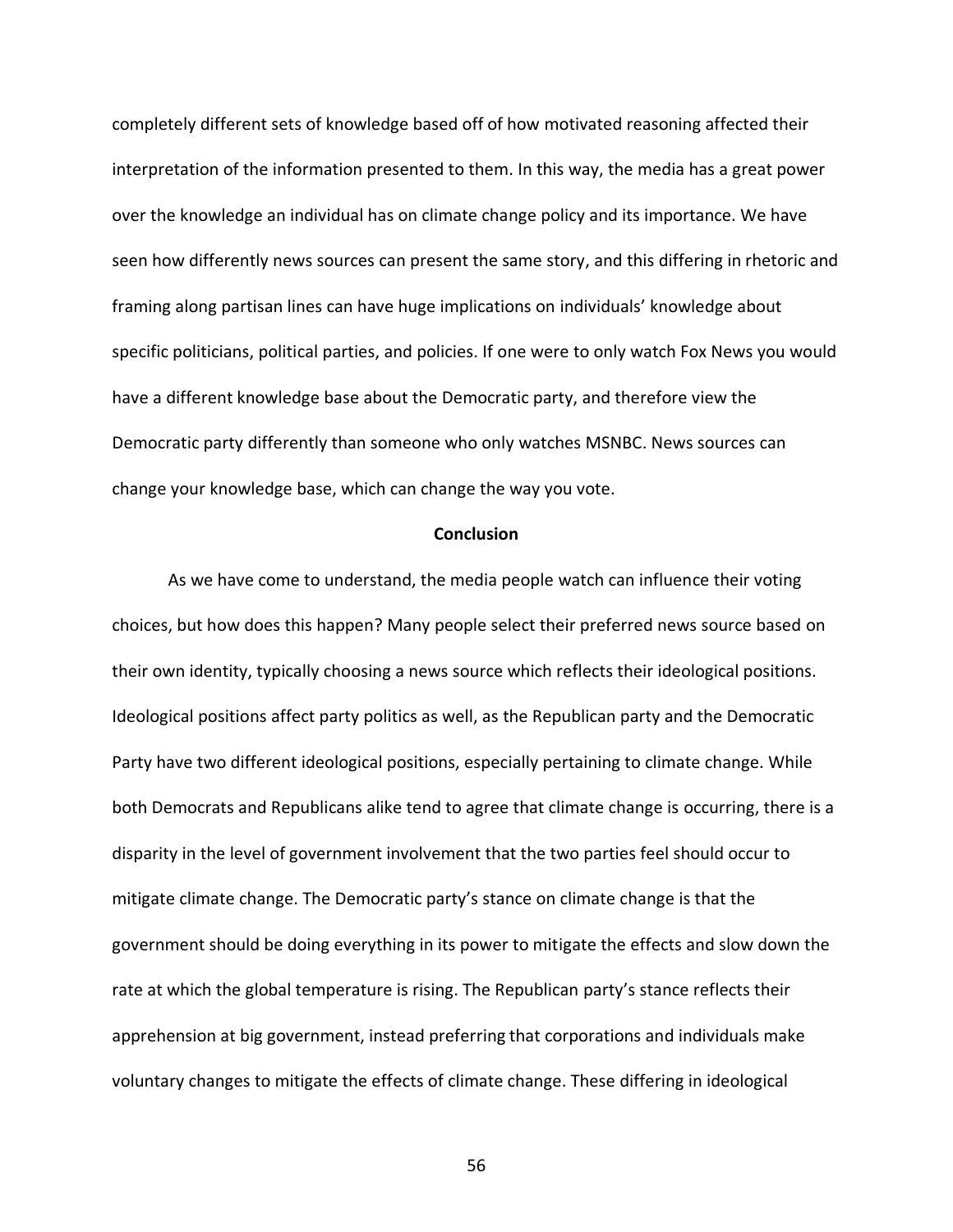positions means that each party supports different types of policies that relate to climate change. Those who ideologically relate to the Republican party are more likely to favor policies the Republican party favors, and those who ideologically relate to the Democratic party are more likely to favor policies that Democrat politicians favor.

So how do news outlets relay this type of information to people? How does partisan media, or ideologically slanted media, allow its readers and viewers come to different conclusions over the same piece of news? Through a medias rhetoric and framing of individual news stories, viewers and readers can reach different conclusions. For example, those who chose to watch the Fox News segment on President Trump's decision to leave the Paris Climate Accord would walk away from the segment with the belief that the liberal and Democratic reaction to the decision was unwarranted, as there was no immediate danger that was posed by the decision to leave the agreement. An individual who chose to only read MSNBCs take on the decision to leave the Paris Climate Accord would walk away with the idea that this decision placed the United States, but specifically the Republican Party, as a global outlier in its opinions on climate change. Both stories contain the truth, but different facts were selected and the framing of the discussion surrounding the decision was different, leading to two completely different stories on the same event.

People who choose to only trust one news source, or only trust news sources that share their ideological positions can miss out on sides of the story, since media outlets all select different facts and different ways to frame the same event in a way that favors their ideological position. A like-minded individual who is using motivated reasoning to process the news will not challenge this framing and will most likely come to believe what the news outlet is trying to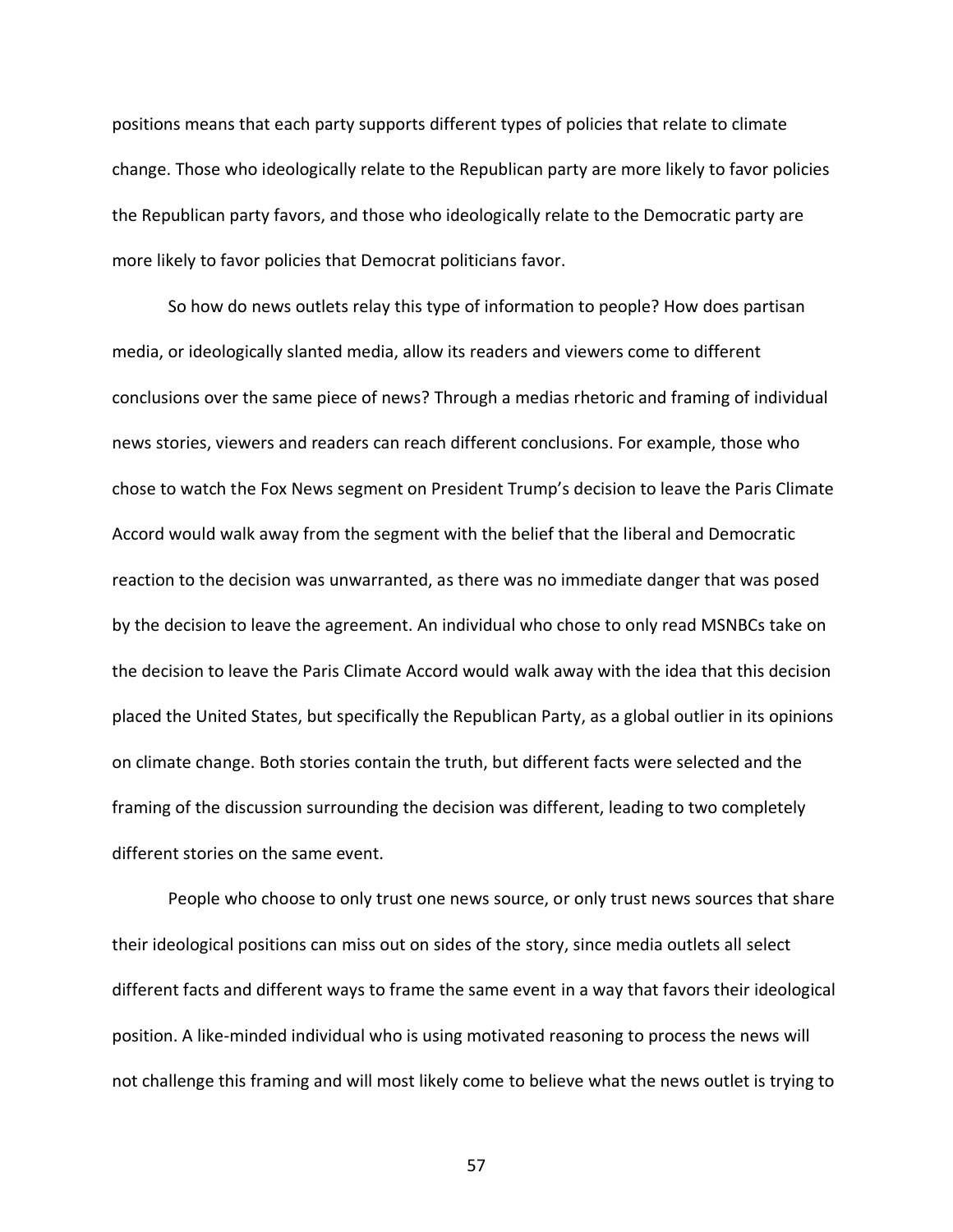convey. In the previous example, a likeminded individual who is watching only Fox News can conclude that liberals and the Democratic party are alarmists when it comes to their climate change policy, while a likeminded individual who is watching only MSNBC can conclude that Republicans and conservatives are becoming the global outliers when it comes to their choice in climate change policy.

These beliefs can change the way people vote over time. Someone who believes that the Democrats climate policy is unnecessary and will vote for a candidate that has other priorities, as climate change is not their top priority. The same can be said for someone who believes that Republicans are increasingly becoming the global outlier, will instead vote for a different candidate who does prioritize climate change policies. This can have a host of consequences, including an increasingly polarized world. We already see the effects of this polarization around climate change in media, with 69.67% of self-identified Democrats believing that the effects of climate change have already begun, and only 28.96% of Republicans believing that the effects of climate change have already begun.<sup>132</sup> This polarization will continue as long as partisan media and mainstream media alike continue to present climate change in such a polarized way.

<sup>132</sup> See Appendix A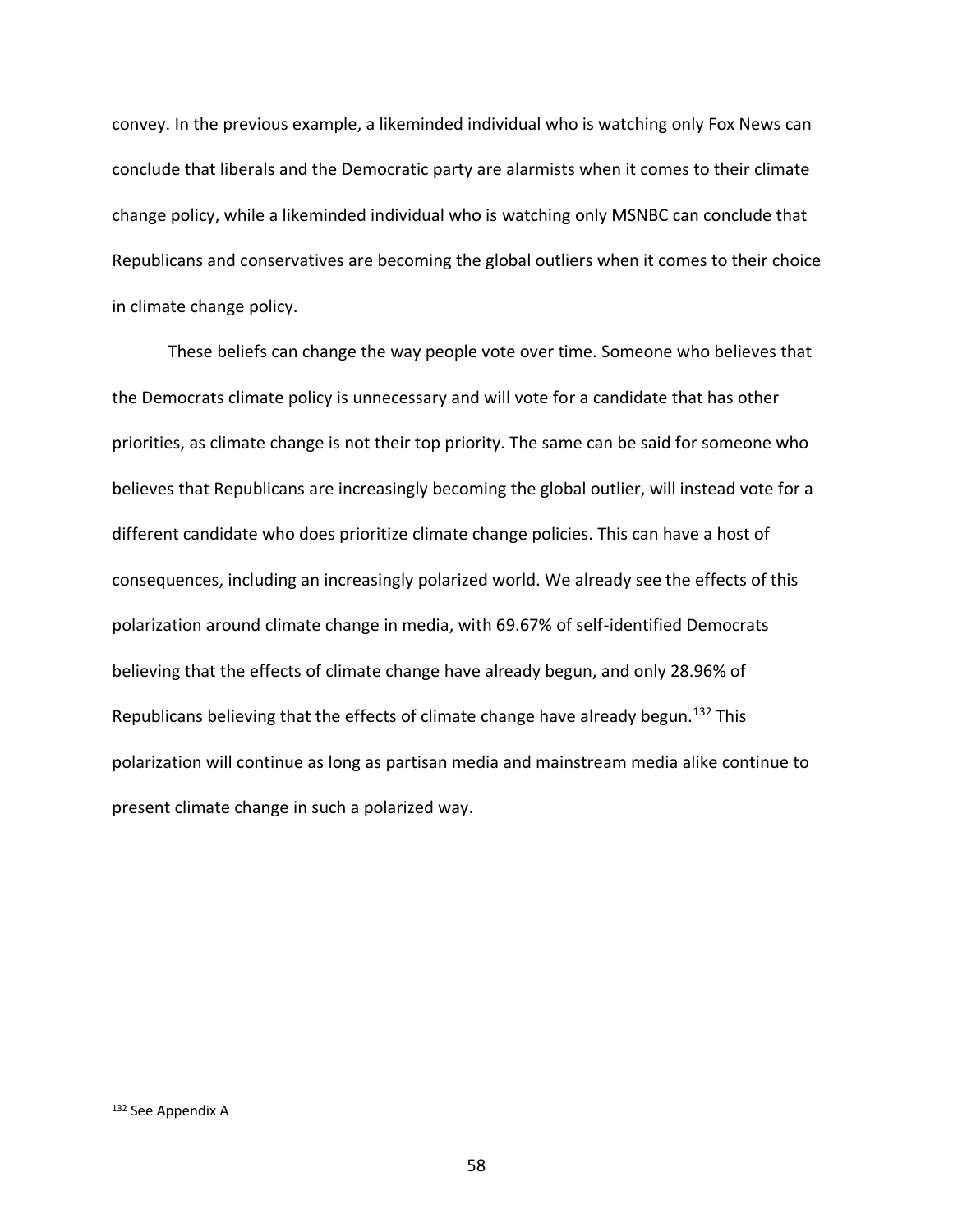## Appendix A

These graphs from McCright and Dunlap depict a great drop in conservative and Republican beliefs that the effects of climate change have already begun to happen beginning between 2007 and 2008.<sup>133</sup>



FIGURE 4. Percent of Americans Who Believe the Effects of Global Warming Have Already Begun to Happen from 2001-2010, by Political Ideology and Party Identification.

<sup>133</sup> McCright and Dunlap, "The Politicization of Climate Change and Polarization in the American Public's Views of Global Warming, 2001-2010," 176.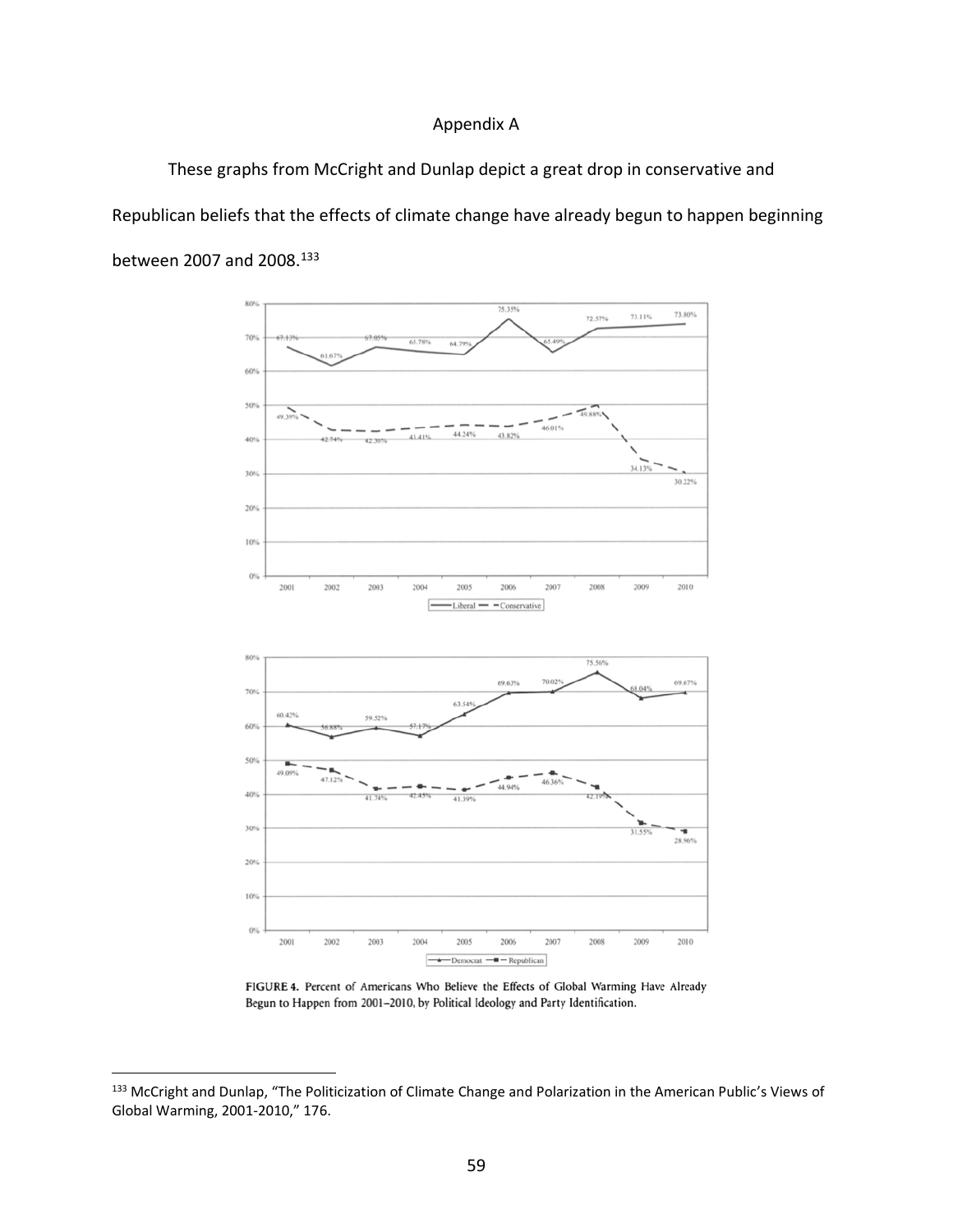#### **Appendix B**

These graphs from Feldman et. al's 2012 study demonstrate the conservatism of Republicans compared to Democrats who watch Fox News as well as MSNBC and CNN. This conservatism towards climate change is represented through the acceptance of global warming.<sup>134</sup>



Figure 6. Interaction between cable news use and political partisanship in predicting acceptance of global warming

<sup>134</sup> Feldman et al., "Climate on Cable," 21.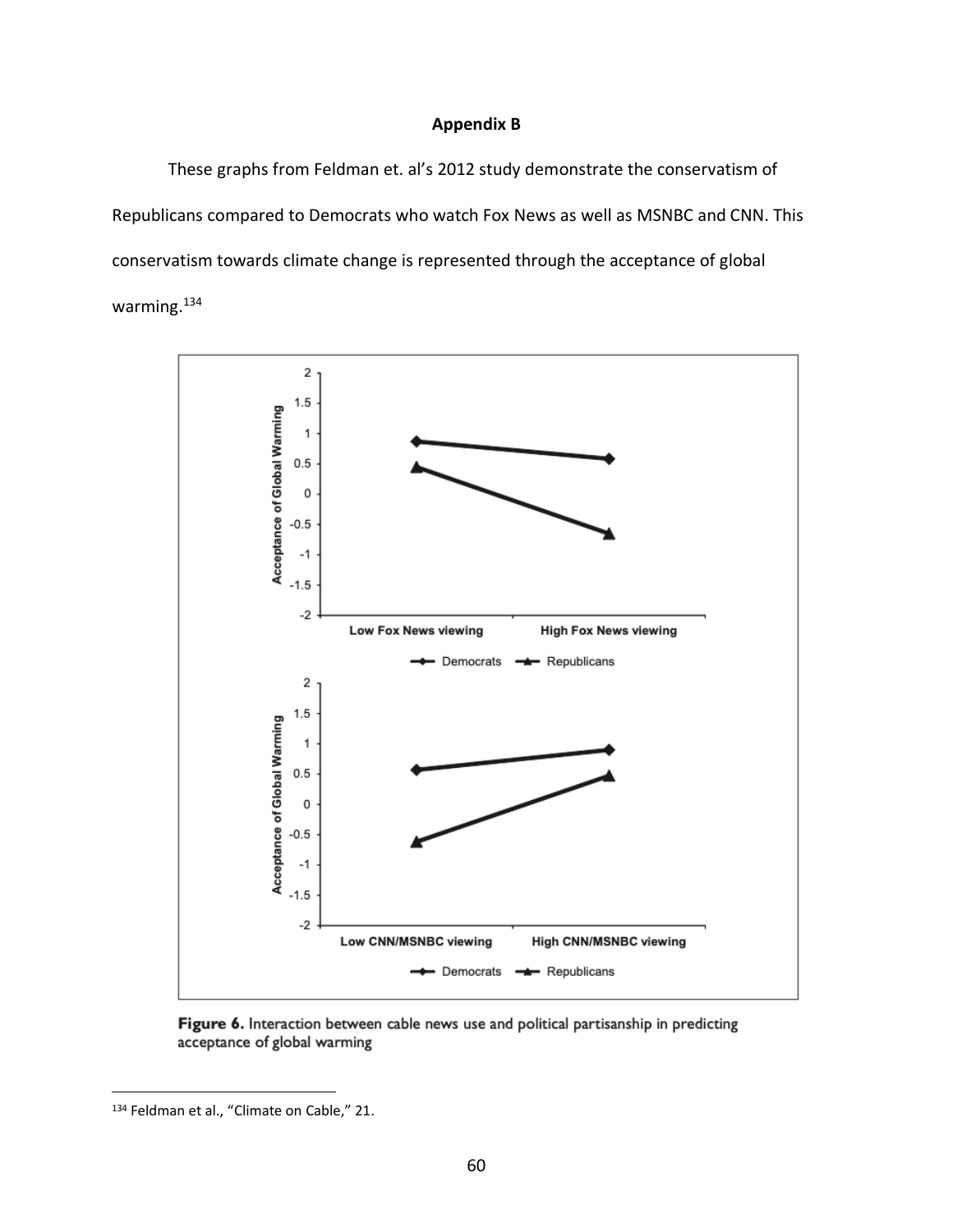## Bibliography

- Antilla, Liisa. "Climate of Scapticism: US Newspaper Coverage of the Science of Climate Change." *Global Environmental Change* 15 (2005): 338–52.
- Benen, Steve. "Coming to Terms with Just How Dangerous Trump's Pollution Plan Is." MSNBC.com. Accessed April 7, 2022. https://www.msnbc.com/rachel-maddowshow/coming-terms-just-how-dangerous-trumps-pollution-plan-msna1135731.
- ———. "Popularity of Biden's Infrastructure Plan Should Make GOP Nervous." MSNBC.com. Accessed April 5, 2022. https://www.msnbc.com/rachel-maddowshow/maddowblog/popularity-biden-s-infrastructure-plan-should-make-gop-nervousn1265463.
- ———. "Trump Positions the Republican Party as a Global Outlier." MSNBC.com. Accessed April 10, 2022. https://www.msnbc.com/rachel-maddow-show/trump-positions-therepublican-party-global-outlier-msna993161.
- Bernhardt, Dan, Stefan Krasa, and Mattias Polborn. "Political Polarization and the Electoral Effects of Media Bias." *Journal of Public Economics* 92, no. 5–6 (June 2008): 1092–1104. https://doi.org/10.1016/j.jpubeco.2008.01.006.
- Bolin, Jessica L., and Lawrence C. Hamilton. "The News You Choose: News Media Preferences Amplify Views on Climate Change." *Environmental Politics* 27, no. 3 (May 4, 2018): 455– 76. https://doi.org/10.1080/09644016.2018.1423909.
- Boykoff, Maxwell T. "From Convergence to Contention: United States Mass Media Representations of Anthropogenic Climate Change Science." *Transactions of the Institute of British Geographers* 32, no. 4 (2007): 477–89.
- Conde, Arturo. "Biden's Infrastructure Bills: Inside the \$3 Trillion Plan." SmartAsset, January 8, 2022. https://smartasset.com/financial-advisor/biden-infrastructure-plan.
- Conklin, Audrey. "Republican States Lambaste Alleged Legal Defects of Biden's 'radical' Climate Plan." Text.Article. Fox News. Fox News, April 22, 2021.

https://www.foxnews.com/politics/republicans-biden-emissions-plan-legal. Eaton, Russell Gold and Collin. "Biden's Pledge to Slash Emissions Would Require Big U.S. Changes." WSJ. Accessed April 10, 2022. https://www.wsj.com/articles/bidens-pledge-

- to-slash-emissions-would-require-big-u-s-changes-11619184478.
- Egan, Matt. "Coal Miners Join Climate Activists to Back Biden's \$2 Trillion Infrastructure Plan." CNN. Accessed April 6, 2022. https://www.cnn.com/2021/04/20/business/coal-unionbiden-infrastructure/index.html.
- Feldman, Lauren, P. Sol Hart, and Tijana Milosevic. "Polarizing News? Representations of Threat and Efficacy in Leading US Newspapers' Coverage of Climate Change." *Public Understanding of Science* 26, no. 4 (May 2017): 481–97. https://doi.org/10.1177/0963662515595348.
- Feldman, Lauren, Edward W. Maibach, Connie Roser-Renouf, and Anthony Leiserowitz. "Climate on Cable: The Nature and Impact of Global Warming Coverage on Fox News, CNN, and MSNBC." *The International Journal of Press/Politics* 17, no. 1 (January 1, 2012): 3–31. https://doi.org/10.1177/1940161211425410.

Foucault, Michel. "The Subject and Power." *Critical Inquiry* 8, no. 4 (1982): 777–95. Fox News. "America Will Pay for Biden Plan -- in Taxes: Graham Allen." Accessed April 5, 2022.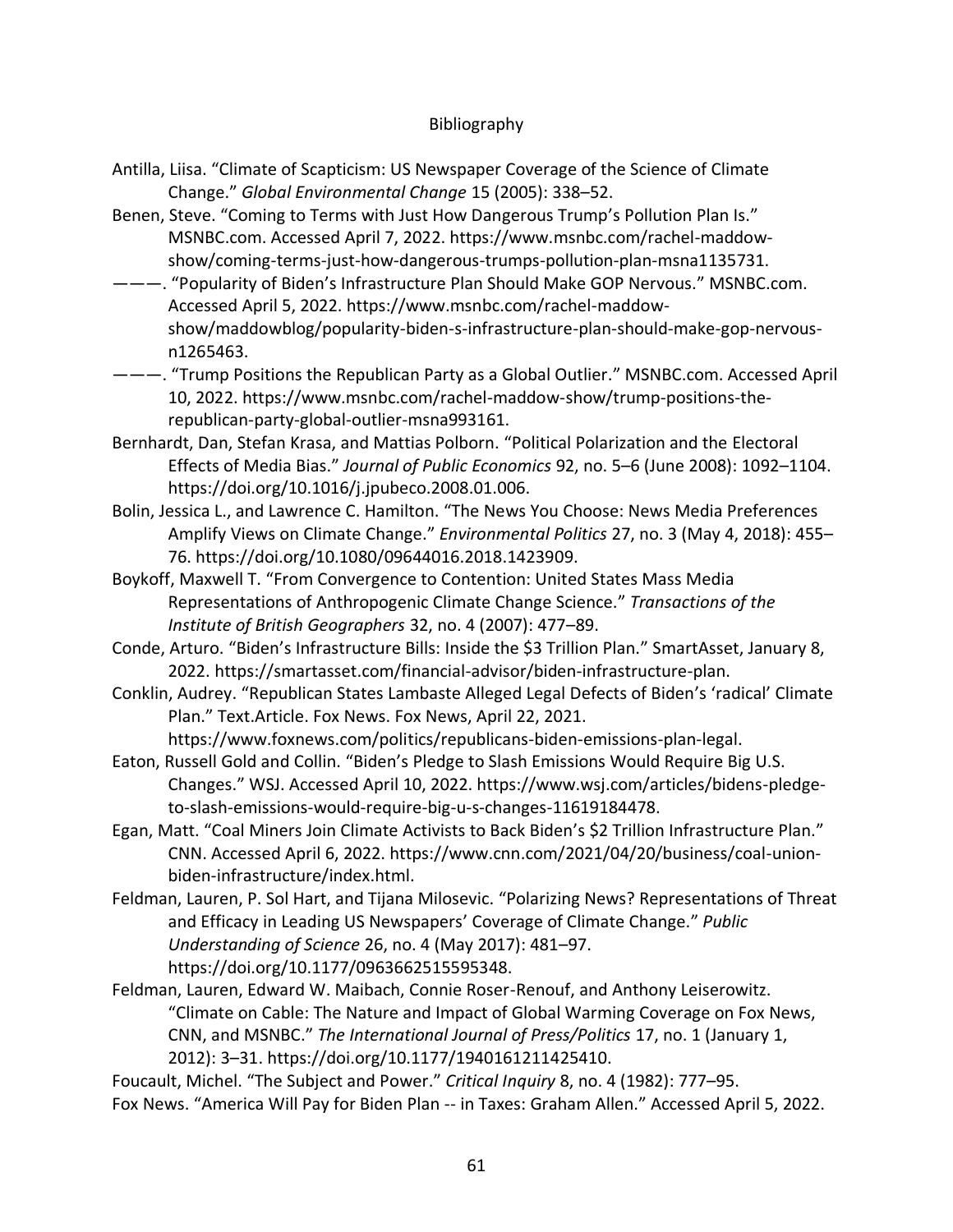http://video.foxnews.com/v/6253049168001/.

- ———. "Goldberg: Where's the Moral Outrage over Immediate Threats?*.*" 2017. Accessed April 5, 2022. https://www.youtube.com/watch?v=x4FXVFDXewM.
- ———. "Sen. Kennedy Blasts the Bipartisan Infrastructure Bill." Accessed April 5, 2022. http://video.foxnews.com/v/6267399289001/.
- Frontline. "Timeline: The Politics of Climate Change." Accessed February 23, 2022. https://www.pbs.org/wgbh/frontline/article/timeline-the-politics-of-climate-change/.
- Global Energy Institute. "The Long Tail of Economy-Wide Greenhouse Gas Emissions." Accessed December 5, 2021. https://www.globalenergyinstitute.org/long-tail-economy-widegreenhouse-gas-emissions.
- Guber, Deborah Lynn. "A Cooling Climate for Change? Party Polarization and the Politics of Global Warming." *American Behavioral Scientist* 57, no. 1 (January 1, 2013): 93–115. https://doi.org/10.1177/0002764212463361.
- Levendusky, Matthew. *How Partisan Media Polarize America*. Chicago Studies in American Politics. Chicago; London: The University of Chicago Press, 2013.
- McCright, Aaron, and Riley Dunlap. "The Politicization of Climate Change and Polarization in the American Public's Views of Global Warming, 2001-2010." *The Sociological Quarterly* 52, no. No. 2 (spring 2011): 155–94.
- MSNBC.com. "House Finally Passes Bipartisan Infrastructure Bill." Accessed April 6, 2022. https://www.msnbc.com/11th-hour/watch/house-finally-passes-bipartisaninfrastructure-bill-125548613636.
- ———. "Transcript: The Rachel Maddow Show, 4/22/21." Accessed October 19, 2021. https://www.msnbc.com/transcripts/transcript-rachel-maddow-show-4-22-21 n1265056.
- O'Reilly, Andrew. "Trump EPA Overhauls Obama-Era Regulations for Coal-Fired Power Plants." Text.Article. Fox News. Fox News, August 21, 2018. https://www.foxnews.com/politics/trump-epa-overhauls-obama-era-regulations-forcoal-fired-power-plants.
- Pew Research Center's Journalism Project. "Trends and Facts on Cable News | State of the News Media." Accessed March 2, 2022. https://www.pewresearch.org/journalism/factsheet/cable-news/.
- Puko, Timothy. "Biden Infrastructure Plan Draws Attacks From Right, Left." WSJ. Accessed April 5, 2022. https://www.wsj.com/articles/biden-infrastructure-plan-draws-attacks-fromright-left-11617565108.
- ———. "EPA Overturns Obama-Era Clean Air Rules for Power Plants." WSJ. Accessed April 7, 2022. https://www.wsj.com/articles/epa-overturns-obama-era-clean-air-rules-forpower-plants-11560963259.
- Raju, Manu, and Alex Rogers. "GOP Senate Candidates Align with Trump in Bashing Bipartisan Infrastructure Bill." CNN. Accessed April 6, 2022. https://www.cnn.com/2021/08/06/politics/infrastructure-republican-senatecandidates/index.html.
- Stokols, Eli. "Donald Trump Withdraws From Paris Climate Deal Despite Allies' Opposition." WSJ. Accessed April 10, 2022. https://www.wsj.com/articles/donald-trump-to-exitparis-climate-deal-officials-say-1496343854.